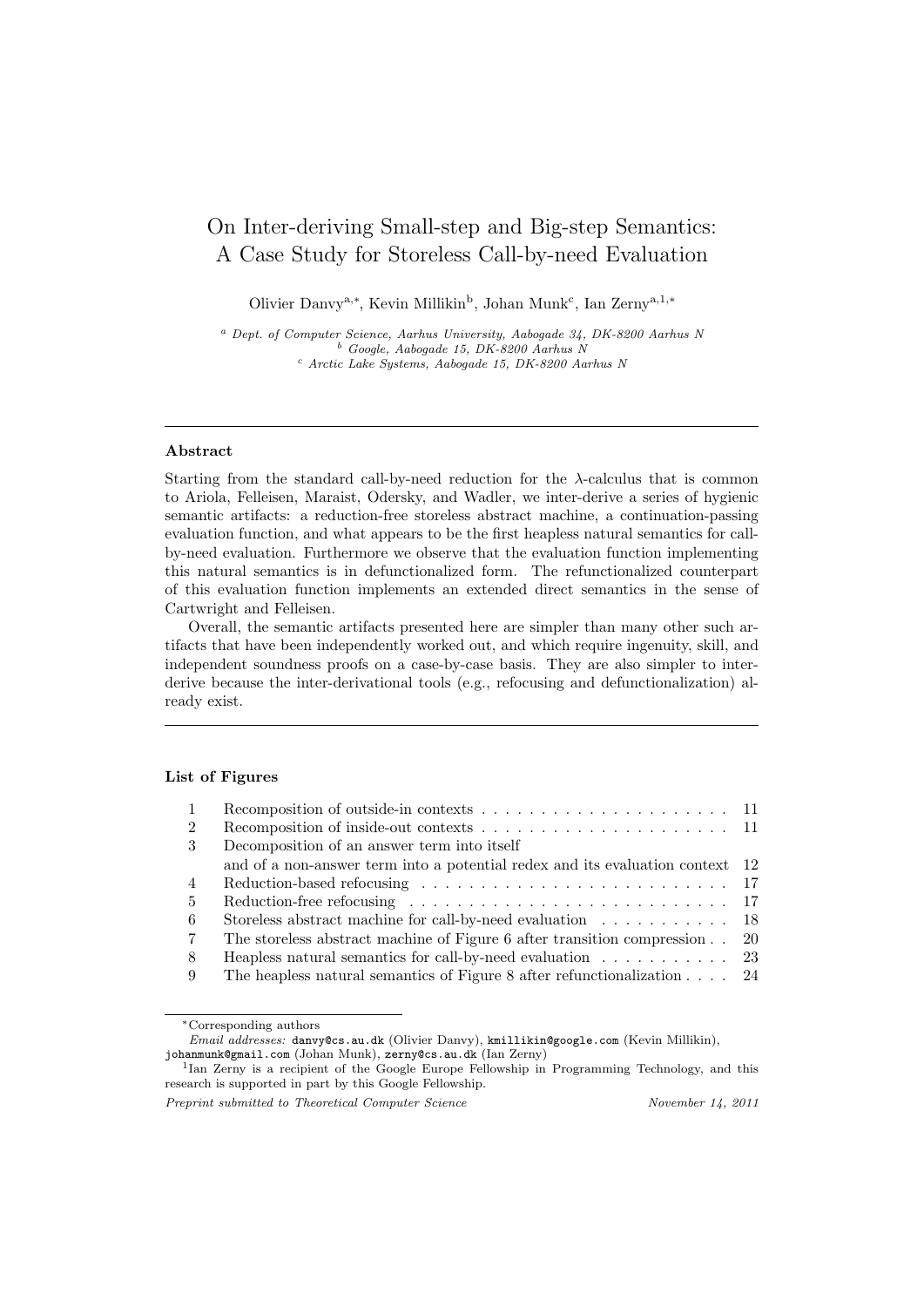# Contents

| 1        | Introduction                                                                                                                                                                                                                                                                                                                                                                          | 3                                                         |  |
|----------|---------------------------------------------------------------------------------------------------------------------------------------------------------------------------------------------------------------------------------------------------------------------------------------------------------------------------------------------------------------------------------------|-----------------------------------------------------------|--|
| $\bf{2}$ | The standard call-by-name reduction for the $\lambda$ -calculus                                                                                                                                                                                                                                                                                                                       |                                                           |  |
| 3        | The standard call-by-need reduction for the $\lambda$ -calculus                                                                                                                                                                                                                                                                                                                       |                                                           |  |
| 4        | Some exegesis<br>4.1<br>4.2<br>4.3<br>The evaluation contexts $\ldots \ldots \ldots \ldots \ldots \ldots \ldots \ldots \ldots$<br>4.4<br>4.5<br>4.6<br>4.7<br>4.8<br>4.9                                                                                                                                                                                                              | 8<br>9<br>9<br>$10\,$<br>11<br>12<br>13<br>14<br>15<br>15 |  |
| 5        | From reduction semantics to abstract machine<br>Refocusing: from reduction semantics to abstract machine<br>5.1<br>5.2<br>Transition compression: from abstract machine to abstract machine                                                                                                                                                                                           |                                                           |  |
| 6        | Small-step abstract machines define relations,<br>big-step abstract machines define functions                                                                                                                                                                                                                                                                                         | 20                                                        |  |
| 7        | From abstract machine to evaluation functions                                                                                                                                                                                                                                                                                                                                         | 21                                                        |  |
|          | Refunctionalization:<br>7.1<br>from abstract machine to continuation-passing interpreter $\dots \dots \dots$<br>7.2<br>Back to direct style:                                                                                                                                                                                                                                          | 21<br>22                                                  |  |
|          | from continuation-passing interpreter to natural semantics $\dots \dots \dots$<br>7.3<br>Refunctionalization:                                                                                                                                                                                                                                                                         |                                                           |  |
|          | from natural semantics to higher-order evaluation function $\dots \dots \dots$                                                                                                                                                                                                                                                                                                        | 24                                                        |  |
| 8        | Deterministic abstract machines define functions                                                                                                                                                                                                                                                                                                                                      | 25                                                        |  |
| 9        | Conclusion                                                                                                                                                                                                                                                                                                                                                                            | 26                                                        |  |
|          | On refunctionalizing and going back to direct style<br>Appendix A<br>Appendix A.1<br>Abstract machine for evaluating arithmetic expressions<br>Appendix A.2<br>Small-step implementation of the abstract machine<br>Appendix A.3<br>Big-step implementation of the abstract machine $\ldots \ldots$<br>Appendix A.4<br>Continuation-passing evaluator<br>Appendix A.5<br>Appendix A.6 | 26<br>26<br>27<br>28<br>$28\,$<br>29<br>29                |  |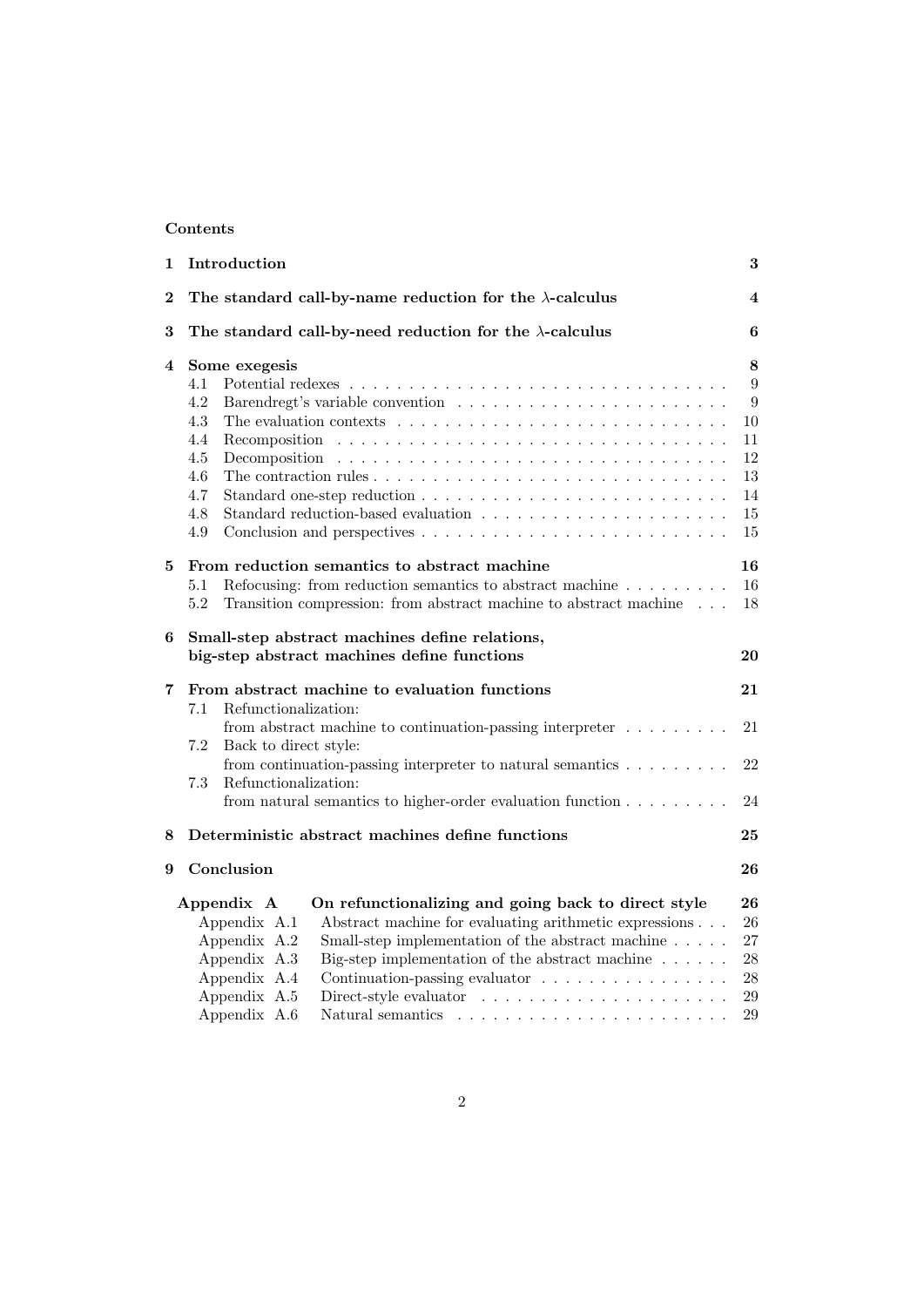| Appendix B On the control pattern underlying call by need | 29 |
|-----------------------------------------------------------|----|
|                                                           |    |
|                                                           |    |
|                                                           |    |

#### 1. Introduction

A famous functional programmer once was asked to give an overview talk. He began with "This talk is about lazy functional programming and call by need." and paused. Then, quizzically looking at the audience, he quipped: "Are there any questions?" There were some, and so he continued: "Now listen very carefully, I shall say this only once."

This apocryphal story illustrates demand-driven computation and memoization of intermediate results, two key features that have elicited a fascinating variety of semantic specifications and implementation techniques over the years, ranging from purely syntactic treatments to mutable state, and featuring small-step operational semantics [1, 2], a range of abstract machines [3–5], big-step operational semantics [6, 7], as well as evaluation functions [8, 9].

In this article, we extract the computational content of the standard call-by-need reduction for the  $\lambda$ -calculus that is common to both Ariola and Felleisen [1] and Maraist, Odersky, and Wadler [2]. This computational content takes the forms of a one-step reduction relation, an abstract machine, and a natural semantics that are mutually compatible and all abide by Barendregt's variable convention [10, page 26]. Traditionally, one could either handcraft each of these semantic artifacts from scratch and then prove a series of soundness theorems, or invent a calculation to go from artifact to artifact and prove the correctness of the calculation on the way. We depart from these two traditions by going from artifact to artifact using a pre-defined series of fully correct transformations, following the programme outlined in the first author's invited talk at ICFP 2008 [11]. To this programme, though, we add one new refunctionalization step that is specific to call by need. The inter-derivation is itemized as follows:

- 0. for starters, we make the contraction rules explicitly hygienic to make the standard one-step reduction preserve Barendregt's variable convention;
- 1. iterating this hygienic standard one-step reduction yields a standard reductionbased evaluation, which we refocus [12] to obtain a reduction-free evaluation with the same built-in hygiene; this reduction-free evaluation takes the form of an abstract machine and is correct by construction; we simplify this hygienic abstract machine by hereditarily compressing its corridor transitions.

We then change perspective and instead of considering this abstract machine as a smallstep entity defining a relation, we consider it as a big-step entity defining a function:

- 2. we refunctionalize [13] the simplified hygienic abstract machine of Item 1 into a continuation-passing evaluation function, which we write back to direct style, obtaining a functional program that is correct by construction and that implements a heapless natural semantics with the same built-in hygiene;
- 3. in addition, we observe that the evaluation function implementing this hygienic natural semantics is in defunctionalized form [14], and we present the corresponding higher-order evaluation function.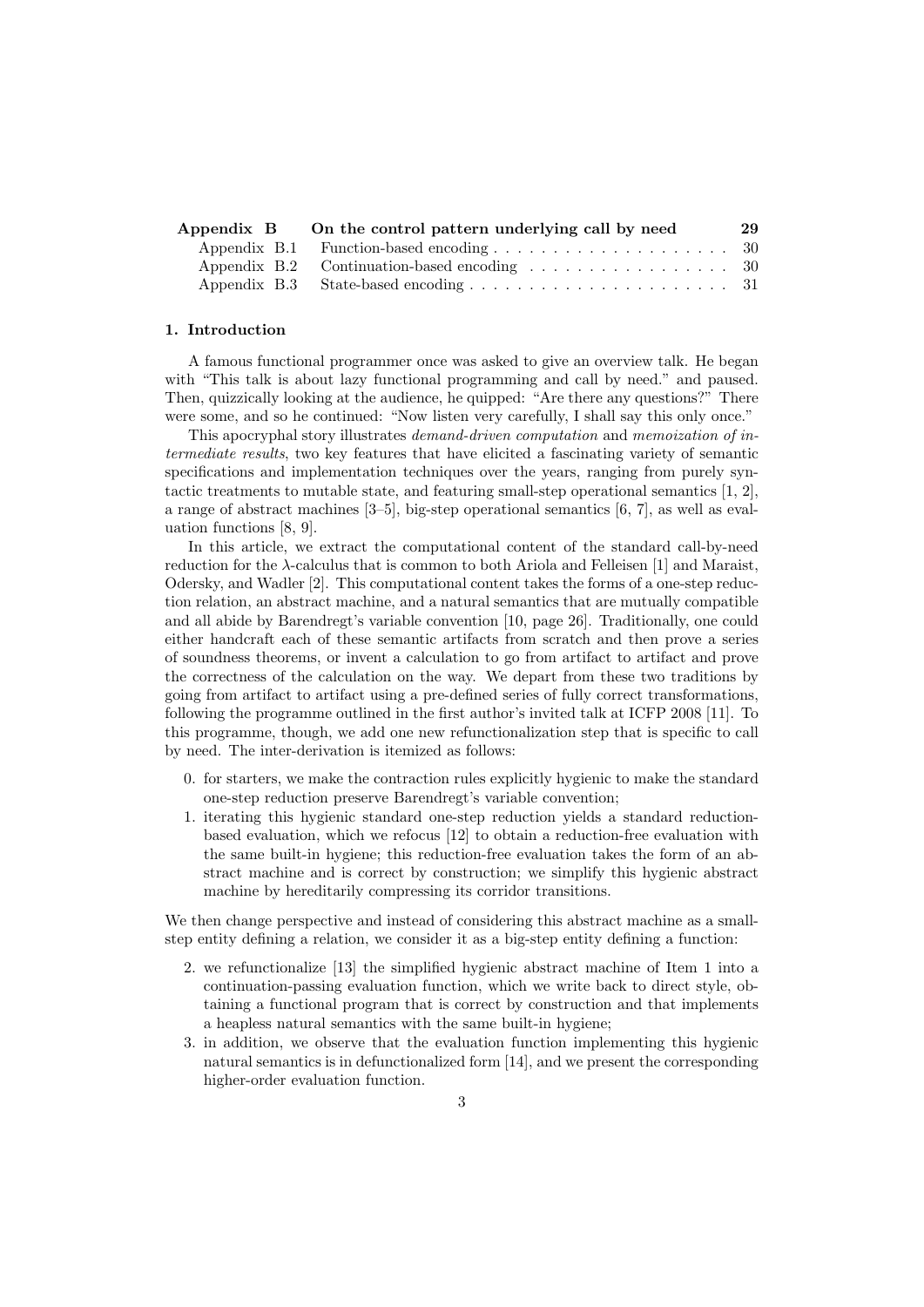Overview. We start with a call-by-name semantics of the  $\lambda_{\rm let}$ -calculus (Section 2). This reduction semantics provides a syntactic account of demand-driven computation. Extending this syntactic account with the memoization of intermediate results yields Ariola et al.'s call-by-need semantics of the  $\lambda_{\rm let}$ -calculus (Section 3). This reduction semantics is deceivingly concise: in the first half of this article (Section 4), we methodically analyze it, considering in turn its potential redexes (Section 4.1), its (lack of) hygiene (Section 4.2), its evaluation contexts (Section 4.3), the recomposition of its evaluation contexts around a term (Section 4.4), its decomposition of a non-answer term into a potential redex and its evaluation context according to the reduction strategy (Section 4.5), its contraction rules (Section 4.6), its standard one-step reduction (Section 4.7), and its standard reduction-based evaluation (Section 4.8). The extensional properties such as unique decomposition, standardization, and hygiene ensure the existence of a deterministic evaluator extensionally. However, it is our thesis that they also provide precious intensional guidelines. We illustrate this thesis in the second half of this article (Sections 5 to 8): from the reduction semantics, we mechanically derive an abstract machine (Section 5), from this abstract machine, we mechanically derive a natural semantics (Sections 7.1 and 7.2), and from this natural semantics we mechanically derive a higher-order evaluation function (Section 7.3).

The ML code of the entire derivation is available from the last author's web page.<sup>2</sup>

Prerequisites. We assume a degree of familiarity with the formats of operational semantics – specifically reduction semantics, abstract machines, and natural semantics – though no more as can be gathered, e.g., in the first author's lecture notes at AFP 2008 [15].

#### 2. The standard call-by-name reduction for the  $\lambda$ -calculus

Let us start with demand-driven computation and the standard reduction corresponding to call by name. The call-by-name reduction semantics for the  $\lambda_{\rm let}$ -calculus reads as follows:

**Definition 1** (call-by-name  $\lambda_{\text{let}}$ -calculus).

# Syntax:

Var  $\ni x$ Term  $\ni$   $T ::= x \mid \lambda x.T \mid T T \mid$  let  $x$  be  $T$  in  $T$ Value  $\ni V ::= \lambda x.T$ Answer  $\ni A ::= V \mid \text{let } x \text{ be } T \text{ in } A$ Evaluation Context  $\ni E ::= [ ] | E T |$  let x be T in E

Contraction rules:

(I)  $(\lambda x.T) T_1 \rightarrow \text{let } x \text{ be } T_1 \text{ in } T$ <br>(N)  $\text{let } x \text{ be } T \text{ in } E[x] \rightarrow \text{let } x \text{ be } T \text{ in } E[$ let x be T in  $E[x] \rightarrow$  let x be T in  $E[T]$ (C) (let x be  $T_1$  in A)  $T_2 \rightarrow$  let x be  $T_1$  in A  $T_2$ 

In words:

 $2$ http://www.zerny.dk/def-int-for-call-by-need.html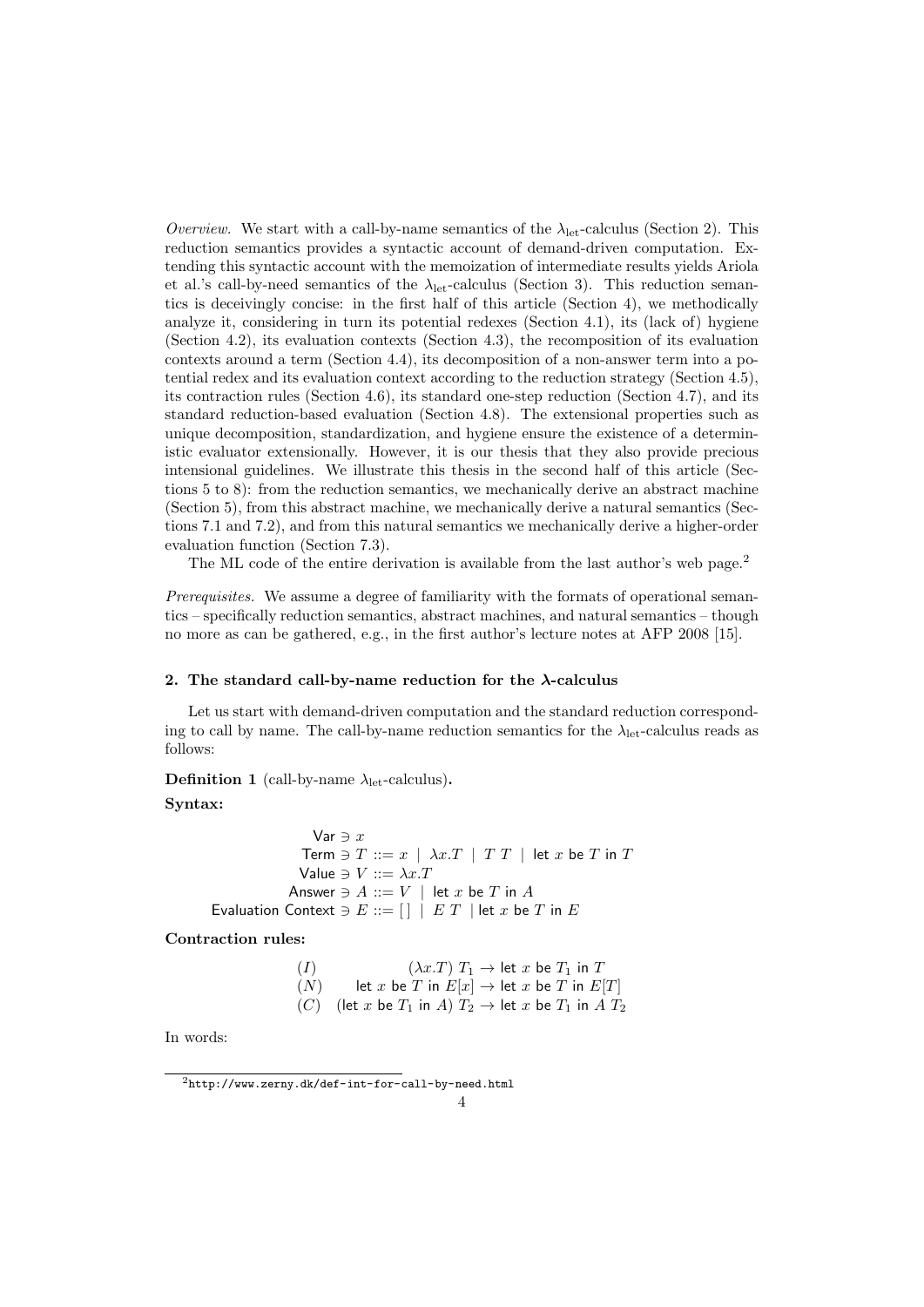- Programs are closed  $\lambda$ -terms with no let expressions.
- Terms are pure λ-terms with non-recursive let expressions. (We follow the tradition of referring to λ-declared and let-declared denotables as "variables" even though they do not vary.)
- Values are  $\lambda$ -abstractions.
- Answers are let expressions nested around a value.
- Evaluation contexts are terms with a hole that are constructed inductively. The notation " $E[T]$ " stands for a term that decomposes into an evaluation context  $E$ and a term T. Evaluation contexts specify where in a term the contraction rules can be applied. In the present case, the evaluation contexts specify the call-by-name reduction strategy.

Each contraction rule maps a redex to a contractum:

- Rule  $(I)$  introduces a let binding from an application, in a way akin to let insertion in partial evaluation [16].
- Rule  $(N)$  hygienically substitutes a definiens (here: a term) for the occurrence of a let-declared variable arising in an evaluation context. There may be more than one occurrence of the variable in the context. These other occurrences are not substituted.
- Rule  $(C)$  allows let bindings to commute with applications, hygienically, i.e., renaming what needs to be renamed so that no free variable is captured.

Reduction is then defined in terms of evaluation contexts and contraction. A term  $T_0$ reduces to  $T_1$  if there exists an evaluation context E, a redex  $T'_0$  and a contractum  $T'_1$ such that  $T_0 = E[T'_0], (T'_0, T'_1) \in (I) \cup (N) \cup (C)$ , and  $T_1 = E[T'_1]$ . The following reduction sequence (one reduct per line) illustrates the demand-driven aspect of call by name as well as the duplication of work it entails. We note one-step reduction with  $\rightarrow$ <sub>name</sub> and annotate each reduction step with the name of the corresponding contraction rule:

| $(\lambda z. z z) ((\lambda y. y) (\lambda x. x)) \mapsto_{\text{name}}$                                                                         |     |
|--------------------------------------------------------------------------------------------------------------------------------------------------|-----|
| let z be $(\lambda y. y)$ $(\lambda x. x)$ in $z \mapsto_{\text{name}}$                                                                          | (N) |
| let z be $(\lambda y. y)$ $(\lambda x. x)$ in $((\lambda y. y)$ $(\lambda x. x))$ $z \mapsto_{\text{name}}$                                      | (I) |
| let z be $(\lambda y. y)$ $(\lambda x. x)$ in (let y be $\lambda x. x$ in y) $z \mapsto_{\text{name}}$                                           | (N) |
| let z be $(\lambda y. y)$ $(\lambda x. x)$ in (let y be $\lambda x. x$ in $\lambda x. x$ ) $z \mapsto_{\text{name}}$                             | (C) |
| let z be $(\lambda y. y)$ $(\lambda x. x)$ in let y be $\lambda x. x$ in $(\lambda x. x)$ $z \mapsto_{\text{name}}$                              | (I) |
| let z be $(\lambda y. y)$ $(\lambda x. x)$ in let y be $\lambda x. x$ in let x be z in $x \mapsto_{\text{name}}$                                 | (N) |
| let z be $(\lambda y. y)$ $(\lambda x. x)$ in let y be $\lambda x. x$ in let x be z in $z \mapsto_{\text{name}}$                                 | (N) |
| let z be $(\lambda y. y)$ $(\lambda x. x)$ in let y be $\lambda x. x$ in let x be z in $(\lambda y. y)$ $(\lambda x. x) \mapsto$ <sub>name</sub> | (I) |
| let z be $(\lambda y. y)$ $(\lambda x. x)$ in let y be $\lambda x. x$ in let x be z in let y be $\lambda x. x$ in $y \mapsto$ hame               | (N) |
| let z be $(\lambda y. y)$ $(\lambda x. x)$ in let y be $\lambda x. x$ in let x be z in let y be $\lambda x. x$ in $\lambda x. x$                 |     |

At every step, we have explicitly decomposed each reduct into a redex (underlined) and its evaluation context (not underlined). Each  $(N)$  contraction is triggered by a demand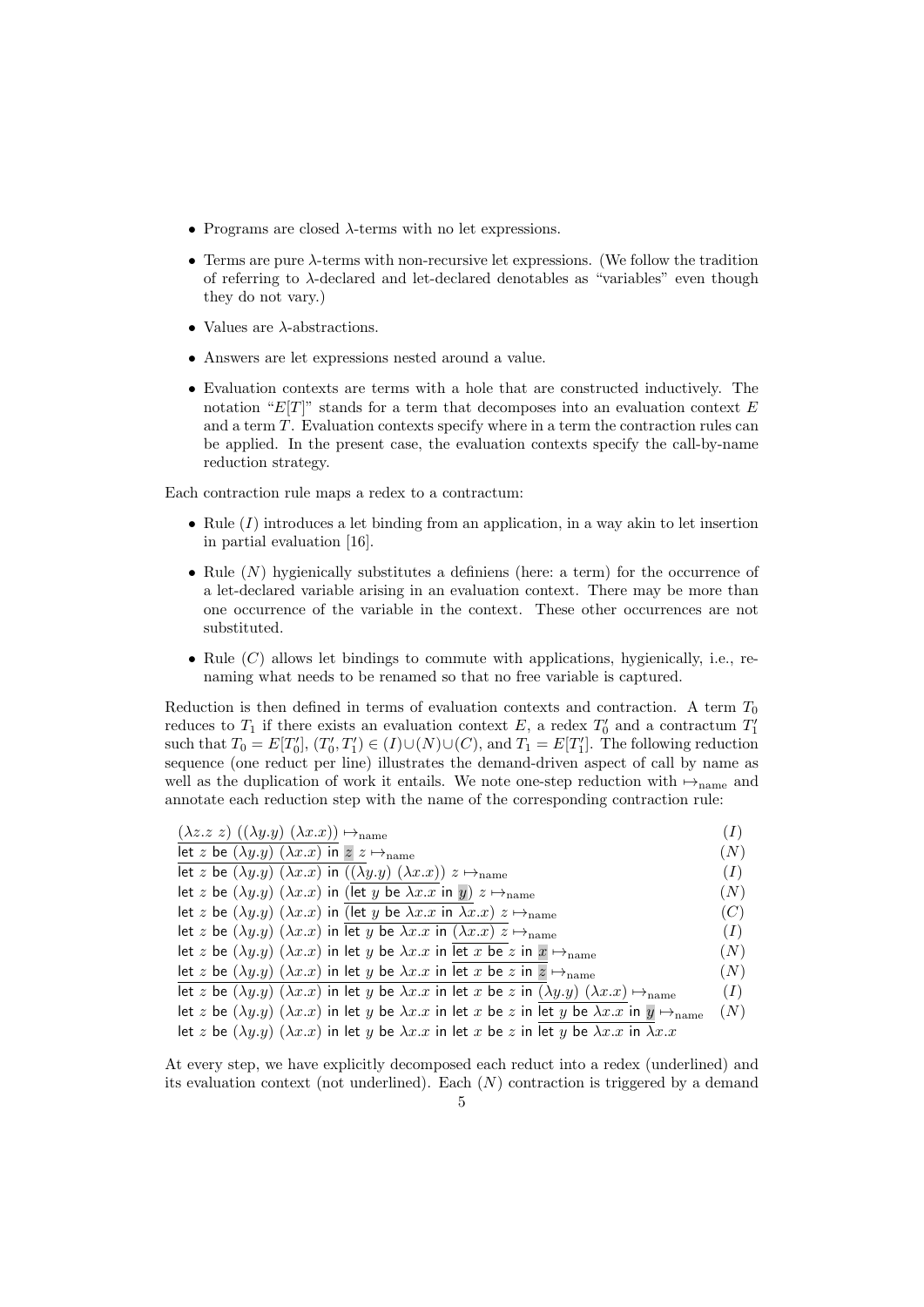over a variable: we have shaded the occurrence of this variable. Each of the two shaded occurrences of z forces the reduction of  $(\lambda y. y)$   $(\lambda x. x)$ . The result of this demand-driven reduction is not memoized.

#### 3. The standard call-by-need reduction for the  $\lambda$ -calculus

Let us supplement demand-driven computation with the memoization of intermediate results to obtain the standard reduction corresponding to call by need. The following call-by-need reduction semantics for the  $\lambda_{\rm let}$ -calculus is common to Ariola, Felleisen, Maraist, Odersky, and Wadler's articles [1, 2, 17], renaming non-terminals for notational uniformity:

**Definition 2** (call-by-need  $\lambda_{\text{let}}$ -calculus [17, Figure 3]).

# Syntax:

Var  $\ni x$ Term  $\ni$   $T ::= x \mid \lambda x.T \mid T T \mid$  let  $x$  be  $T$  in  $T$ Value  $\ni V ::= \lambda x.T$ Answer  $\ni A ::= V \mid$  let x be T in A Evaluation Context  $\ni E ::= [\ ] \ | \ E \ T \ |$  let x be T in  $E \ |$  let x be E in  $E[x]$ 

## Contraction rules:

| (I) |                                                          | $(\lambda x.T) T_1 \rightarrow$ let x be $T_1$ in T               |
|-----|----------------------------------------------------------|-------------------------------------------------------------------|
| (V) |                                                          | let x be V in $E[x] \rightarrow$ let x be V in $E[V]$             |
| (C) |                                                          | (let x be $T_1$ in A) $T_2 \rightarrow$ let x be $T_1$ in A $T_2$ |
|     | $(A)$ let x be let y be $T_1 \rightarrow$ let y be $T_1$ |                                                                   |
|     | in $A$                                                   | in let $x$ be $A$                                                 |
|     | in $E[x]$                                                | in $E[x]$                                                         |

In words:

- Programs are closed  $\lambda$ -terms with no let expressions.
- Terms are pure  $\lambda$ -terms with non-recursive let expressions.
- Values are  $\lambda$ -abstractions.
- Answers are let expressions nested around a value.
- Evaluation contexts are terms with a hole that are constructed inductively. They specify where in a term the contraction rules can be applied. In the present case, the evaluation contexts specify the call-by-need reduction strategy The notation " $E[T]$ " stands for a term that decomposes into an evaluation context E and a term T. Evaluation contexts specify where in a term the contraction rules can be applied. In the present case, the evaluation contexts specify the call-by-need reduction strategy.

Each contraction rule maps a redex to a contractum:

• Rule  $(I)$  introduces a let binding from an application.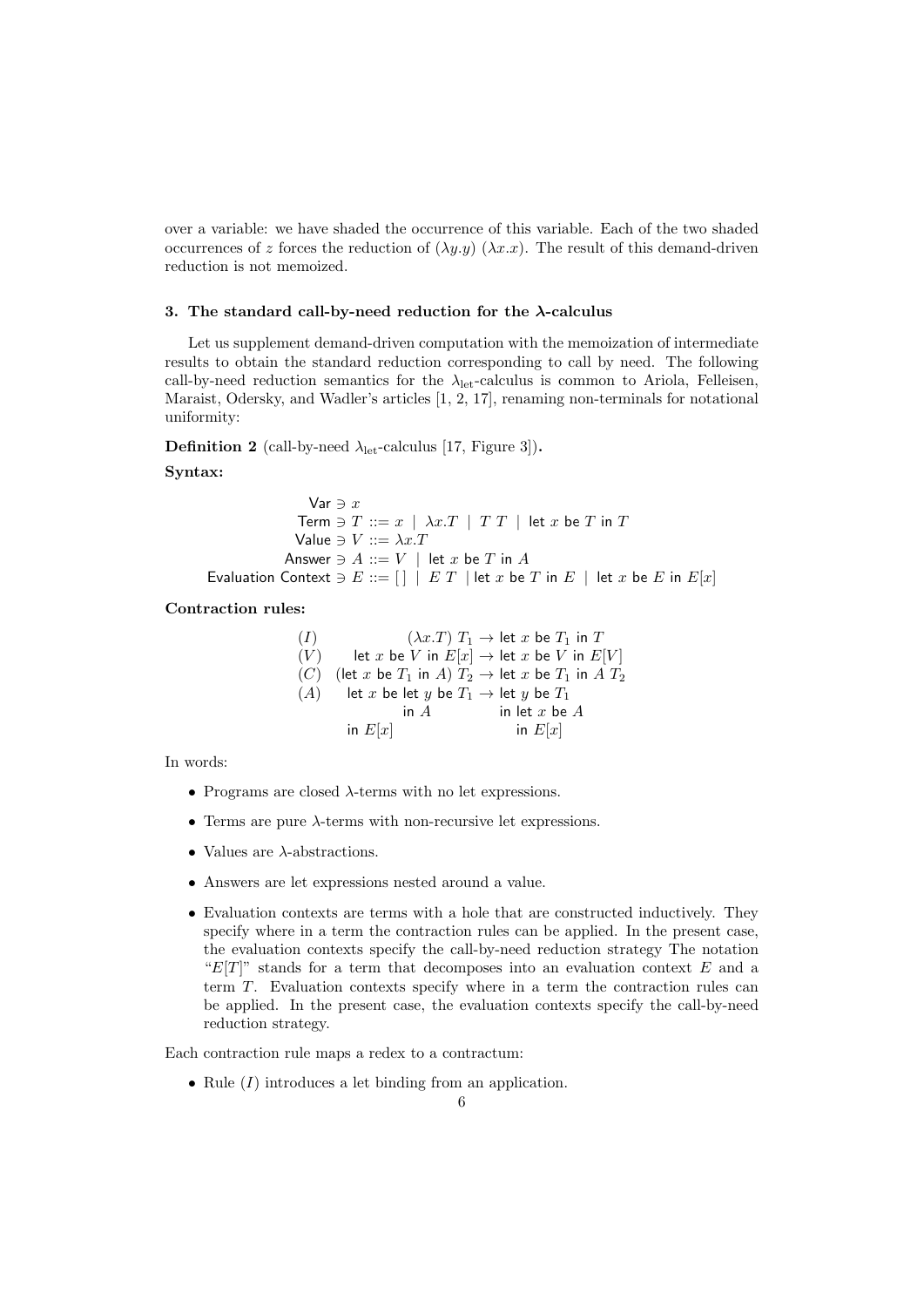- Rule  $(V)$  hygienically substitutes a definiens (here: a value) for the occurrence of a let-declared variable arising in an evaluation context. There may be more than one occurrence of the variable in the context. These other occurrences are not substituted.
- Rule  $(C)$  allows let bindings to commute with applications.
- Rule  $(A)$  re-associates let bindings.

Where call by name uses Rule  $(N)$ , call by need uses Rule  $(V)$ , ensuring that only values are duplicated. The reduction strategy thus also differs, so that the definiens of a needed variable is first reduced and this variable is henceforth declared to denote this reduct.

The following reduction sequence (one reduct per line) illustrates the demand-driven aspect of call by need as well as the memoization of intermediate results it enables. We note one-step reduction with  $\mapsto$ <sub>need</sub> (and specify it precisely in Section 4.7) and annotate each reduction step with the name of the corresponding contraction rule:

| $(\lambda z. z z) ((\lambda y. y) (\lambda x. x)) \mapsto_{\text{need}}$                                | (I) |
|---------------------------------------------------------------------------------------------------------|-----|
| let z be $(\lambda y. y)$ $(\lambda x. x)$ in $z z \mapsto$ <sub>need</sub>                             | (I) |
| let z be (let y be $\lambda x.x$ in y) in $z \nightharpoonup_{\text{need}}$                             | (V) |
| let z be (let y be $\lambda x.x$ in $\lambda x.x$ ) in $z \mapsto$ <sub>need</sub>                      | (A) |
| let y be $\lambda x.x$ in let z be $\lambda x.x$ in $z \mapsto$ <sub>need</sub>                         | (V) |
| let y be $\lambda x.x$ in let z be $\lambda x.x$ in $(\lambda x.x)$ $z \mapsto$ <sub>need</sub>         | (I) |
| let y be $\lambda x.x$ in let z be $\lambda x.x$ in let x be z in $x \mapsto_{\text{need}}$             | (V) |
| let y be $\lambda x.x$ in let z be $\lambda x.x$ in let x be $\lambda x.x$ in $x \mapsto_{\text{need}}$ | (V) |
| let y be $\lambda x.x$ in let z be $\lambda x.x$ in let x be $\lambda x.x$ in $\lambda x.x$             |     |

At every step, we have explicitly decomposed each reduct into a redex (underlined) and its evaluation context (not underlined). We have shaded the occurrences of the variables whose value is needed in the course of the reduction. Only the first shaded occurrence of z forces the reduction of  $(\lambda y. y)$   $(\lambda x. x)$ . The result of this demand-driven reduction is memoized in the let expression that declares z. It is thus reused when z triggers the two subsequent  $(V)$  contractions. This let expression is needed as long as z occurs free in its body; thereafter it can be elided with a garbage-collection rule [18].

This enumeration of successive call-by-need reducts is shorter than the call-by-name reduction sequence in Section 2: call by need is an optimization of call by name [1, 2].

—

To add computational intuition and also to make it easier to test our successive implementations, we take the liberty of extending the calculus of Definition 2 with integers and the (strict) successor function:

**Definition 3** (call-by-need  $\lambda_{\text{let}}$ -calculus applied to integers).

Syntax:

Term  $\ni T ::= \lceil n \rceil$  | succ T | x |  $\lambda x.T$  | T T | let x be T in T Value  $\ni V ::= \boxed{n}$  |  $\lambda x.T$ Answer  $\ni A ::= V \mid$  let  $x$  be  $T$  in  $A$ Evaluation Context  $\ni E ::= \begin{bmatrix} \end{bmatrix} \mid succ E \mid E T \mid let x$  be T in  $E \mid let x$  be E in  $E[x]$ 7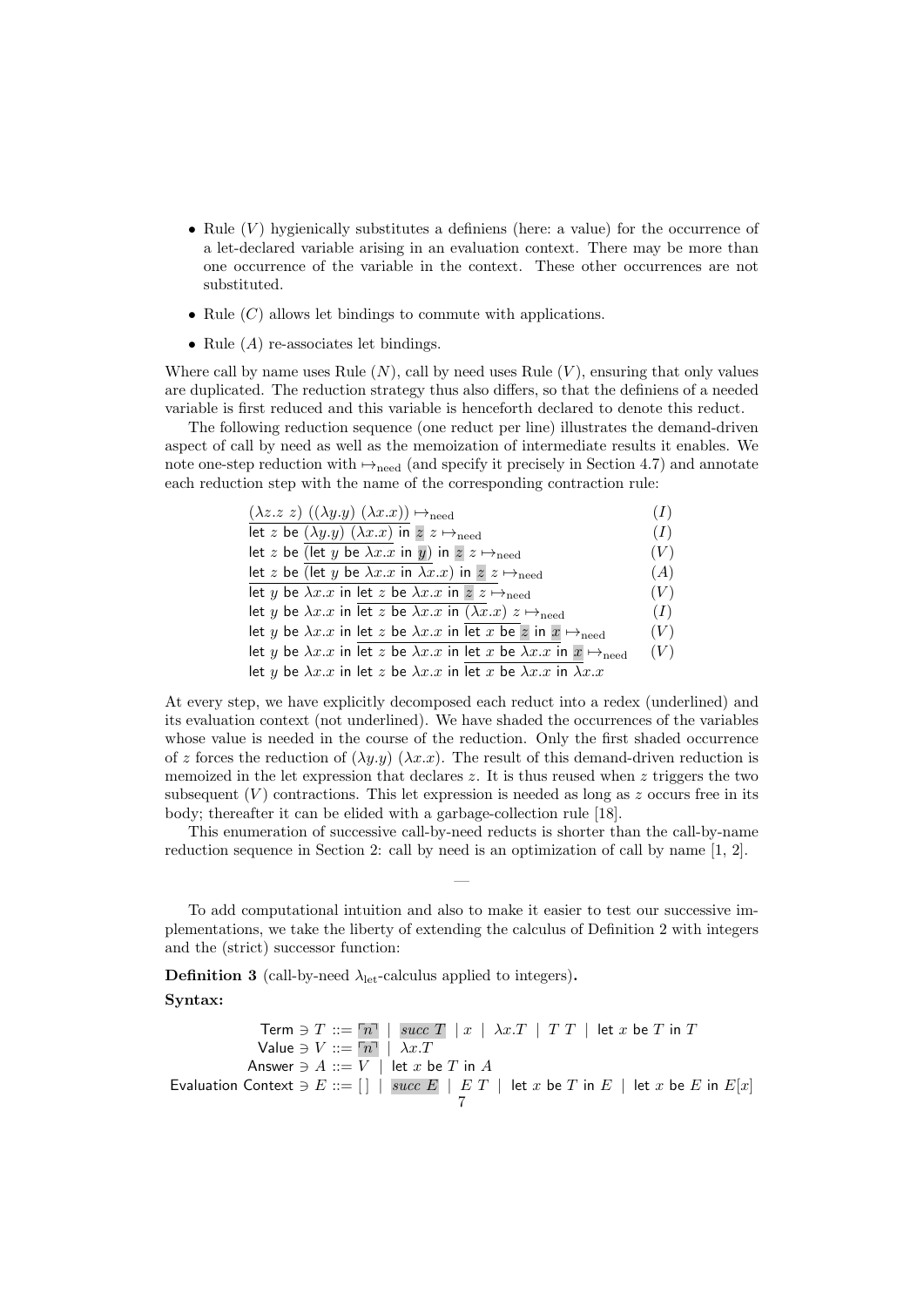# Contraction rules:

| (I)  |                                                                   | $(\lambda x.T) T_1 \rightarrow$ let x be $T_1$ in T                |
|------|-------------------------------------------------------------------|--------------------------------------------------------------------|
| (I') |                                                                   | succ $\lceil n \rceil \to \lceil n'^{n} \rceil$ where $n' = n + 1$ |
| (V)  | let x be V in $E[x] \rightarrow$ let x be V in $E[V]$             |                                                                    |
| (C)  | (let x be $T_1$ in A) $T_2 \rightarrow$ let x be $T_1$ in A $T_2$ |                                                                    |
| (C') | succ (let x be T in A) $\rightarrow$ let x be T in succ A         |                                                                    |
| (A)  | let x be let y be $T_1 \rightarrow$ let y be $T_1$                |                                                                    |
|      | in $A$                                                            | in let $x$ be $A$                                                  |
|      | in $E[x]$                                                         | in $E[x]$                                                          |

Compared to Definition 2, the shaded parts are new. This definition is our starting point.

# 4. Some exegesis

Definition 3 packs a lot of information. Let us methodically spell it out:

- The contraction rules are a mouthful, and so in Section 4.1, we identify their underlying structure by stating a grammar for potential redexes.
- In reduction semantics, evaluation is defined as iterated one-step reduction. However, one-step reduction assumes Barendregt's variable convention, i.e., that all declared variables are distinct, but not all the contraction rules preserve this convention: naive iteration is thus unsound. Rather than subsequently ensuring hygiene as in Garcia et al.'s construction of a lazy abstract machine [4], we make the contraction rules explicitly hygienic in Section 4.2 to make one-step reduction preserve Barendregt's variable convention upfront.
- The evaluation contexts are unusual in that they involve terms that are uniquely decomposable into a delimited evaluation context and a variable. In Section 4.3, we restate their definition to clearly distinguish between ordinary evaluation contexts and delimited evaluation contexts.
- The one-step reduction of a reduction semantics is implicitly structured in three parts: given a non-answer term,
	- (1, decomposition): locate the next potential redex according to the reduction strategy;
	- (2, contraction): if the potential redex is an actual one, i.e., if the non-answer term is not stuck, contract this actual redex as specified by the contraction rules; and
	- (3, recomposition): fill the surrounding context with the contractum to construct the next term in the reduction sequence.

Diagrammatically: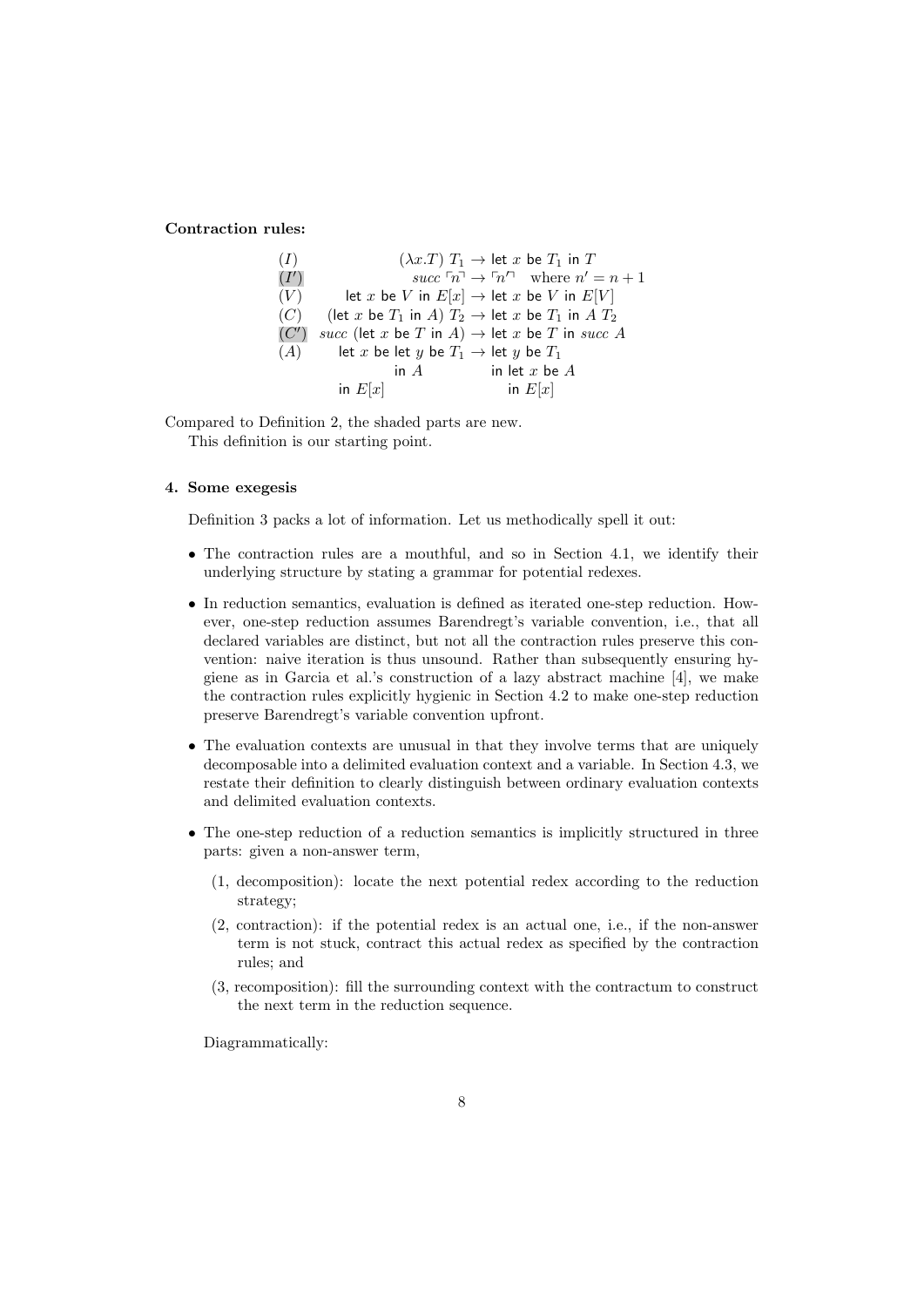

Based on Sections 4.1, 4.2, and 4.3, we specify decomposition, hygienic contraction, and recomposition in Sections 4.4, 4.5, and 4.6. We then formalize hygienic one-step reduction in Section 4.7 and hygienic evaluation as iterated one-step reduction in Section 4.8.

# 4.1. Potential redexes

To bring out the underlying structure of the contraction rules, let us state a grammar for potential redexes:

Potential Redex  $\ni R ::= succ A \mid AT \mid$  let x be A in  $E[x]$ 

where  $E[x]$  stands for a non-answer term.

The two forms of answers – value and let expression – give rise to one contraction rule for each production in the grammar of potential redexes:

- $\bullet$  (I') arises from the application of the successor function to a value; (C') arises from the application of the successor function to a let expression; likewise,
- $(I)$  and  $(C)$  arise from the application of an answer; and
- $\bullet$  (V) and (A) arise from the binding of an answer to a variable whose value is needed.

Not all potential redexes are actual ones: a non-answer term may be stuck due to a type error.

#### 4.2. Barendregt's variable convention

The definition of evaluation as iterated one-step reduction assumes Barendregt's variable convention, i.e., that all bound variables are distinct. Indeed the rules  $(V)$ ,  $(C)$  and (A) assume the variable convention when they move a term in the scope of a binding. A reduction step involving  $(V)$ , however, yields a term where the variable convention does not hold, since  $V$  is duplicated and it may contain  $\lambda$ -abstractions and therefore bound variables.

There are many ways to ensure variable hygiene, if not the variable convention, at all times. We choose to allow  $\lambda$ -declared (not let-declared) variables to overlap, since no reduction can take place inside a  $\lambda$ -abstraction prior to its application, and to ensure that all let-declared variables are distinct. To this end, in Rule  $(I)$ , we make each let expression explicitly hygienic by declaring a globally fresh variable and renaming the corresponding  $\lambda$ -declared variable in passing:

(I) 
$$
(\lambda x.T) T_1 \rightarrow
$$
 let x' be  $T_1$  in  $T[x'/x]$  where x' is fresh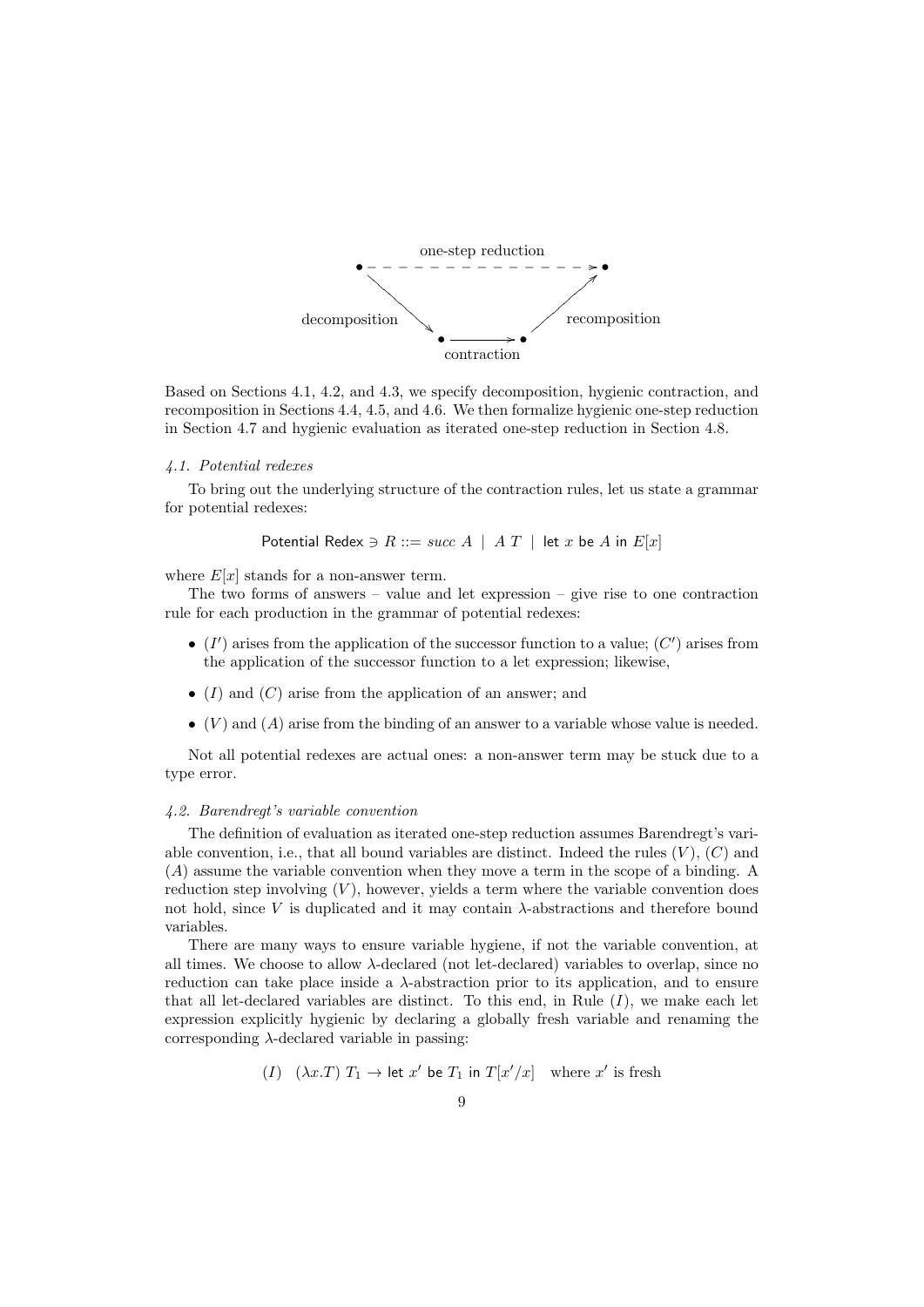This explicit hygiene ensures Barendregt's variable convention for let-declared variables.

Other alternatives exist for ensuring variable hygiene. We have explored several of them, and in our experience they lead to semantic artifacts that are about as simple and understandable as the ones presented here. The alternative we chose here, i.e., making Rule  $(I)$  explicitly hygienic corresponds to, and is derived into the same renaming side condition as in Maraist, Odersky, and Wadler's natural semantics [2, Figure 11]. We also observe that this alternative is at the heart of the renaming mechanism in Garcia et al.'s lazy abstract machine [4, Section 4.5]. Across small-step semantics (the present work), abstract machines (Garcia et al.), and big-step semantics (Maraist et al.), there is therefore a genuine consensus about what befits hygienic reduction best in call by need. We have characterized this consensus in Rule  $(I)$  here.

With Rule  $(I)$  explicitly hygienic, every contraction and thus every reduction step requires at most one fresh variable. Every finite reduction sequence (say, of length  $n$ ) therefore requires at most  $n$  fresh variables. In fact, this notion of fresh variables is coinductive since programs may diverge and thus reduction sequences may be infinite. We thus materialize the freshness condition by threading a stream of fresh variables throughout successive contractions:

$$
X\in {\sf FreshVars}=\nu X.{\sf Var}\times X
$$

This stream is used to implement Rule  $(I)$ :

$$
(I) \quad ((x', X), (\lambda x.T) T_1) \rightarrow (X, \text{ let } x' \text{ be } T_1 \text{ in } T[x'/x])
$$

In all the other rules,  $X$  is threaded passively. Threading such a stream matches implementational practice, where the so-called "gensym" procedure yields a fresh variable. Here, this fresh variable is the next one in the stream.

#### 4.3. The evaluation contexts

The grammars of contexts for call by need, in Definitions 2 and 3, are unusual compared to the one for call by name given in Definition 1. Call-by-need evaluation contexts have an additional constructor involving the term " $E[x]$ " for which there exists a variable  $x$  in the eye of a delimited context  $E$ . Spelling out decomposition (see Section 4.5) and Figure 3) shows that these delimited contexts are inductively constructed outside in whereas all the others are constructed *inside out*. To emphasize the computational difference we make it explicit which are which by adopting two isomorphic representations of contexts as a list of frames:

Context Frame  $\ni$   $F$  ::=  $succ \Box$  |  $\Box T$  | let x be  $T$  in  $\Box$  | let x be  $\Box$  in  $E^{oi}[x]$ Outside-in Context  $\ni E^{oi} ::= \varepsilon^{oi} \mid E^{oi} :: F$ Inside-out Context  $\ni E^{io} ::= \varepsilon^{io} \mid F :: E^{io}$ 

Here  $\Box$  is the hole in a context frame,  $\varepsilon^{oi}$  is the empty outside-in context,  $\varepsilon^{io}$  is the empty inside-out context, and : : is the (overloaded) context constructor. For example, the context  $E = (\iint T_1) T_2$  is equivalent to the outside-in context  $E^{oi} = \varepsilon^{oi} : : (\square T_1) : : (\square T_2)$ and to the inside-out context  $E^{io} = (\Box T_1) : (\Box T_2) : \varepsilon^{io}$  in the sense that for a term  $T_0$ they all recompose to  $(T_0 T_1) T_2$ , as defined in Section 4.4. Outside-in contexts hang to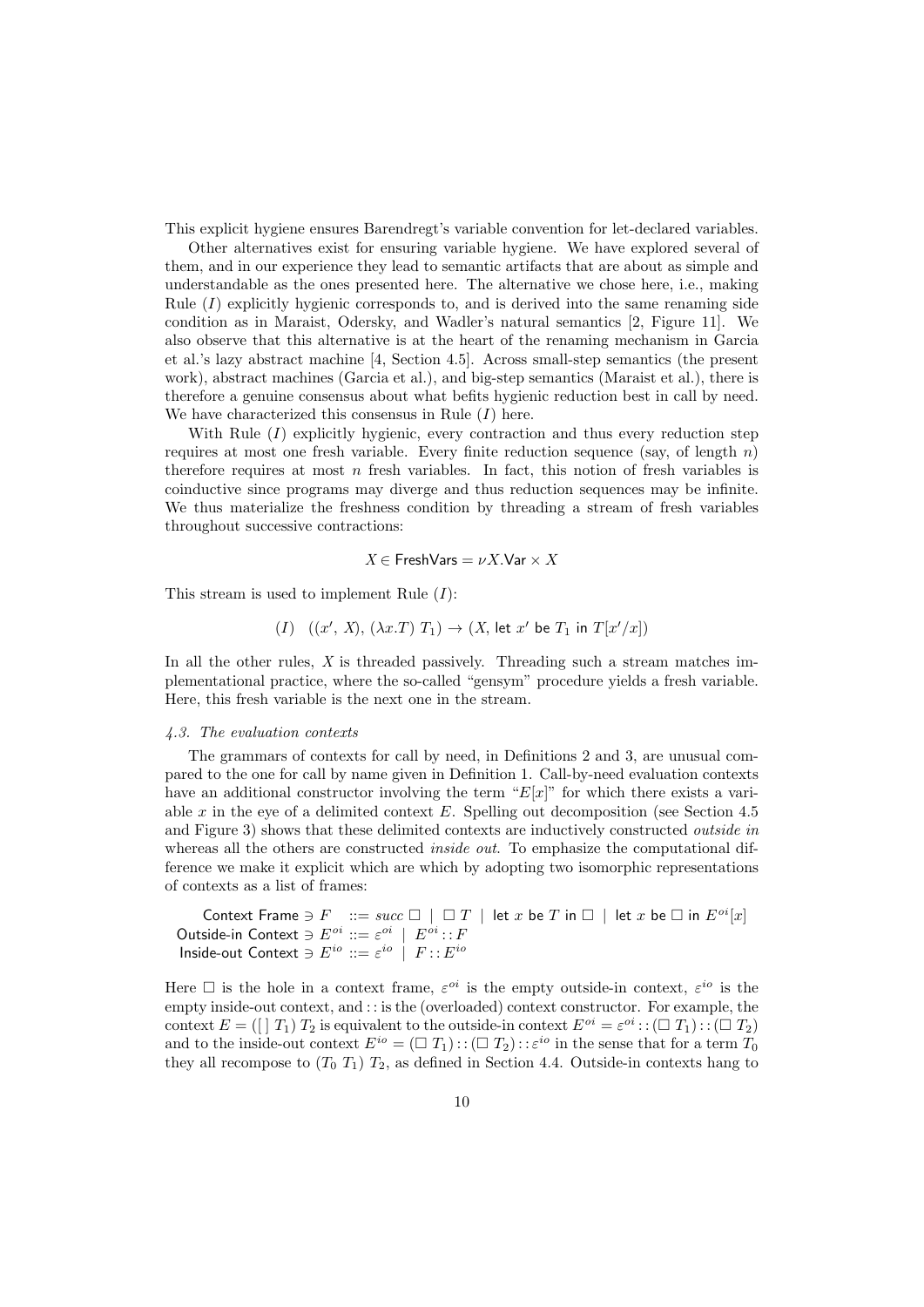| $\langle T, \, \varepsilon^{oi} \rangle_{oi} \Uparrow_{\text{rec}} T$ | $\frac{\langle T, E^{oi} \rangle_{oi} \Uparrow_{\text{rec}} T_1}{\langle T, E^{oi} : : (succ \ \Box) \rangle_{oi} \Uparrow_{\text{rec}} succ \ T_1} \qquad \frac{\langle T, E^{oi} \rangle_{oi} \Uparrow_{\text{rec}} T_0}{\langle T, E^{oi} : : (\Box T_1) \rangle_{oi} \Uparrow_{\text{rec}} T_0 \ T_1}$                                                                                                                             |  |
|-----------------------------------------------------------------------|----------------------------------------------------------------------------------------------------------------------------------------------------------------------------------------------------------------------------------------------------------------------------------------------------------------------------------------------------------------------------------------------------------------------------------------|--|
|                                                                       | $\langle T, E^{o} \rangle_{oi} \Uparrow_{\text{rec}} T_2$<br>$\langle T, E^{oi}$ :: (let x be $T_1$ in $\square$ )) <sub>oi</sub> $\Uparrow_{\text{rec}}$ let x be $T_1$ in $T_2$                                                                                                                                                                                                                                                      |  |
|                                                                       | $\langle T, E^{oi} \rangle_{oi} \Uparrow_{\text{rec}} T_1 \quad \langle x, E_1^{oi} \rangle_{oi} \Uparrow_{\text{rec}} T_2$<br>$\langle T, E^{oi}$ :: (let x be $\Box$ in $E_1^{oi}[x]$ )) <sub>oi</sub> $\Uparrow_{\text{rec}}$ let x be $T_1$ in $T_2$                                                                                                                                                                               |  |
|                                                                       | Figure 1: Recomposition of outside-in contexts                                                                                                                                                                                                                                                                                                                                                                                         |  |
|                                                                       | $\frac{\langle succ T, E^{io} \rangle_{io} \Uparrow_{\text{rec}} T}{\langle T, \varepsilon^{io} \rangle_{io} \Uparrow_{\text{rec}} T}$ $\frac{\langle succ T, E^{io} \rangle_{io} \Uparrow_{\text{rec}} T_1}{\langle T, \varepsilon^{io} \rangle_{io} \Uparrow_{\text{rec}} T_2}$ $\frac{\langle T_0 \ T_1, E^{io} \rangle_{io} \Uparrow_{\text{rec}} T_2}{\langle T_0, (\Box T_1) : : E^{io} \rangle_{io} \Uparrow_{\text{rec}} T_2}$ |  |
|                                                                       | (let x be $T_1$ in T, $E^{io}$ ) <sub>io</sub> $\Uparrow_{\text{rec}}$ $T_2$<br>$\langle T,$ (let x be $T_1$ in $\square$ ) :: $E^{io}$ $\rangle_{io}$ $\Uparrow_{\text{rec}}$ $T_2$                                                                                                                                                                                                                                                   |  |
|                                                                       | $\langle x, E^{oi} \rangle_{oi} \uparrow_{\text{rec}} T$ (let x be $T_1$ in T, $E^{io} \rangle_{io} \uparrow_{\text{rec}} T_2$<br>$\overline{\langle T_1, \, (\text{let } x \text{ be } \Box \text{ in } E^{oi}[x]]} :: E^{io} \rangle_{io} \Uparrow_{\text{rec}} T_2$                                                                                                                                                                 |  |

Figure 2: Recomposition of inside-out contexts

the left and inside-out contexts hang to the right. They are composed by concatenation to the left or to the right:

$$
E^{oi} \circ_{oi} \varepsilon^{io} = E^{oi}
$$
  
\n
$$
E^{oi} \circ_{oi} (F : E^{io}) = (E^{oi} : F) \circ_{oi} E^{io}
$$
  
\n
$$
(E^{oi} : F) \circ_{io} E^{io} = E^{oi} \circ_{io} (F : E^{io})
$$

NB. In this BNF of context frames, as pointed out in Section 2 and 3, the notation " $E^{oi}[x]$ " represents a term that uniquely decomposes into an outside-in evaluation context  $E^{oi}$  and a variable x. In Section 5.2 and onwards, we take notational advantage of this paired representation to short-cut any subsequent decomposition of this term into  $E^{oi}$  and x.

# 4.4. Recomposition

Outside-in contexts and inside-out contexts are recomposed (or again are 'plugged' or 'filled') as follows:

**Definition 4** (recomposition of outside-in contexts). An outside-in context  $E^{oi}$  is recomposed around a term T into a term T' whenever  $\langle T, E^{oi} \rangle_{oi}$   $\Uparrow_{\text{rec}} T'$  holds. (See Figure 1.)

**Definition 5** (recomposition of inside-out contexts). An inside-out context  $E^{io}$  is recomposed around a term T into a term T' whenever  $\langle T, E^{io} \rangle_{io}$   $\Uparrow_{\text{rec}} T'$  holds. (See Figure 2.)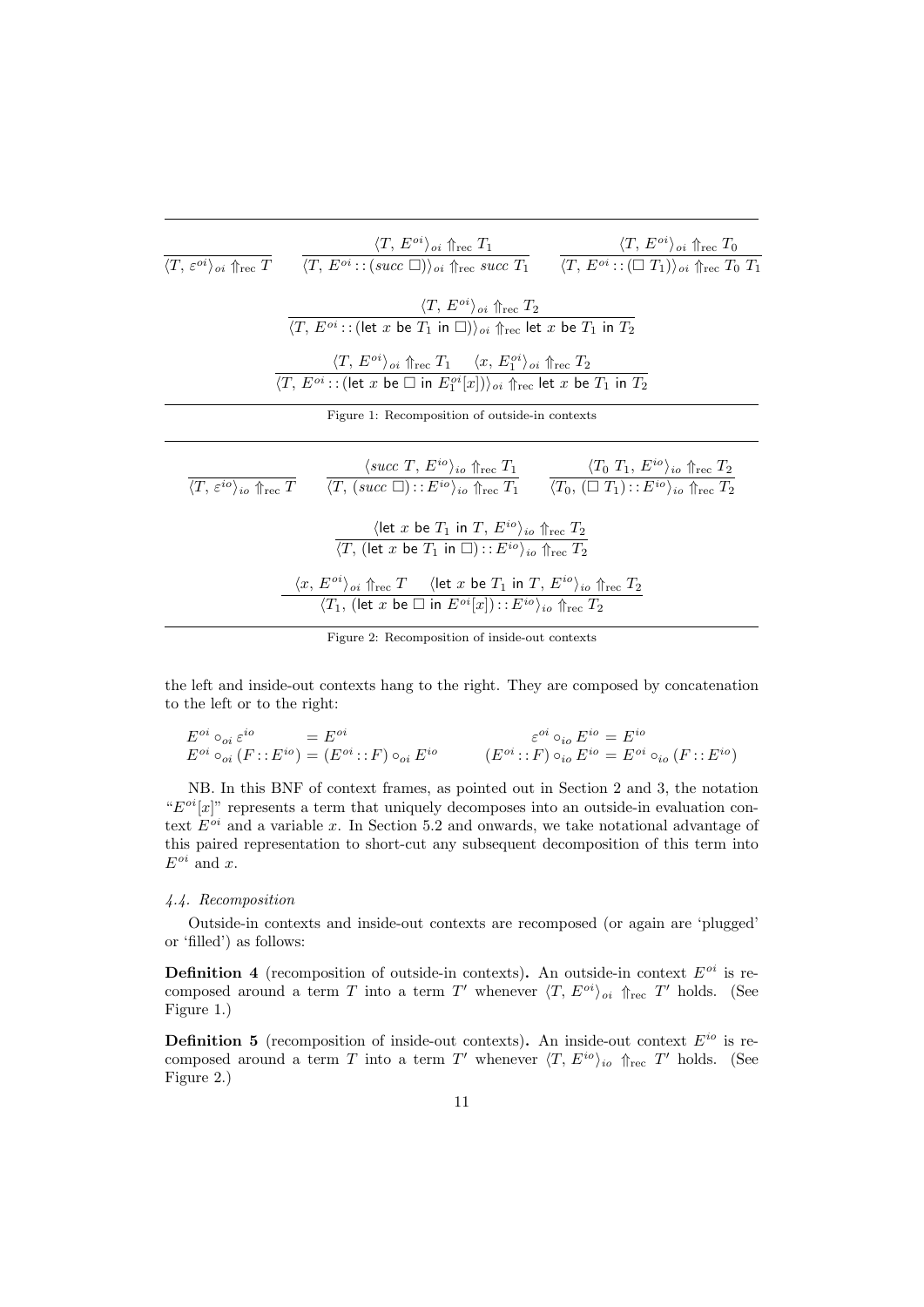$\langle \ulcorner n \urcorner, E^{io} \rangle_{term} \downarrow_{dec} \langle E^{io}, \ulcorner n \urcorner \rangle_{context}$  $\langle succ T, E^{io}\rangle_{term} \downarrow_{dec} \langle T, (succ \Box) :: E^{io}\rangle_{term}$  $\langle x, E^{io} \rangle_{term} \downarrow_{dec} \langle E^{io}, (\varepsilon^{oi}, x) \rangle_{reroot}$  $\langle \lambda x.T, E^{io} \rangle_{term} \downarrow_{dec} \langle E^{io}, \lambda x.T \rangle_{context}$  $\langle T_0 \ T_1, E^{io} \rangle_{term} \downarrow_{dec} \langle T_0, (\Box T_1) : : E^{io} \rangle_{term}$ (let x be  $T_1$  in T,  $E^{io}\rangle_{term} \downarrow_{dec} \langle T$ , (let x be  $T_1$  in  $\square$ ) : :  $E^{io}\rangle_{term}$  $\langle \varepsilon^{io}, A \rangle_{context} \downarrow$ dec  $\langle A \rangle_{answer}$  $\langle (succ \Box) : : E^{io}, A \rangle_{context} \downarrow_{dec} \langle succ A, E^{io} \rangle_{redex}$  $\langle (\square T_1) : : E^{io}, A \rangle_{context} \downarrow_{dec} \langle A T_1, E^{io} \rangle_{redex}$  $\langle$ (let x be  $T_1$  in  $\square$ )::  $E^{io}$ ,  $A\rangle_{context}$   $\downarrow$  dec  $\langle E^{io},$  let x be  $T_1$  in  $A\rangle_{context}$  $\langle$ (let x be  $\square$  in  $E^{oi}[x]$ ) : :  $E^{io}$ ,  $A\rangle_{context}$   $\downarrow$  dec  $\langle$  let x be  $A$  in  $E^{oi}[x]$ ,  $E^{io}\rangle_{redex}$  $\langle$ (let x be  $T_1$  in  $\square$ )::  $E^{io}$ ,  $(E^{oi}, x)\rangle_{revot}$   $\downarrow$  dec  $\langle T_1$ , (let x be  $\square$  in  $E^{oi}[x]$ )::  $E^{io}\rangle_{term}$  $\langle F : : E^{io}, (E^{oi}, x) \rangle_{revot} \downarrow_{dec} \langle E^{io}, (E^{oi} : : F, x) \rangle_{revot}$ where  $F \neq$  let x be T in  $\Box$ 

Figure 3: Decomposition of an answer term into itself and of a non-answer term into a potential redex and its evaluation context

For example, let us recompose the term let x be  $\lambda x_0 \cdot x_0$  in  $((\lambda x_0, x_0) T_1) T_2$  in the inside-out context  $(\Box T_3) : : \varepsilon^{io}:$ 

$$
\langle \text{let } x \text{ be } \lambda x_0.x_0 \text{ in } ((\lambda x_0.x_0) T_1) T_2, (\square T_3) :: \varepsilon^{io} \rangle_{io}
$$
\n
$$
\text{recomposition} \downarrow \Uparrow_{\text{rec}}
$$
\n
$$
(\text{let } x \text{ be } \lambda x_0.x_0 \text{ in } ((\lambda x_0.x_0) T_1) T_2) T_3
$$

Proposition 6 (unique recomposition of outside-in contexts). For any term T and outside-in context  $E^{oi}$  such that  $\langle T, E^{oi} \rangle_{oi} \Uparrow_{\text{rec}} T'$  holds, the term  $T'$  is unique.

*Proof.* Induction on  $E^{oi}$ .

Proposition 7 (unique recomposition of inside-out contexts). For any term T and insideout context  $E^{io}$  such that  $\langle T, E^{io} \rangle_{io} \Uparrow_{\text{rec}} T'$  holds, the term  $T'$  is unique.

*Proof.* Induction on  $E^{io}$ .

#### 4.5. Decomposition

Decomposing a non-answer term into a potential redex and its evaluation context according to the reduction strategy is at the heart of a reduction semantics, but outside of the authors' publications, it seems never to be spelled out. Let us do so.

There are many ways to specify decomposition. In our experience, a convenient one is the abstract machine displayed in Figure 3. This machine starts in the configuration  $\langle T, \varepsilon^{io} \rangle_{term}$ , for a given term T. It halts in an answer state if the given term contains no potential redex, and in a decomposition state  $\langle R, E^{io} \rangle_{redex}$  otherwise, where R is a potential redex in  $T$  and  $E^{io}$  its evaluation context according to the reduction strategy specified by the grammar of evaluation contexts.

 $\Box$ 

 $\Box$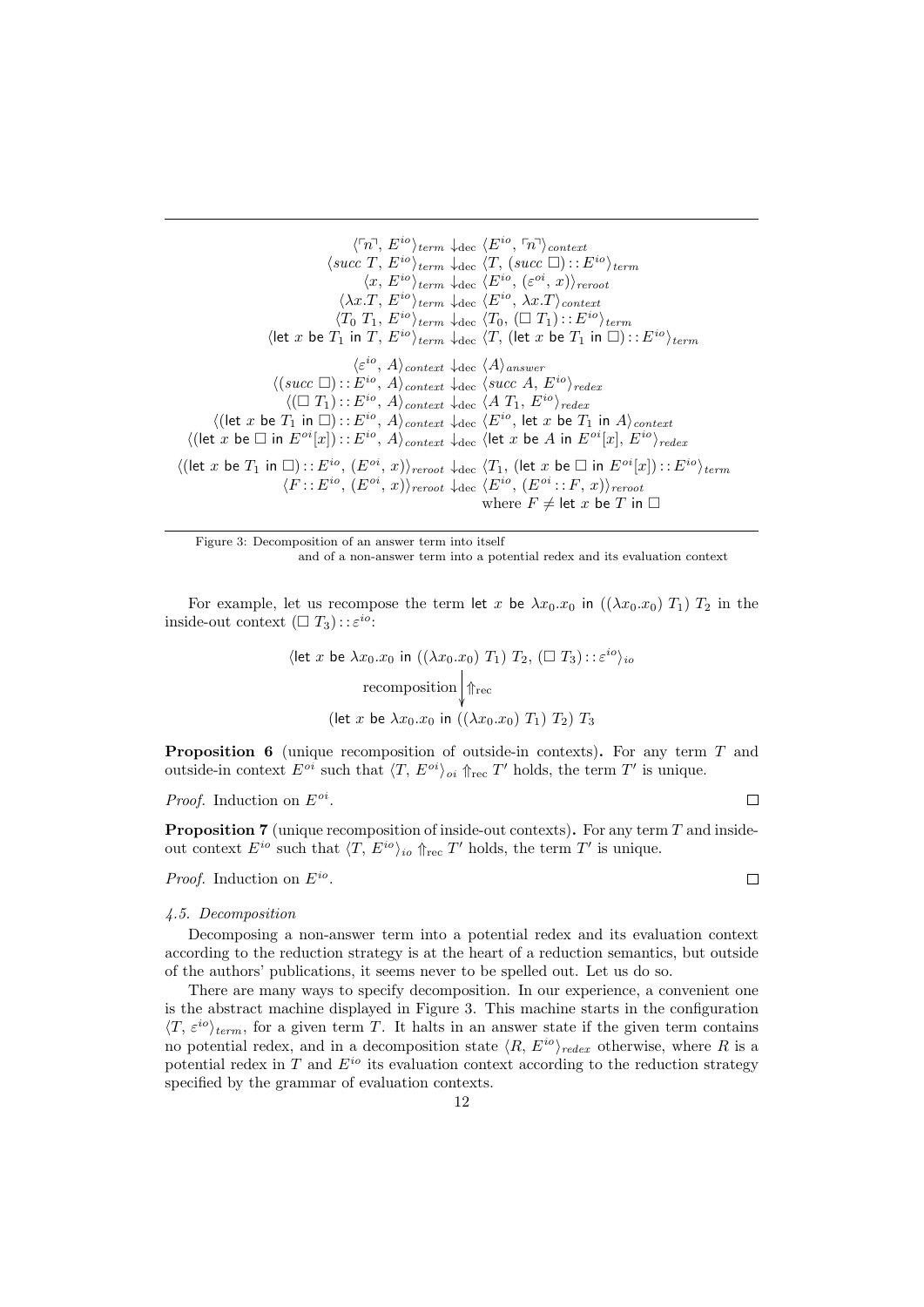**Definition 8** (decomposition). The decomposition relation,  $\downarrow_{\text{dec}}^*$ , is the transitive closure of  $\downarrow$ <sub>dec</sub>. (See Figure 3.)

For example, let us decompose the non-answer term (let x be  $\lambda x_0.x_0$  in  $(x T_1) T_2$ )  $T_3$ :

$$
\langle (\text{let } x \text{ be } \lambda x_0.x_0 \text{ in } (x T_1) T_2) T_3, \varepsilon^{io} \rangle_{term}
$$
  
decomposition  $\Big| \downarrow^*_{\text{dec}}$   

$$
\langle \text{let } x \text{ be } \lambda x_0.x_0 \text{ in } (\varepsilon^{oi} : (\square T_1) : (\square T_2))[x], (\square T_3) : \varepsilon^{io} \rangle_{redex}
$$

The term and context transitions are traditional: one dispatches on a term and the other on the top context frame. The reroot transitions locate the let-binder for a variable while maintaining the outside-in context from the binder to its occurrence, zipper-style [19].<sup>3</sup> In effect, the transitions reverse the prefix of an inside-out context into an outside-in context. For the example above, this reversal is carried out in the following sub-steps of decomposition:

$$
\langle (\square T_1) : : (\square T_2) : : (\text{let } x \text{ be } \lambda x_0.x_0 \text{ in } \square) : : (\square T_3) : : \varepsilon^{io}, (\varepsilon^{io}, x) \rangle_{revot}
$$
\n
$$
\downarrow^*_{\text{dec}}
$$
\n
$$
\langle \text{let } x \text{ be } \lambda x_0.x_0 \text{ in } (\varepsilon^{oi} : : (\square T_1) : : (\square T_2))[x], (\square T_3) : : \varepsilon^{io} \rangle_{redex}
$$

Proposition 9 (vacuous decomposition of an answer term). An answer term is vacuously decomposed into itself: for any answer term A,  $\langle A, \varepsilon^{io} \rangle_{term} \downarrow_{dec}^* \langle A \rangle_{answer}$  holds.

Proof. By induction: the transitions over term-configurations turn the answer term inside-out into a context until its innermost value is reached, and the transitions over context-configurations turn back this context inside-out into the answer term until the empty context is reached.  $\Box$ 

Proposition 10 (unique decomposition of a non-answer term). For any non-answer term T such that  $\langle T, \varepsilon^{io} \rangle_{term} \downarrow_{dec}^* \langle R, E^{io} \rangle_{redex}$  holds, the potential redex R and evaluation context  $E^{io}$  are unique.

*Proof.* The  $\downarrow_{\text{dec}}$  relation is uniquely determined and  $\langle R, E^{io} \rangle_{redex}$  is a terminal state, thus by transitivity  $\langle R, E^{io} \rangle_{redex}$  is unique.  $\Box$ 

#### 4.6. The contraction rules

In accordance with the new BNF of contexts, the contraction rules of Definition 3 are hygienically stated as follows:

<sup>3</sup>Decomposition could be stuck for terms containing free variables, but we assume programs to be closed.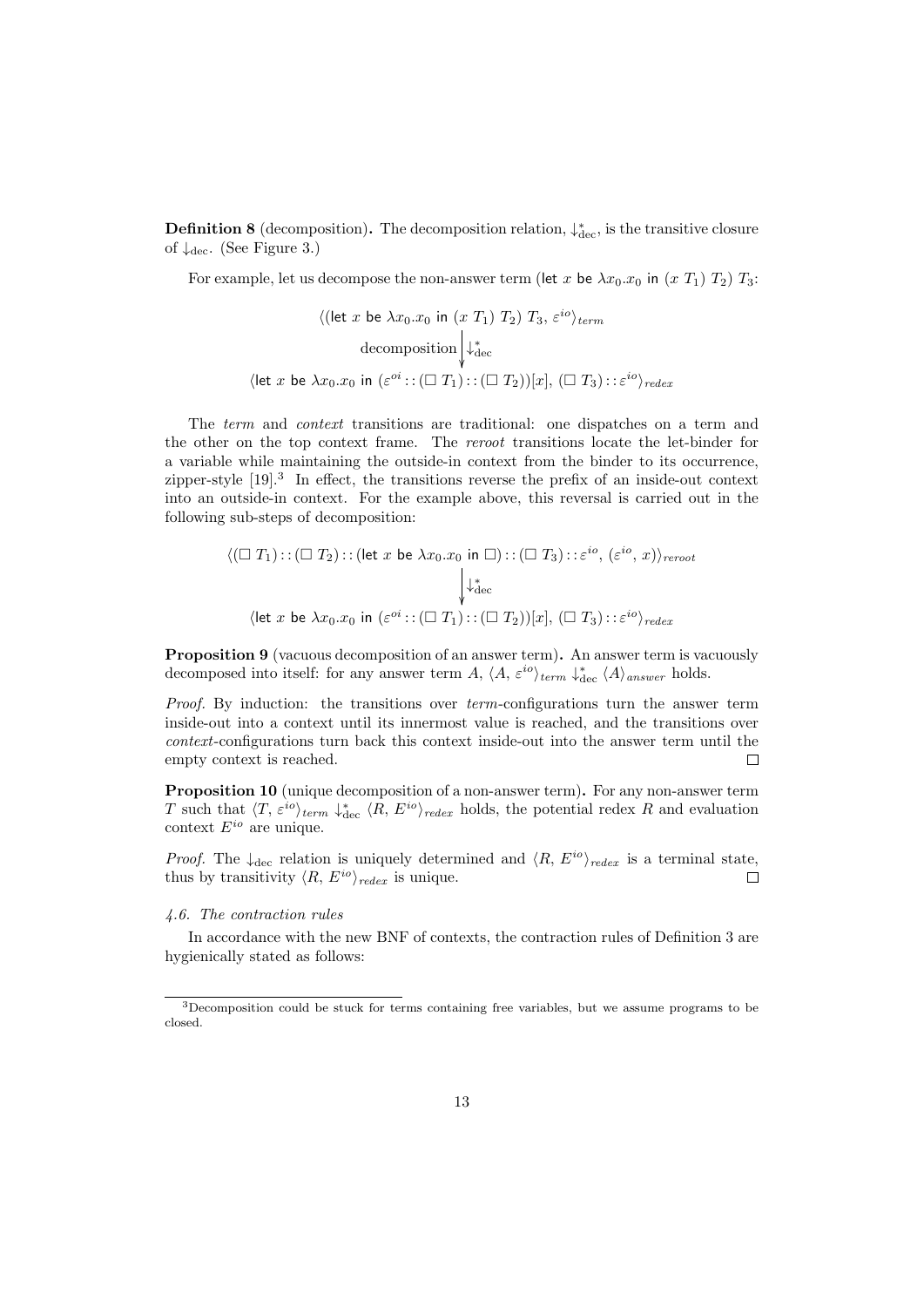$$
(I) \qquad ((x', X), (\lambda x.T) T_1) \rightarrow (X, let x' be T_1 in T[x'/x])
$$
\n
$$
(I') \qquad (X, succ \n\overline{r_1}) \rightarrow (X, \n\overline{r_1}')
$$
\nwhere  $n' = n + 1$   
\n
$$
(V) \qquad (X, let x be V in E^{oi}[x]) \rightarrow (X, let x be V in T)
$$
\nwhere  $\langle V, E^{oi} \rangle_{oi}$   $\Upsilon_{rec}$   
\n
$$
(C) \qquad (X, (let x be T_1 in A) T_2) \rightarrow (X, let x be T_1 in A T_2)
$$
\n
$$
(C') \qquad (X, succ (let x be T in A)) \rightarrow (X, let x be T in succ A)
$$
\n
$$
(A) \qquad (X, let x be let y be T_1 \rightarrow (X, let y be T_1 \n\overline{r_1}) \n\overline{r_2} \qquad \overline{r_1} \qquad \overline{r_2} \qquad \overline{r_2} \qquad \overline{r_2} \qquad \overline{r_1} \qquad \overline{r_2} \qquad \overline{r_2} \qquad \overline{r_2} \qquad \overline{r_2} \qquad \overline{r_2} \qquad \overline{r_2} \qquad \overline{r_2} \qquad \overline{r_2} \qquad \overline{r_2} \qquad \overline{r_2} \qquad \overline{r_2} \qquad \overline{r_2} \qquad \overline{r_2} \qquad \overline{r_2} \qquad \overline{r_2} \qquad \overline{r_2} \qquad \overline{r_2} \qquad \overline{r_2} \qquad \overline{r_2} \qquad \overline{r_2} \qquad \overline{r_2} \qquad \overline{r_2} \qquad \overline{r_2} \qquad \overline{r_2} \qquad \overline{r_2} \qquad \overline{r_2} \qquad \overline{r_2} \qquad \overline{r_2} \qquad \overline{r_2} \qquad \overline{r_2} \qquad \overline{r_2} \qquad \overline{r_2} \qquad \overline{r_2} \qquad \overline{r_2} \qquad \overline{r_2} \qquad \overline
$$

**Definition 11** (notion of reduction).  $\mathcal{R} = (I) \cup (I') \cup (V) \cup (C) \cup (C') \cup (A)$  and a redex R contracts to T, denoted  $R \stackrel{X;X'}{\leadsto} T$ , iff  $((X, R), (X', T)) \in \mathcal{R}$ .

For example, let us contract the actual redex let x be  $\lambda x_0.x_0$  in  $(\varepsilon^{oi}:(\Box T_1):(\Box T_2))[x]$ with the stream of fresh variables X:

let 
$$
x
$$
 be  $\lambda x_0.x_0$  in  $(\varepsilon^{oi} : : (\square T_1) : : (\square T_2))[x]$   
contraction of  $(V) \downarrow_{\sim \gamma}^{X;X}$   
let  $x$  be  $\lambda x_0.x_0$  in  $((\lambda x_0.x_0) T_1) T_2$ 

**Proposition 12** (unique contraction). For any redex  $R$  and stream of fresh variables  $X$ such that  $R \stackrel{X;X'}{\rightsquigarrow} T$  holds, T and X' are unique.

 $\Box$ 

Proof. By case analysis on R. (See Section 4.1.)

#### 4.7. Standard one-step reduction

The standard one-step reduction performs one contraction in a non-answer term and is defined as

- 1. locating a potential redex and its evaluation context in the non-answer term through a number of decomposition steps,
- 2. contracting this potential redex if it is an actual one (otherwise the non-answer term is stuck), and
- 3. recomposing the resulting contractum into the evaluation context:

Definition 13 (standard one-step reduction).

$$
(X, T) \mapsto_{\text{need}} (X', T'') \text{ iff } \begin{cases} \langle T, \varepsilon^{oi} \rangle_{term} \downarrow_{\text{dec}}^* \langle R, E^{io} \rangle_{redex} \\ R \stackrel{X;X'}{\leadsto} R' \\ \langle T', E^{io} \rangle_{io} \uparrow_{\text{rec}} T'' \end{cases}
$$

Note that the standard one-step reduction is not the compatible closure of  $\mathcal{R}$ . The compatible closure,  $\rightarrow \mathcal{R}$ , is closed over general contexts (i.e., terms with a hole), whereas the standard one-step reduction is closed over the restricted grammar of evaluation contexts.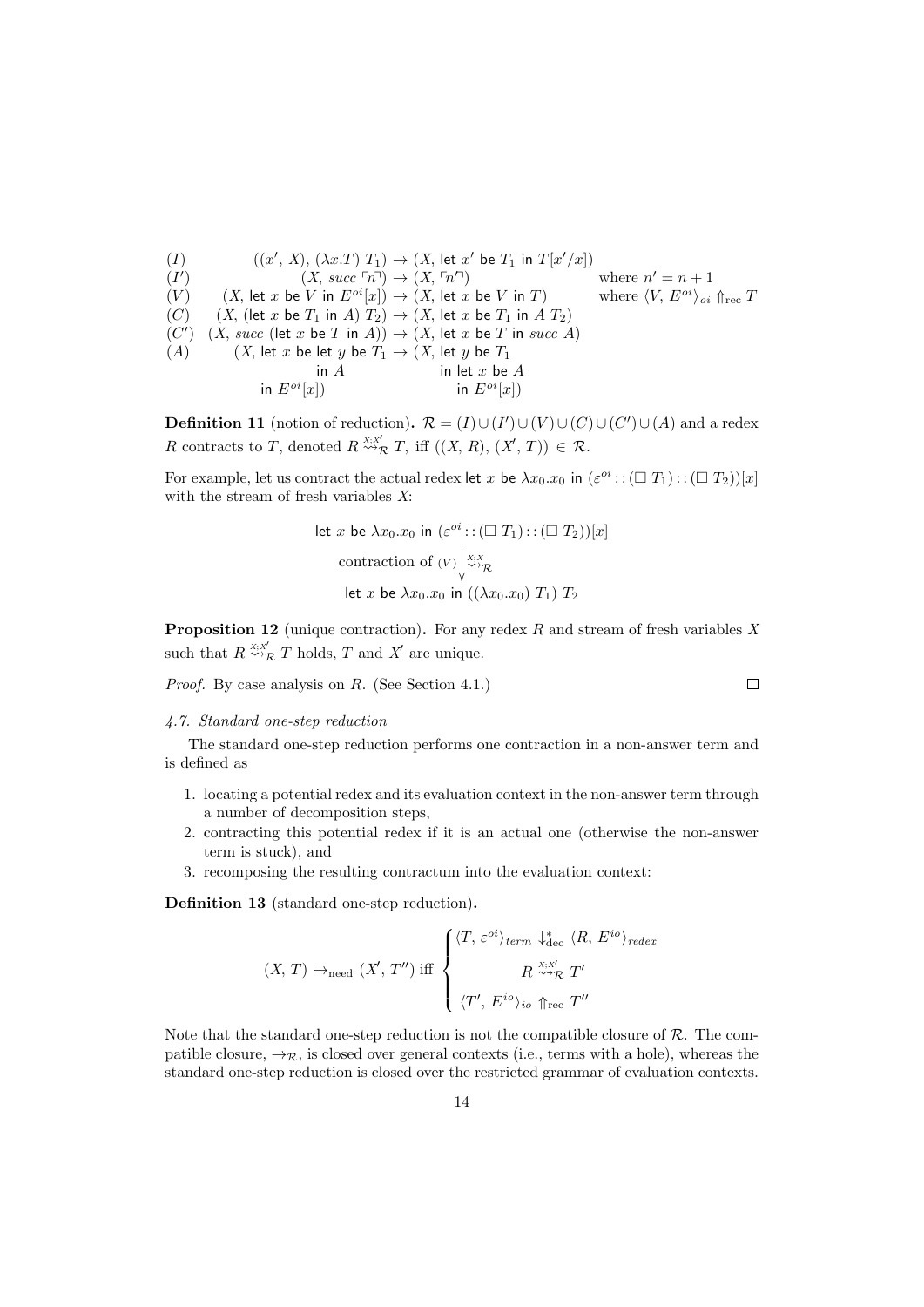For example, given a stream of fresh variables X, let us illustrate standard one-step reduction for the term (let x be  $\lambda x_0.x_0$  in  $(x T_1) T_2$ )  $T_3$ :

$$
\langle (\text{let } x \text{ be } \lambda x_0.x_0 \text{ in } (x T_1) T_2) T_3, \varepsilon^{io} \rangle_{term}
$$
\n
$$
\text{decomposition} \downarrow_{\text{dec}}^*
$$
\n
$$
\langle \text{let } x \text{ be } \lambda x_0.x_0 \text{ in } (\varepsilon^{oi} :: (\square T_1) :: (\square T_2))[x], (\square T_3) :: \varepsilon^{io} \rangle_{redex}
$$
\n
$$
\text{contraction of } (V) \downarrow_{\text{cav}, x_i d}^{\text{cav}, x_i d}
$$
\n
$$
\langle \text{let } x \text{ be } \lambda x_0.x_0 \text{ in } ((\lambda x_0.x_0) T_1) T_2, (\square T_3) :: \varepsilon^{io} \rangle_{io}
$$
\n
$$
\text{recomposition} \downarrow_{\text{free}}
$$
\n
$$
(\text{let } x \text{ be } \lambda x_0.x_0 \text{ in } ((\lambda x_0.x_0) T_1) T_2) T_3
$$

Proposition 14 (unique standard one-step reduction). For any term T and stream of fresh variables X such that  $(X, T) \mapsto_{\text{need}} (X', T')$  holds, T' and X' are unique.

Proof. Corollary of unique decomposition (Proposition 10), unique contraction (Proposition 12), and unique recomposition (Proposition 7).  $\Box$ 

#### 4.8. Standard reduction-based evaluation

The standard reduction-based evaluation is defined as the iteration of the standard one-step reduction. It thus enumerates the successive call-by-need reducts, i.e., the standard reduction sequence, of any given term:

Definition 15 (standard reduction-based evaluation). Standard reduction-based evaluation,  $\mapsto^*_{\text{need}}$ , is the reflexive, transitive closure of standard one-step reduction,  $\mapsto_{\text{need}}$ .

Proposition 16 (unique standard reduction-based evaluation to answers). For any term T and stream of fresh variables X such that  $(X, T) \mapsto_{\text{need}}^* (X', A)$  holds, A and X' are unique.

Proof. Corollary of unique standard reduction (Proposition 14).

 $\Box$ 

#### 4.9. Conclusion and perspectives

As illustrated here, there is substantially more than meets the eye in a reduction semantics.

In addition, extensional properties such as unique decomposition, standardization, and hygiene do not only ensure the existence of a deterministic evaluator extensionally, but it is our thesis that they also provide precious intensional guidelines. Indeed, after exegetically spelling out what does not readily meet the eye, things become compellingly simple:

• refocusing the standard reduction-based evaluation immediately gives a reductionfree abstract machine (Section 5.1) and compressing the corridor transitions of this abstract machine improves the efficiency of its execution (Section 5.2);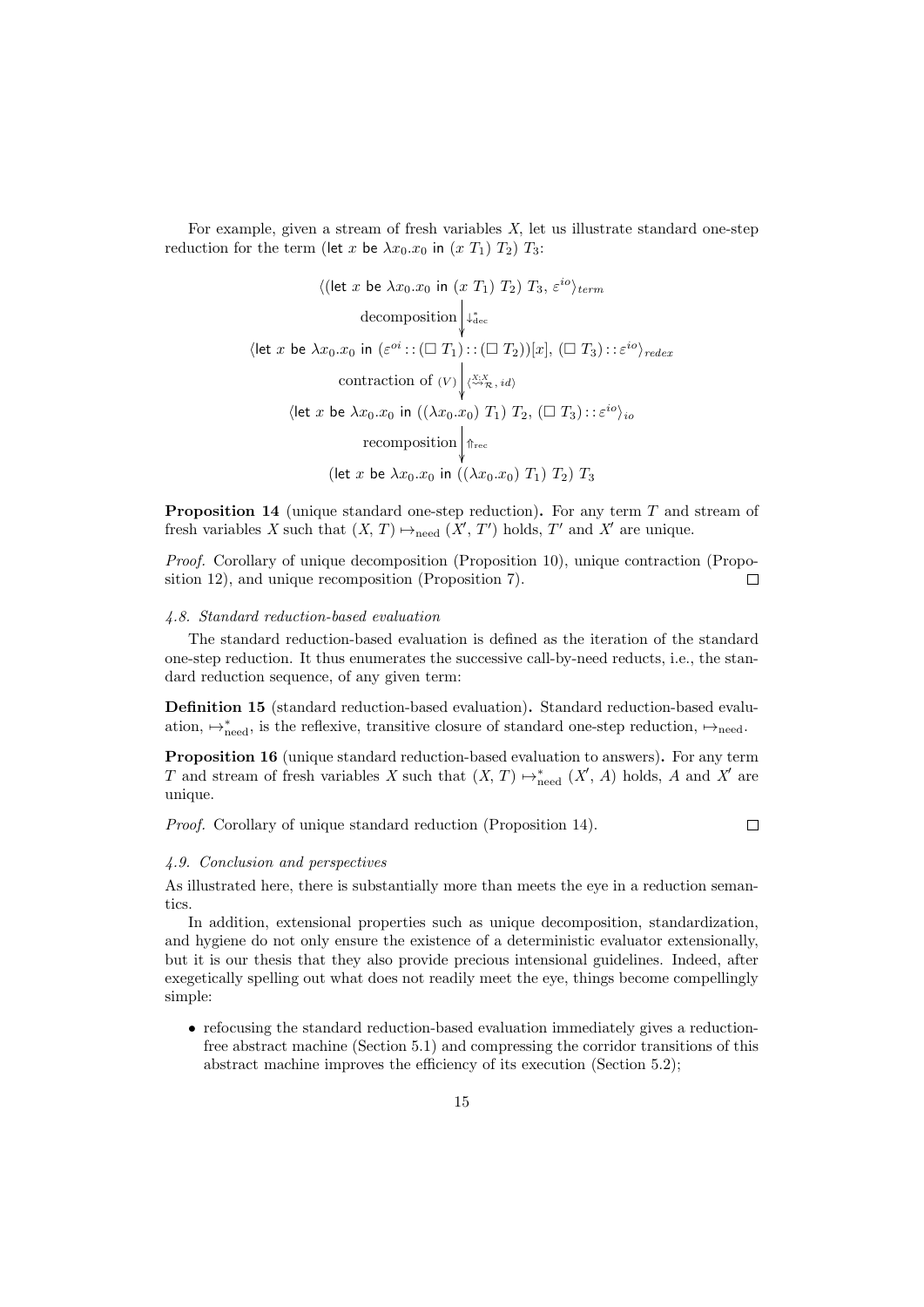- we can then move from the relational view of small-step abstract machines to the functional view of big-step abstract machines (Section 6);
- refunctionalizing the compressed big-step abstract machine with respect to the evaluation contexts gives a reduction-free evaluation function in continuation-passing style (Section 7.1). Mapping this evaluation function back to direct style gives a functional implementation of a natural semantics (Section 7.2).<sup>4</sup>

All of these semantic artifacts are correct by construction, and their operational behaviors rigorously mirror each other in a lock-step sort of way. For one example, the semantic artifacts agree not only up to  $\alpha$ -equivalence but up to syntactic equality. For another example, should one be tempted to fine-tune either of these semantic artifacts, one is then in position to adjust the others to keep their operational behaviors in line, or to understand why this alignment is not possible and where coherence got lost in the finetuning [15].

## 5. From reduction semantics to abstract machine

This section implements the first half of the programme outlined in Section 4.9. We first go from the standard reduction-based evaluation of Definition 15 (that enumerates all the successive reducts in the standard reduction sequence) to a reduction-free evaluation (that does not perform this enumeration because all the reducts are deforested away). This reduction-free evaluation takes the form of an abstract machine.

# 5.1. Refocusing: from reduction semantics to abstract machine

By recomposing and then immediately decomposing, a reduction-based evaluator takes a detour from a redex site, up to the top of the term, and back down again to the next redex site. The steps that make up this detour can be eliminated by refocusing [12]. Refocusing the reduction-based evaluation of a reduction semantics yields a reductionfree evaluation that directly navigates in a term from redex site to redex site without any detour via the top of the term.

Refocusing replaces successive recompositions and decompositions by a 'refocus' relation that associates a contractum and its (inside-out) evaluation context to an answer or a decomposition consisting of the next potential redex and associated evaluation context:

$$
T_n \longrightarrow \begin{cases} \n\downarrow^*_{\text{dec}} & \text{if } \text{rec} \n\end{cases}
$$
\n
$$
T_{n+1} \longrightarrow \begin{cases} \nT_{n+1} & \downarrow^*_{\text{dec}} \\ \n\downarrow^*_{\text{dec}} & \text{if } \text{rec} \n\end{cases}
$$
\n
$$
T_{n+2}
$$
\n
$$
T_{n+3}
$$
\n
$$
T_{n+4}
$$
\n
$$
T_{n+2}
$$
\n
$$
T_{n+1} \longrightarrow \begin{cases} \n\downarrow^*_{\text{dec}} & \text{if } \text{rec} \n\end{cases}
$$
\n
$$
T_{n+2}
$$
\n
$$
T_{n+3}
$$
\n
$$
T_{n+2}
$$
\n
$$
T_{n+4}
$$
\n
$$
T_{n+5}
$$
\n
$$
T_{n+6}
$$
\n
$$
T_{n+7}
$$
\n
$$
T_{n+8}
$$
\n
$$
T_{n+9}
$$
\n
$$
T_{n+1} \longrightarrow \begin{cases} \nT_{n+1} & \text{if } \text{rec} \n\end{cases}
$$
\n
$$
T_{n+2}
$$
\n
$$
T_{n+3}
$$
\n
$$
T_{n+2}
$$
\n
$$
T_{n+4}
$$
\n
$$
T_{n+5}
$$
\n
$$
T_{n+6}
$$
\n
$$
T_{n+7}
$$
\n
$$
T_{n+8}
$$
\n
$$
T_{n+9}
$$
\n
$$
T_{n+1}
$$
\n
$$
T_{n+2}
$$
\n
$$
T_{n+3}
$$
\n
$$
T_{n+2}
$$

<sup>4</sup> Recently [20], Pirog and Biernacki have used the CPS transformation and defunctionalization to connect Launchbury and Sestoft's natural semantics for lazy evaluation [5, 7] and Peyton Jones's spineless tagless G-machine [21].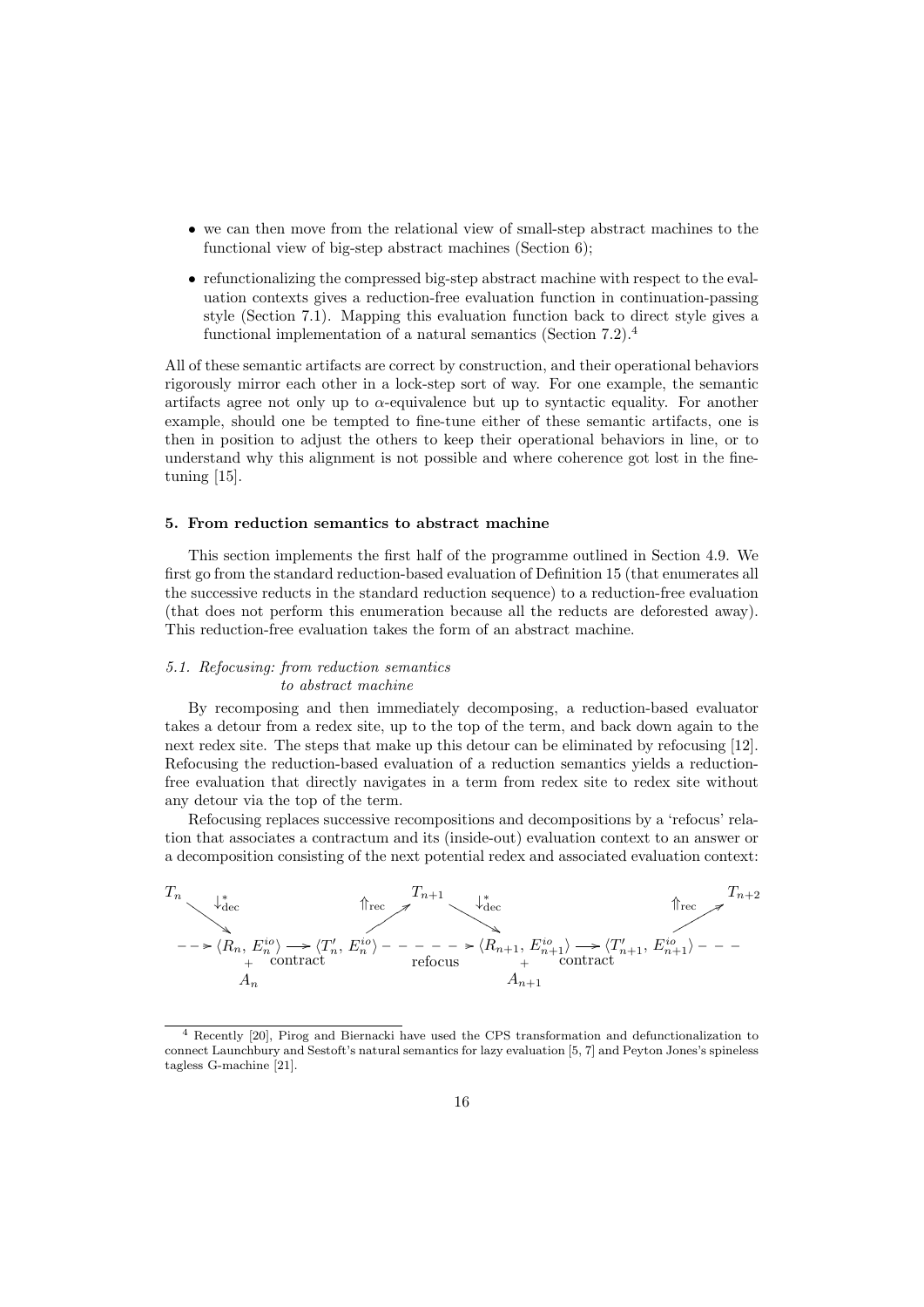Figure 4 displays the naive, reduction-based definition of refocusing: an evaluation context is recomposed around a contractum and the resulting reduct is decomposed either into an answer or into another potential redex and its evaluation context. This definition is 'reduction-based' because the intermediate reduct is constructed.

 $\langle T, E^{io} \rangle_{term} \rightarrow_{refocus} D \text{ iff } \langle T, E^{io} \rangle_{io} \Uparrow_{rec} T' \wedge \langle T', \varepsilon^{io} \rangle_{term} \downarrow_{dec}^* D$ 

Figure 4: Reduction-based refocusing

Surprisingly, optimal refocusing consists of simply continuing with decomposition from the contractum and its associated evaluation context, according to the standard reduction strategy [12], here as well as in all the reduction semantics in Felleisen and Flatt's lecture notes on programming languages and lambda calculi [22]. (This is another reason why we place such store in the decomposition function of a reduction semantics.)

Figure 5 displays the optimal, reduction-free definition of refocusing: a contractum and an evaluation context are directly associated with an answer or another potential redex and its evaluation context simply by decomposing the contractum in the evaluation context. This definition is 'reduction-free' because no intermediate reduct is constructed.

 $\langle T, E^{io} \rangle_{term} \rightarrow_{refocus} D \text{ iff } \langle T, E^{io} \rangle_{term} \downarrow_{dec}^* D$ 

Reduction-free evaluation is defined, after an initial decomposition of the input term, as the iteration of contraction and reduction-free refocusing (i.e., term decomposition in the current evaluation context):

**Definition 17** (standard reduction-free evaluation). Let  $\rightarrow$ <sub>step</sub> be one-step contraction and refocusing:  $\lim_{X:X'\to\text{step}} = \lim_{X\to\infty} \cup \lim_{X\to\infty} \lim_{X\to\text{degree}} \lim_{X\to\text{degree}} \langle R, E^{io} \rangle_{redex} \stackrel{X;X'}{\leadsto} R \lim_{X\to\text{degree}} P$  iff  $R \stackrel{X;X'}{\leadsto} R$   $\uparrow$  $\langle T, E^{io} \rangle_{term} \downarrow_{\text{dec}}^* D$ . Standard reduction-free evaluation,  $\rightarrow_{\text{step}}^*$ , is the transitive closure of  $\rightarrow$ <sub>step</sub>. Notationally we use  $\frac{X;X'_{\bullet}}{\longrightarrow_{\text{step}}}$  to express that X is the input stream and X' is a suffix of X obtained after iterating  $\rightarrow$ <sub>step</sub>.

Evaluation is thus defined with the decomposition transitions from Figure 3 plus, for each contraction rule from Section 4.6, one transition towards decomposing the contractum in the current evaluation context. Like decomposition in Figure 3, evaluation therefore takes the form of an abstract machine.<sup>5</sup> This abstract machine is displayed in Figure 6.

Proposition 18 (full correctness). For the abstract machine of Figure 6,

$$
(X, T) \mapsto_{\text{need}}^* (X', A) \Leftrightarrow \langle T, \varepsilon^{io} \rangle_{term} \stackrel{X; X'*}{\longrightarrow}_{\text{step}} \langle A \rangle_{answer}.
$$

Proof. Corollary of the correctness of refocusing [12, 23].

Figure 5: Reduction-free refocusing

 $\Box$ 

<sup>5</sup>Giving decomposition another format would make evaluation inherit this format.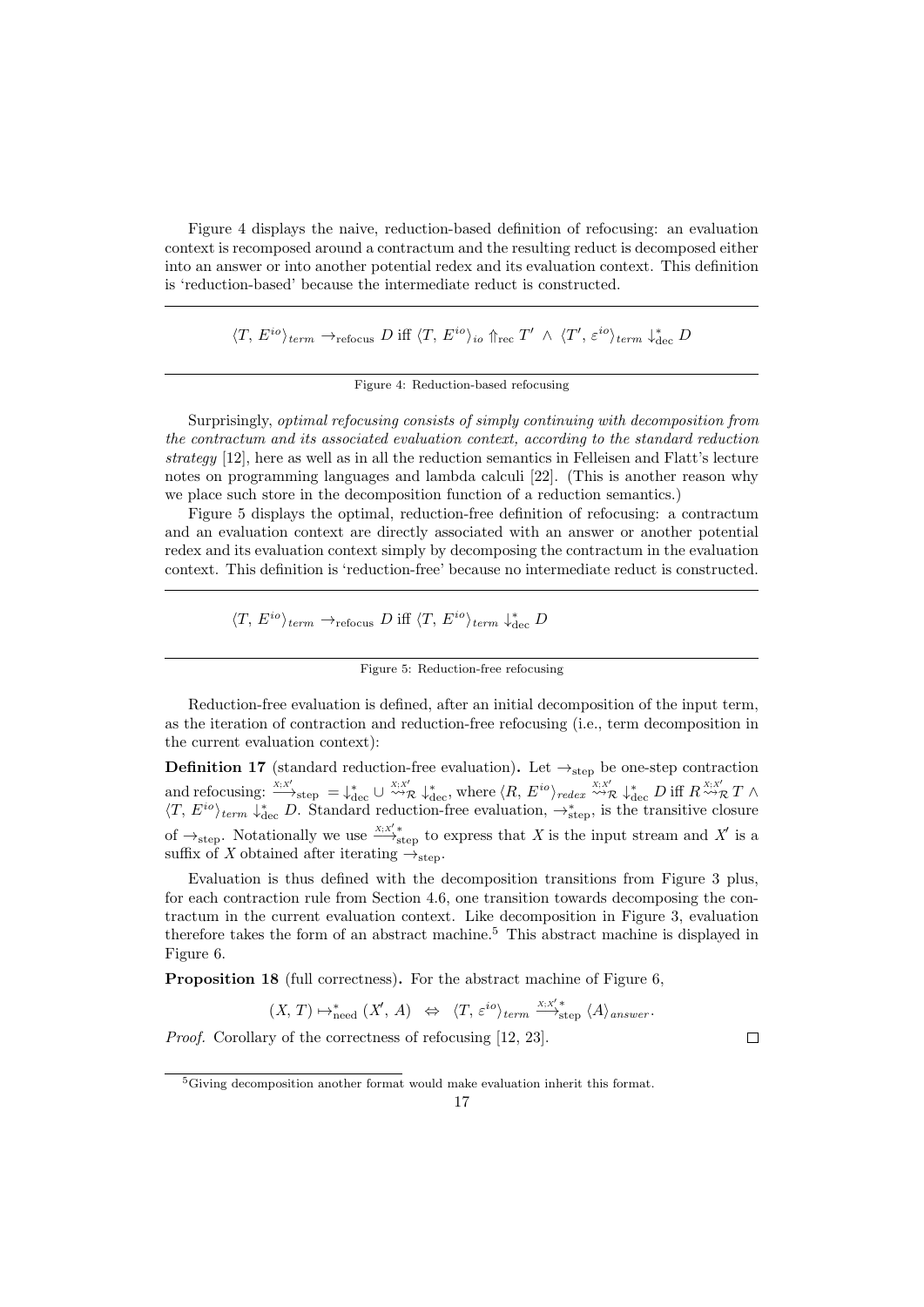$\langle \ulcorner n \urcorner, E^{io} \rangle_{term} \xrightarrow{x;X}$ <sub>step</sub>  $\langle E^{io}, \ulcorner n \urcorner \rangle_{context}$  $\langle succ T, E^{io}\rangle_{term} \xrightarrow{x;X}_{step} \langle T, (succ \Box) : : E^{io}\rangle_{term}$  $\langle x, E^{io} \rangle_{term} \stackrel{x,x}{\longrightarrow}_{step} \langle E^{io}, (\varepsilon^{oi}, x) \rangle_{zero}$  $\langle \lambda x.T, E^{io} \rangle_{term} \stackrel{x,x}{\longrightarrow}_{step} \langle E^{io}, \lambda x.T \rangle_{context}$  $\langle T_0 \ T_1, E^{io} \rangle_{term} \stackrel{X;X}{\longrightarrow}_{step} \langle T_0, (\Box T_1) : : E^{io} \rangle_{term}$  $\langle$ let x be  $T_1$  in  $T, E^{io}\rangle_{term} \stackrel{X;X}{\longrightarrow}_{step} \langle T,$  (let x be  $T_1$  in  $\square$ )::  $E^{io}\rangle_{term}$  $\langle \varepsilon^{io}, A \rangle_{context} \stackrel{x,x}{\longrightarrow}_{step} \langle A \rangle_{answer}$  $\langle (succ \Box) : E^{io}, A \rangle_{context} \stackrel{x; x}{\longrightarrow}_{step} \langle succ A, E^{io} \rangle_{redex}$  $\langle (\Box T_1) : E^{io}, A \rangle_{context} \stackrel{x_i x}{\longrightarrow}_{step} \langle A T_1, E^{io} \rangle_{redex}$  $\langle$ (let x be  $T_1$  in  $\square$ )::  $E^{io}$ ,  $A\rangle_{context}$   $\xrightarrow{X;X}_{step}$   $\langle E^{io}$ , let x be  $T_1$  in  $A\rangle_{context}$  $\langle$ (let x be  $\Box$  in  $E^{oi}[x]$ ):: $E^{io}$ ,  $A\rangle_{context}$   $\stackrel{X;X}{\longrightarrow}_{step}$   $\langle$  let x be  $A$  in  $E^{oi}[x]$ ,  $E^{io}\rangle_{redex}$  $\langle$ (let x be  $T_1$  in  $\square$ )::  $E^{io}$ ,  $(E^{oi}, x)\rangle_{revoot}$   $\xrightarrow{x,x}$ <sub>step</sub>  $\langle T_1$ , (let x be  $\square$  in  $E^{oi}[x]$ )::  $E^{io}\rangle_{term}$  $\langle F : : E^{io}, (E^{oi}, x) \rangle_{revoot} \stackrel{X;X}{\longrightarrow}_{step} \langle E^{io}, (E^{oi} : : F, x) \rangle_{revoot}$ where  $F \neq$  let  $x$  be  $T$  in  $\Box$  $\langle succ \ulcorner n \urcorner, E^{io} \rangle_{redex} \xrightarrow{x,x}_{step} \langle \ulcorner n' \urcorner, E^{io} \rangle_{term}$ where  $n' = n + 1$  $\langle succ$  (let x be T in A),  $E^{io}\rangle_{redex} \stackrel{X;X}{\longrightarrow}_{step}$   $\langle$  let x be T in succ A,  $E^{io}\rangle_{term}$  $\langle (\lambda x. T) T_1, E^{io} \rangle_{redex} \stackrel{(x', X); X}{\longrightarrow}_{step} \langle$ let x' be  $T_1$  in  $T[x'/x], E^{io} \rangle_{term}$  $\langle$ (let x be  $T_1$  in A)  $T_2$ ,  $E^{io}\rangle_{redex} \stackrel{X;X}{\longrightarrow}_{\text{step}}$   $\langle$ let x be  $T_1$  in A  $T_2$ ,  $E^{io}\rangle_{term}$  $\langle$ let x be V in  $E^{oi}[x], E^{io} \rangle_{redex} \stackrel{X;X}{\longrightarrow}_{step} \langle$ let x be V in T,  $E^{io} \rangle_{term}$ where  $\langle V, E^{oi} \rangle_{oi} \Uparrow_{\text{rec}} T$  $\det x$  be let y be  $T_1$  in A in  $E^{oi}[x]$ ,  $E^{io}\rangle_{redex}$   $\xrightarrow{X;X}_{step}$   $\det y$  be  $T_1$  in let x be A in T,  $E^{io}\rangle_{term}$ where  $\langle x, E^{oi} \rangle_{oi} \Uparrow_{\text{rec}} T$ 

Figure 6: Storeless abstract machine for call-by-need evaluation

## 5.2. Transition compression: from abstract machine to abstract machine

In the abstract machine of Figure 6, some of the transitions yield a configuration for which there unconditionally exists another transition: all transitions to a termconfiguration with a known term, all transitions to a context-configuration with a known context, and all transitions to a redex -configuration with a known redex (i.e., all transitions to  $redex$ ). For example, the application of any let expression, which is a redex, gives rise to the following unconditional transitions:

$$
\langle (\text{let } x \text{ be } T_1 \text{ in } A) T_2, E^{io} \rangle_{redex} \xrightarrow{\begin{subarray}{c} X;X \\ \hline \text{X},X \\ \hline \text{X},X \end{subarray}} \langle \text{let } x \text{ be } T_1 \text{ in } A T_2, E^{io} \rangle_{term} \xrightarrow{\begin{subarray}{c} X;X \\ \hline \text{X},X \end{subarray}} \langle A T_2, (\text{let } x \text{ be } T_1 \text{ in } \Box) : : E^{io} \rangle_{term}
$$
\n
$$
\xrightarrow{\begin{subarray}{c} X;X \\ \hline \text{X},X \end{subarray}} \langle A, (\Box T_2) : : (\text{let } x \text{ be } T_1 \text{ in } \Box) : : E^{io} \rangle_{term}
$$

These so-called "corridor transitions" from one configuration to another can be hereditarily compressed so that the first configuration yields the last one in one transition.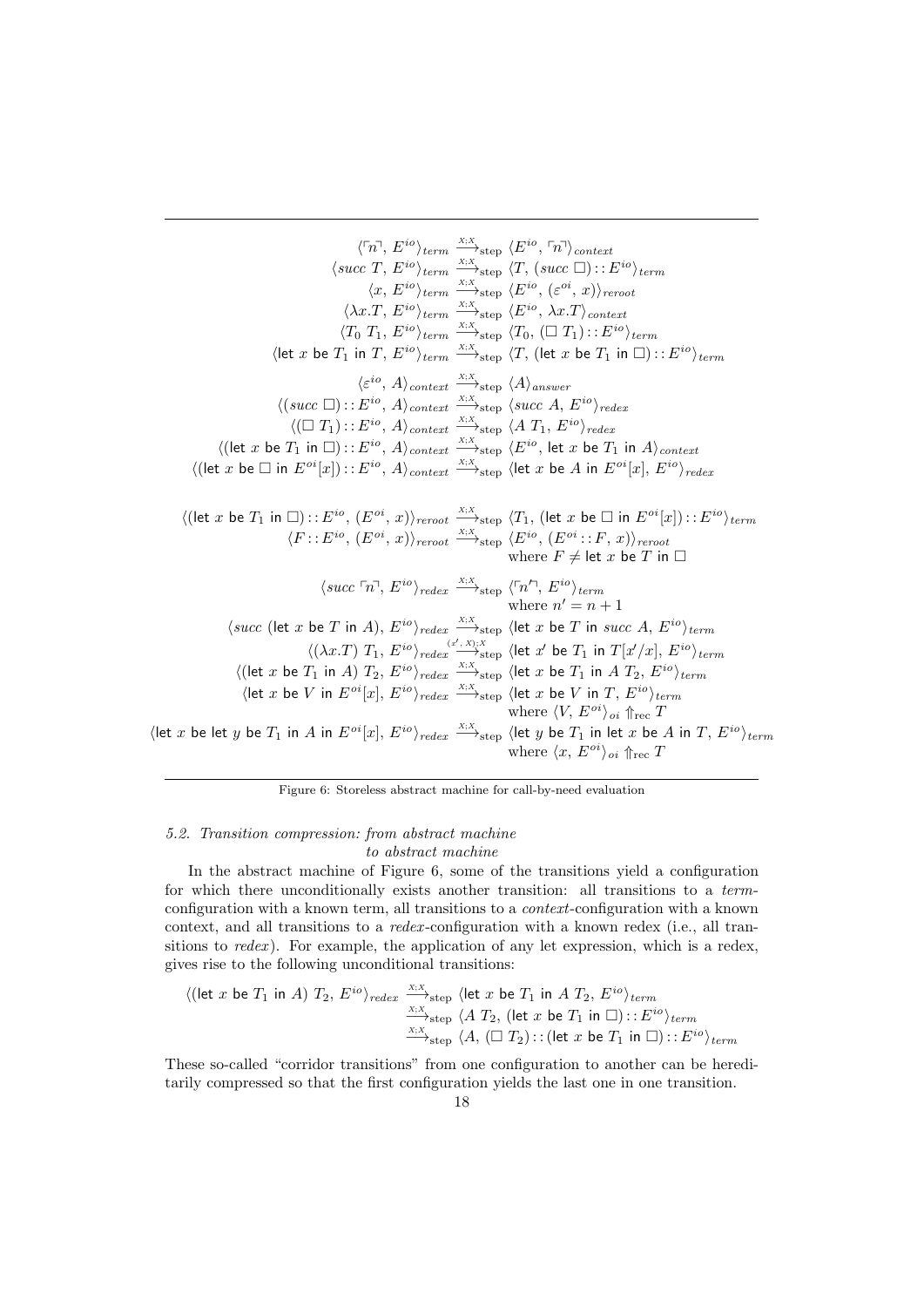Other transition compressions are determined by the structure of the term or of the evaluation context, and proceed over several steps. For example, analogously to what happens in Proposition 9, a *term*-configuration with an answer in a context always yields a context-configuration with this context and this answer:

$$
\langle \text{let } x_1 \text{ be } T_1 \text{ in let } x_2 \text{ be } T_2 \text{ in } \cdots \text{ let } x_n \text{ be } T_n \text{ in } V, E^{io} \rangle_{term}
$$
\n
$$
\xrightarrow{x, x}_{step} \langle \text{let } x_2 \text{ be } T_2 \text{ in } \cdots \text{ let } x_n \text{ be } T_n \text{ in } V, (\text{let } x_1 \text{ be } T_1 \text{ in } \Box) :: E^{io} \rangle_{term}
$$
\n
$$
\xrightarrow{x, x}_{step} \langle V, (\text{let } x_n \text{ be } T_n \text{ in } \Box) :: \cdots :: (\text{let } x_2 \text{ be } T_2 \text{ in } \Box) :: (\text{let } x_1 \text{ be } T_1 \text{ in } \Box) :: E^{io} \rangle_{term}
$$
\n
$$
\xrightarrow{x, x}_{step} \langle (\text{let } x_n \text{ be } T_n \text{ in } \Box) :: \cdots :: (\text{let } x_2 \text{ be } T_2 \text{ in } \Box) :: (\text{let } x_1 \text{ be } T_1 \text{ in } \Box) :: E^{io}, V \rangle_{context}
$$
\n
$$
\xrightarrow{x, x}_{step} \langle E^{io}, \text{ let } x_1 \text{ be } T_1 \text{ in } \text{let } x_2 \text{ be } T_2 \text{ in } \cdots \text{ let } x_n \text{ be } T_n \text{ in } V \rangle_{context}
$$

So, rather than turning the answer inside-out into the prefix of a context (with transitions over term-configurations) until its innermost value is reached, and then turning this prefix inside-out back into the answer (with transitions over context-configurations), we can directly refocus the original term-configuration into the final context-configuration:

**Proposition 19** (refocusing over answers). For any  $A$ ,  $E^{io}$  and  $X$ ,

$$
\langle A, E^{io} \rangle_{term} \stackrel{X;X^*}{\longrightarrow}_{step} \langle E^{io}, A \rangle_{context}
$$

Proof. Induction on A.

Likewise, we can compress the transitions from a *term*-configuration over any term  $E^{oi}[x]$  to a term-configuration over x, using the reverse concatenation " $\circ$ " defined in Section 4.3:

**Proposition 20** (restoring outside-in evaluation contexts). For any T,  $E^{io}$ ,  $E^{oi}$  and X such that  $\langle T, E^{oi} \rangle_{oi} \Uparrow_{\text{rec}} T'$ ,

$$
\langle T',\, E^{io} \rangle_{term} \stackrel{x; x^*}{\longrightarrow}_{\text{step}} \langle T,\, E^{oi} \circ_{io} E^{io} \rangle_{term}
$$

*Proof.* Induction on  $E^{oi}$ .

Finally, we can short-cut the search for the definiens of a needed variable:

**Proposition 21** (locating a definiens). For any x, T,  $E^{oi}$ ,  $E_1^{io}$ ,  $E_2^{io}$ , and X, where x is not declared in  $E_1^{io}$ ,

$$
\langle E_1^{io} : : (\text{let } x \text{ be } T \text{ in } E^{oi}[x]) : : E_2^{io}, (E^{oi}, x) \rangle_{revot}
$$

$$
\xrightarrow{\times, \times}_{\text{step}}
$$

$$
\langle T, (\text{let } x \text{ be } \Box \text{ in } (E^{oi} \circ_{oi} E_1^{io})[x]) : : E_2^{io} \rangle_{term}
$$

*Proof.* Induction on  $E_1^{io}$ .

The resulting abstract machine is displayed in Figure 7. No occurrences of " $\circ$ " appear in the final abstract machine because in the course of compression all occurrences introduced by Proposition 20 are subsequently eliminated by Proposition 21.

 $\Box$ 

 $\Box$ 

 $\Box$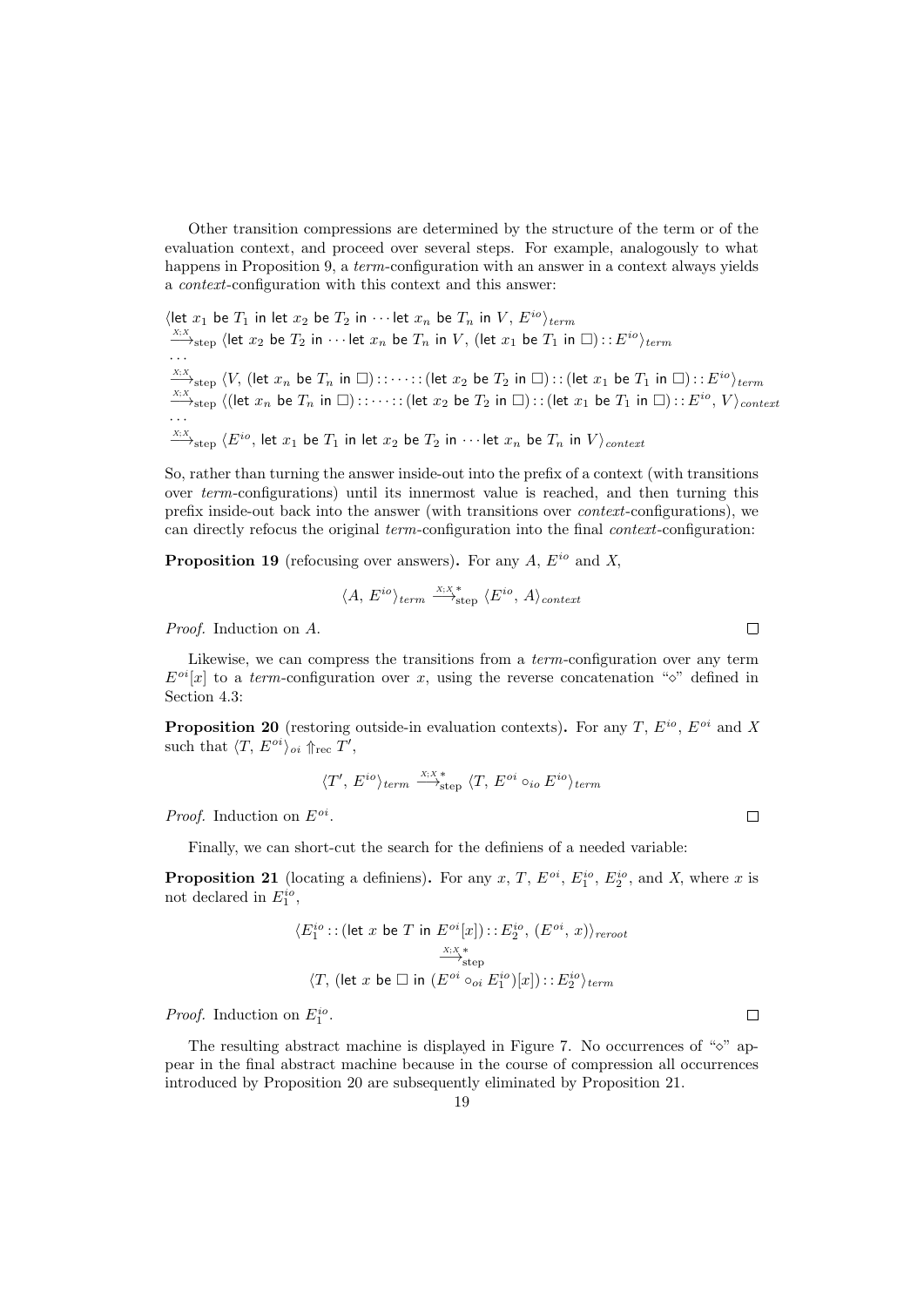$$
\langle \lceil n, E^{io} \rangle_{term} \xrightarrow{\chi, X}_{step} \langle E^{io}, \lceil n \rangle_{context} \n\langle succ T, E^{io} \rangle_{term} \xrightarrow{\chi, X}_{step} \langle T, (succ \Box) : E^{io} \rangle_{term} \n\langle x, E^{io} \rangle_{term} \xrightarrow{\chi, X}_{step} \langle E^{io}, \langle e^{oi}, x \rangle_{reroot} \n\langle \lambda x. T, E^{io} \rangle_{term} \xrightarrow{\chi, X}_{step} \langle E^{io}, \langle e^{oi}, x \rangle_{reroot} \n\langle T_0 T_1, E^{io} \rangle_{term} \xrightarrow{\chi, X}_{step} \langle T_0, (\Box T_1) : : E^{io} \rangle_{term} \n\langle let x be T_1 in T, E^{io} \rangle_{term} \xrightarrow{\chi, X}_{step} \langle T, (let x be T_1 in \Box) : : E^{io} \rangle_{term} \n\langle \langle e^{io}, A \rangle_{context} \xrightarrow{\chi, X}_{step} \langle A \rangle_{answer} \n\langle (succ \Box) : : E^{io}, \lceil n \rangle_{context} \xrightarrow{\chi, X}_{step} \langle E^{io}, \lceil n \rangle_{context} \n\langle here n' = n + 1 \n\langle (succ \Box) : : E^{io}, let x be T in A \rangle_{context} \xrightarrow{\chi, X}_{step} \langle (succ \Box) : : (let x be T in \Box) : : E^{io}, A \rangle_{context} \n\langle (\Box T_1) : : E^{io}, \lambda x. T \rangle_{context} \xrightarrow{\chi, X}_{step} \langle T[x/x], (let x be T_1 in \Box) : : E^{io}, A \rangle_{context} \n\langle (\Box T_2) : : E^{io}, let x be T_1 in A \rangle_{context} \xrightarrow{\chi, X}_{step} \langle E^{io}, let x be T_1 in A \rangle_{context} \n\langle (let x be T_1 in \Box) : : E^{io}, A \rangle_{context} \xrightarrow{\chi, X}_{step} \langle E^{io}, let x be T_1 in A \rangle_{context} \n\langle (let x be \Box in E^{oi}[x]) : : E^{io}, A \rangle_{context} \xrightarrow{\chi, X}_{step} \langle T, (let x be V in \Box) : : E^{io} \rangle_{term} \n\langle E^{oi}[x] \rangle : : E^{io}, (let y be T_1) \rangle_{context} \xrightarrow{\chi, X}_{step
$$

Figure 7: The storeless abstract machine of Figure 6 after transition compression

Proposition 22 (full correctness). For the abstract machine of Figure 7,

$$
(X, T) \mapsto_{\text{need}}^* (X', A) \iff \langle T, \varepsilon^{io} \rangle_{term} \xrightarrow{X; X'*} \langle A \rangle_{answer}.
$$

Proof. By Proposition 18 and calculation using Propositions 19, 20, and 21.

 $\Box$ 

# 6. Small-step abstract machines define relations, big-step abstract machines define functions

A deterministic small-step abstract machine is characterized by a single-step statetransition system that associates a machine configuration with the next and is iterated toward a final state, if there is one. This characterization is aptly formalized by a relation that associates any non-final state to its successive states. The transitive closure of this relation then describes the transition sequence of any given term as well as its final state, if there is one. In contrast, a big-step abstract machine is characterized by a collection of mutually tail-recursive transitions mapping a configuration to a final state, if there is one. This characterization is aptly formalized by a function that maps any non-final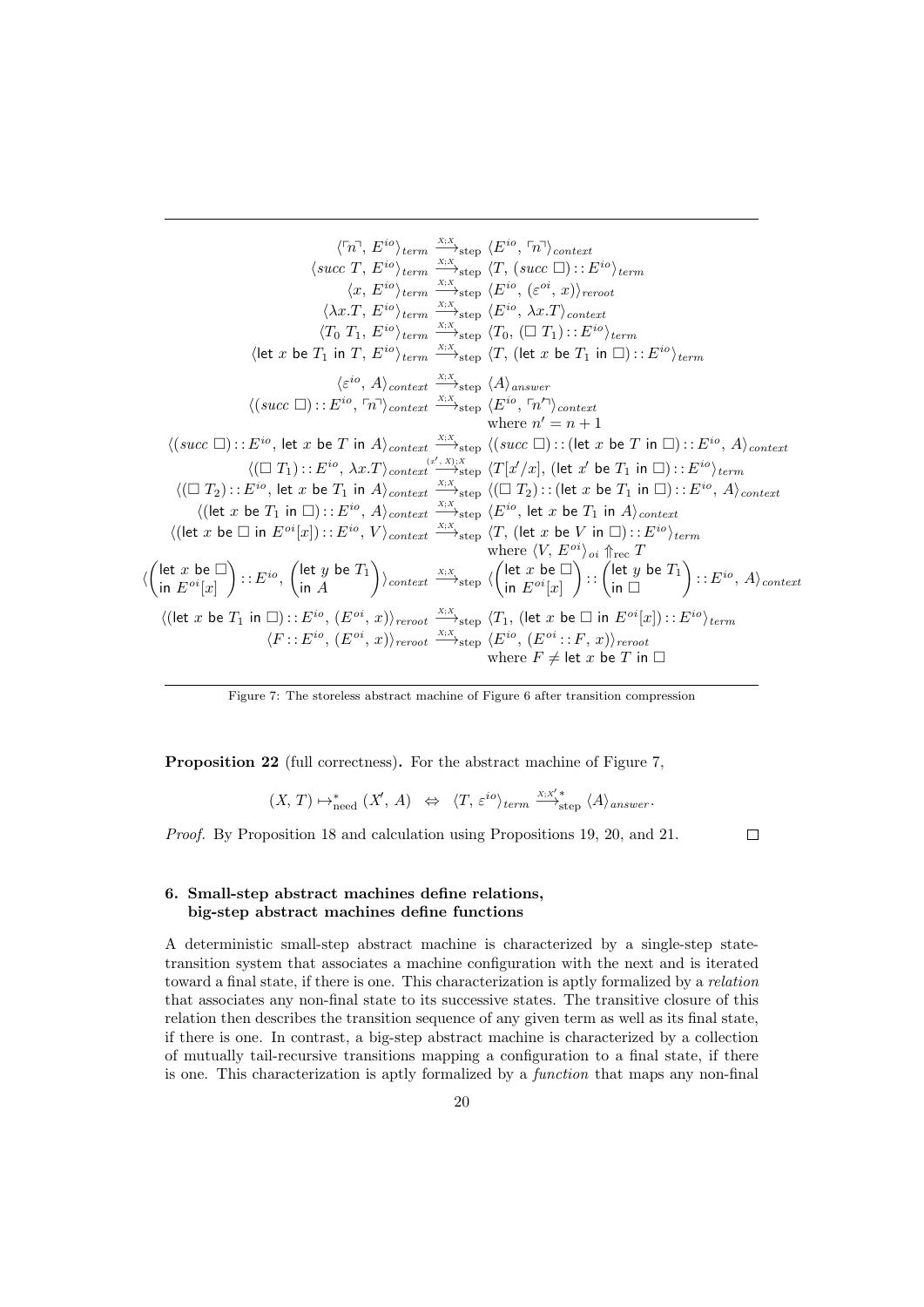state to a final state, if there is one. Here we have no interest in the actual reduction sequences towards a final state.

The difference between the two styles of abstract machines is not typically apparent in the abstract-machine specifications found in programming-language semantics. A machine specification is normally presented as a small-step abstract machine given by reading the transition arrow as the definition of a single-step transition relation to be iterated and with the configuration labels as passive components of the configurations. However, the same specification can equally be seen as a big-step abstract machine if the transition labels are interpreted as tail-recursive functions, with the transition arrow connecting left- and right-hand sides of their definitions.

The following diagram depicts the states and transitions of the abstract machine in Figure 7:

$$
\langle E^{io}, (E^{oi}, x) \rangle_{\text{reroot}} \xrightarrow{\longleftarrow} \langle T, E^{io} \rangle_{\text{term}} \xrightarrow{\longleftarrow} \langle E^{io}, A \rangle_{\text{context}} \xrightarrow{\longleftarrow} \langle A \rangle_{\text{answer}}
$$

States can be viewed as a sum type of labeled components, and the transition arrows as a relation that maps any non-final state to its successive states. Alternatively, the states can be viewed as a set of mutually (tail-)recursive functions and the transition arrows as tail calls between the functions. By Proposition 16 we know that final states are unique, and thus we can model the big-step abstract machine as a partial function mapping any term to its unique final state, if there is one.

These two views (of small steps and of big steps) are relevant to transform an abstract machine implementing an operational semantics into an interpreter implementing a natural semantics. Such interpreters operate in big steps, and it is for this reason that we now shift gears and view the abstract machine of Figure 7 as a big-step one with evaluation defined by a partial function. These two views on an abstract machine are illustrated in Appendix A.2 and Appendix A.3 with a simpler example. From a programming perspective [24], the correctness of these two views is established by the lightweight fusion program transformation [25].

#### 7. From abstract machine to evaluation functions

This section implements the second half of the programme outlined in Section 4.9. We start from the big-step abstract machine of Figure 7 and refunctionalize it into a continuation-passing interpreter (Section 7.1), which we then map back to direct style (Section 7.2). Observing that a component of the resulting direct-style interpreter is in defunctionalized form, we refunctionalize it (Section 7.3). Refunctionalization and the direct-style transformation are illustrated in Appendix A.3, Appendix A.4 and Appendix A.5 with a simpler example.

#### 7.1. Refunctionalization: from abstract machine

to continuation-passing interpreter

Defunctionalization and refunctionalization:. Reynolds introduced defunctionalization [14, 26] to derive first-order evaluators from higher-order ones. Defunctionalization turns a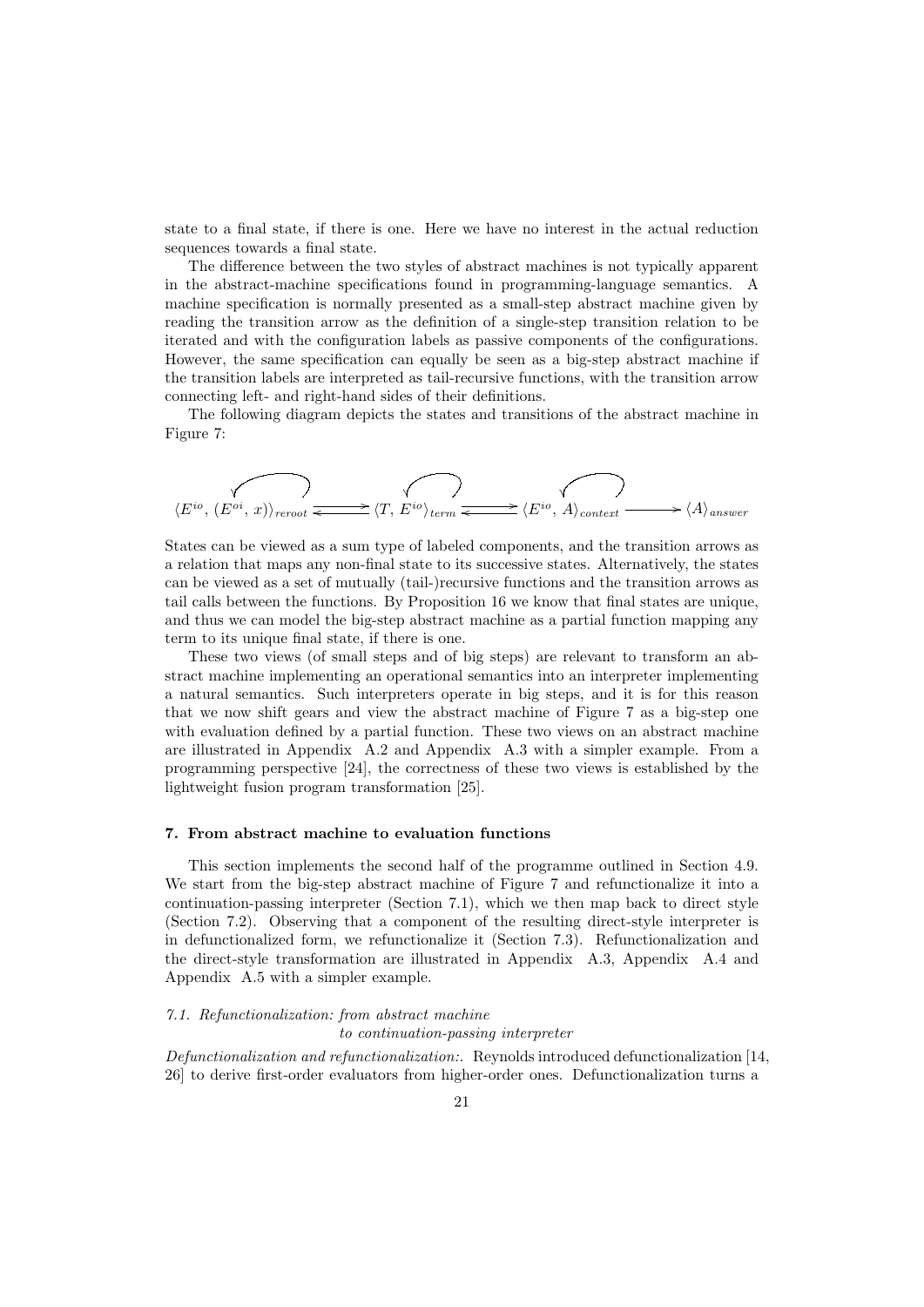function type into a sum type, and function application into the application of an apply function dispatching on the sum type. Its left inverse, *refunctionalization* [13], can transform first-order abstract machines into higher-order interpreters. It specifically works on programs that are in defunctionalized form, i.e., in the image of Reynolds's defunctionalization.

Towards refunctionalizing the big-step abstract machine of Figure 7:. The big-step abstract machine of Figure 7 is not in defunctionalized form with respect to the inside-out evaluation contexts. Indeed these contexts are consumed by the two transition functions corresponding to  $\langle E^{io}, A \rangle_{context}$  and  $\langle E^{io}, (E^{oi}, x) \rangle_{reroot}$  rather than by the single apply function demanded for refunctionalization. This mismatch can be fixed by introducing a sum type discriminating between the (non-context) arguments to the two transition functions and combining them into a single transition function [13]. The left summand (tagged "ans") holds an answer, and the right summand (tagged "var") pairs a variable whose value is needed and an incrementally-constructed outside-in context used to get back to the place in the term where the value was needed.

Three of the context constructors occur on the right-hand sides of their own apply function clauses. When refunctionalized, these correspond to recursive functions and therefore appear as named functions.

The refunctionalized abstract machine is an interpreter for lazy evaluation in continuationpassing style, where the continuations are the functional representation of the inside-out contexts.

# 7.2. Back to direct style: from continuation-passing interpreter to natural semantics

It is a simple matter to transform the continuation-passing interpreter described in Section 7.1 into direct style [27]. The continuations do not represent any control effect other than non-tail calls, so the resulting direct-style interpreter does not require firstclass control operators [28].

In the present case, the interpreter of Section 7.1 implements a natural semantics (i.e., a big-step operational semantics) for lazy evaluation. This semantics is displayed in Figure 8. In reference to Figure 7,

- there is one term transition and one  $\downarrow_{eval}$  judgement for each syntactic construct;
- for every *context* transition, there is a corresponding judgment over the *ans* injection tag:
	- two  $\downarrow$ <sub>succ</sub> judgments for the two transitions on the frame "succ  $\Box$ ",
	- two  $\downarrow$ <sub>apply</sub> judgments for the two transitions on the frame " $\Box T$ ",
	- one  $\Downarrow_{\text{bind}}$  judgement for the transition on the frame "let x be T in  $\Box$ ", and
	- two  $\downarrow$ <sub>force</sub> judgements for the two transitions on the frame "let x be  $\Box$  in  $E^{oi}[x]$ "; and
- for every *reroot* transition, there is a corresponding judgment over the *var* injection tag: one for each context frame, plus one for when there is a match.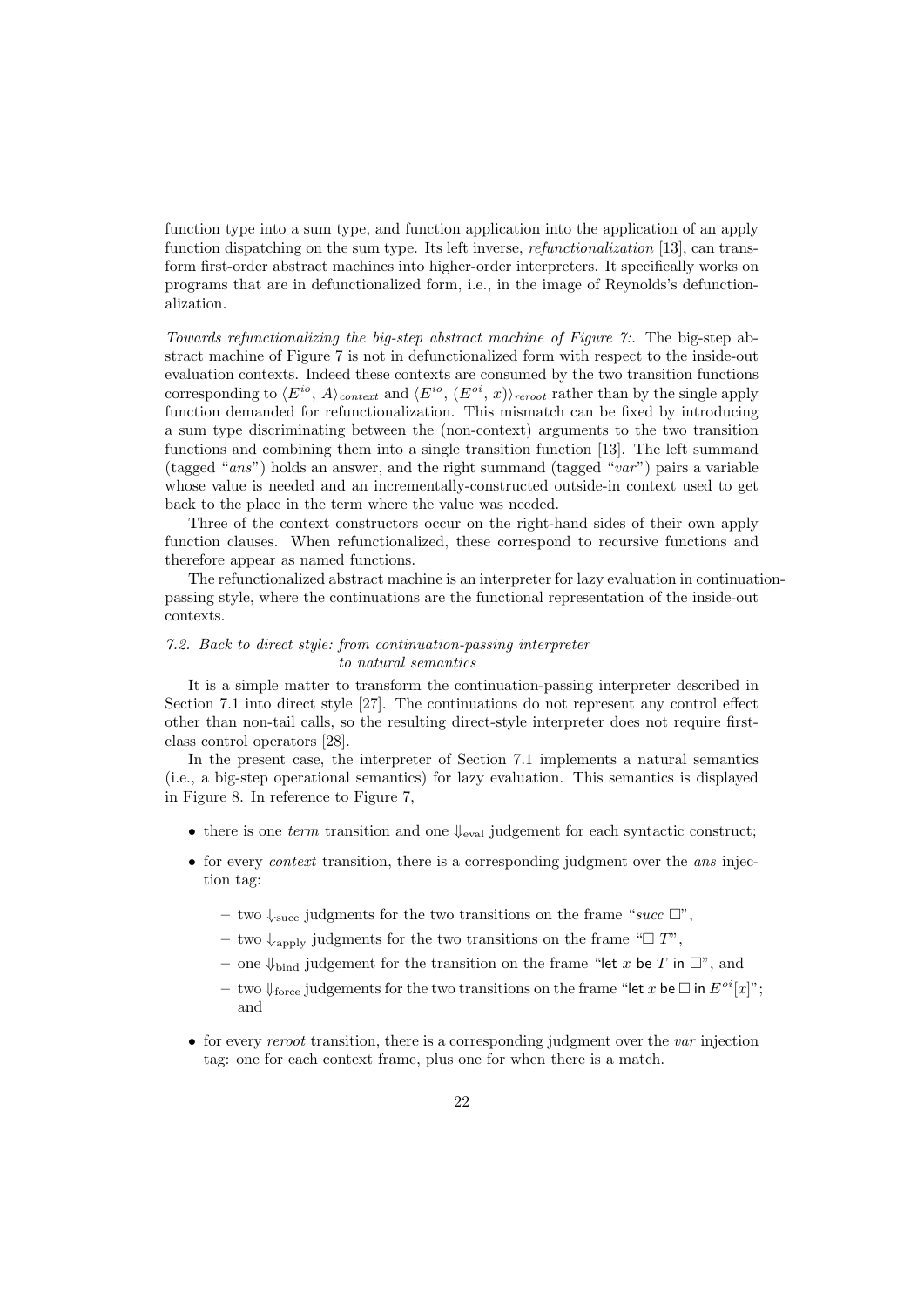$$
\frac{\frac{T}{\{x\}}\mathbb{E}_{\text{eval}}\{ans(\tau_{n})\}}{\lambda_{\text{eval}}\{ans(\tau_{n})\}} = \frac{\frac{T}{\{x\}}\mathbb{E}_{\text{eval}}\{r\}}{\lambda_{\text{eval}}\{r\}}\frac{r}{\lambda_{\text{eval}}}\frac{\mathbb{E}_{\text{eval}}\{r\}}{\lambda_{\text{eval}}\{r\}}\frac{r}{\lambda_{\text{eval}}}\frac{\mathbb{E}_{\text{eval}}\{r\}}{\lambda_{\text{eval}}\{r\}}}{\lambda_{\text{eval}}\{X\}} = \frac{T_{0} \mathbb{E}_{\text{eval}}\{X\}}{\lambda_{\text{eval}}\{X\}}\frac{r}{\lambda_{\text{eval}}\{X\}}\frac{r}{\lambda_{\text{eval}}\{X\}}\frac{r}{\lambda_{\text{eval}}\{X\}}\frac{r}{\lambda_{\text{eval}}\{X\}}\frac{r}{\lambda_{\text{eval}}\{X\}}\frac{r}{\lambda_{\text{eval}}\{X\}}}{\lambda_{\text{eval}}\{X\}} = \frac{T_{0} \mathbb{E}_{\text{eval}}\{X\}}{\lambda_{\text{eval}}\{X\}}\frac{r}{\lambda_{\text{eval}}\{X\}}\frac{r}{\lambda_{\text{eval}}\{X\}}\frac{r}{\lambda_{\text{eval}}\{X\}}\frac{r}{\lambda_{\text{eval}}\{X\}}\frac{r}{\lambda_{\text{eval}}\{X\}}\frac{r}{\lambda_{\text{eval}}\{X\}}\frac{r}{\lambda_{\text{eval}}\{X\}}\frac{r}{\lambda_{\text{eval}}\{X\}} = \frac{ms(\tau_{n})\mathbb{E}_{\text{eval}}\{X\}}{\lambda_{\text{eval}}\{X\}}\frac{r}{\lambda_{\text{eval}}\{X\}}\frac{r}{\lambda_{\text{eval}}\{X\}}\frac{r}{\lambda_{\text{eval}}\{X\}}\frac{r}{\lambda_{\text{eval}}\{X\}}\frac{r}{\lambda_{\text{eval}}\{X\}}\frac{r}{\lambda_{\text{eval}}\{X\}}\frac{r}{\lambda_{\text{eval}}\{X\}}\frac{r}{\lambda_{\text{eval}}\{X\}}\frac{r}{\lambda_{\text{eval}}\{X\}}\frac{r}{\lambda_{\text{eval}}\{X\}}\frac{r}{\lambda_{\text
$$

Figure 8: Heapless natural semantics for call-by-need evaluation

Proposition 23 (full correctness).

$$
\langle T,\ \varepsilon^{io} \rangle_{term} \stackrel{\scriptscriptstyle X;X'\ast}{\longrightarrow}_{\text{step}} \langle A \rangle_{answer} \ \ \Leftrightarrow \ \ T \ \ ^X\!\!\downarrow_{\text{eval}}^{X'} \ \text{ans}(A).
$$

Proof. Corollary of the correctness of defunctionalization and the CPS transformation.  $\Box$ 

As illustrated in Appendix A.6 and Appendix A.5, the natural semantics of Figure 8 is implemented as an interpreter in direct style. Following Reynolds's functional correspondence, it can be CPS transformed and defunctionalized towards the abstract machine of Figure 7.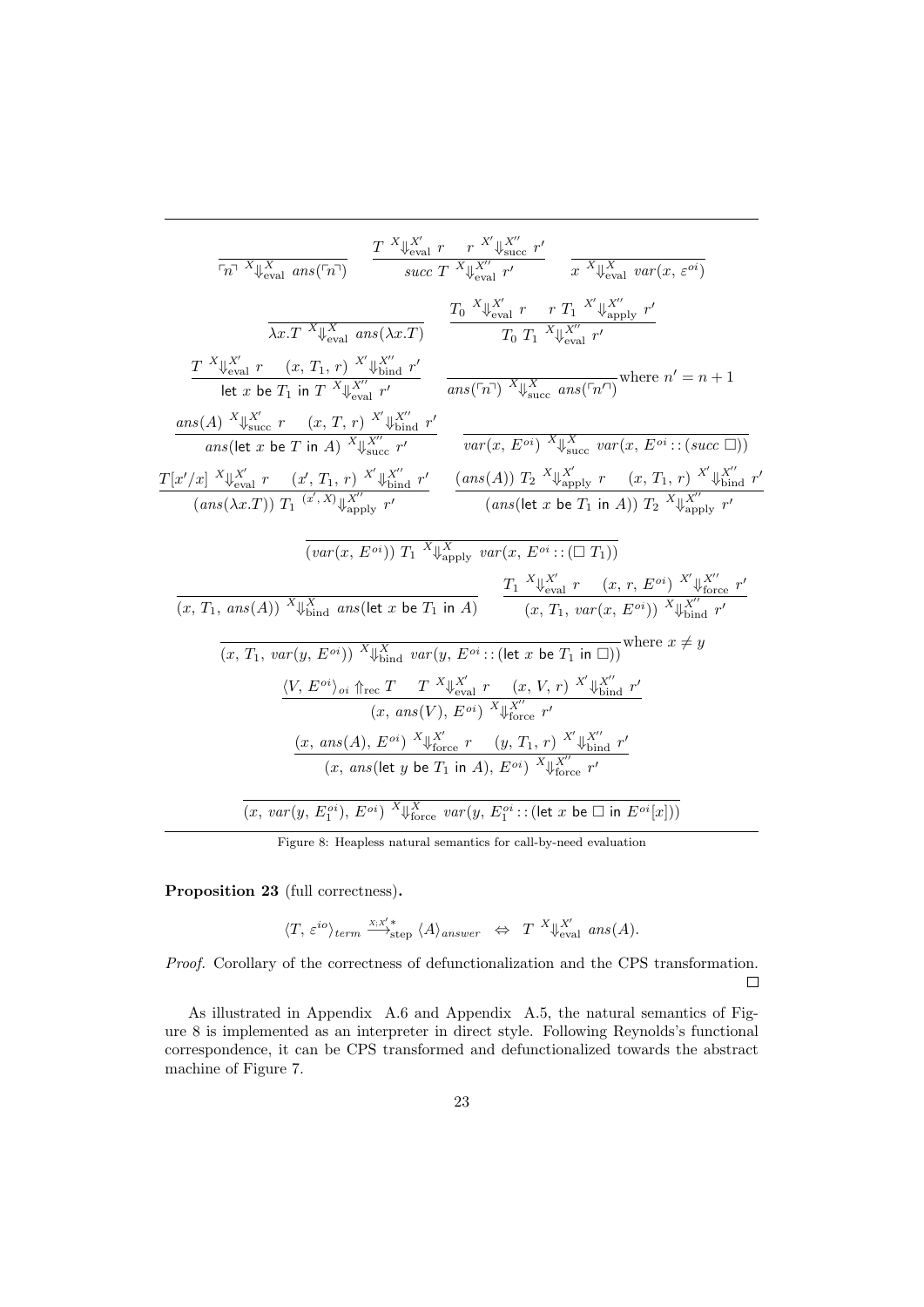Result =  $(\mu X$ . Answer +  $(\text{Var} \times (X \rightarrow X))) \times \text{FreshVars}$ 

eval : Term  $\times$  FreshVars  $\rightarrow$  Result eval( $\lceil n^{\neg}$ , X) = (ans( $\lceil n^{\neg} \rceil$ , X)  $eval(x, X) = (var(x, \overline{\lambda}r.r), X)$  $eval(\lambda x.T, X) = (ans(\lambda x.T), X)$  $eval(T_0 T_1, X) = apply(eval(T_0, X), T_1)$ eval(let x be  $T_1$  in  $T, X$ ) = bind $(x, T_1, \text{eval}(T, X))$  $eval(succ T, X) = succ(eval(T, X))$ apply : Result  $\times$  Term  $\rightarrow$  Result  $apply((ans(\lambda x.T), (x', X)), T_1) = bind(x', T_1, eval(T[x'/x], X))$ apply((ans(let x be  $T_1$  in A),  $X$ ),  $T_2$ ) = bind(x,  $T_1$ , apply((ans(A), X),  $T_2$ ))  $apply((var(x, h), X), T_1) = (var(x, \overline{\lambda}r.apply(h\overline{\mathcal{Q}}r, T_1)), X)$ bind :  $Var \times Term \times Result \rightarrow Result$  $bind(x, T_1, (ans(A), X)) = (ans(left x be T_1 in A), X)$  $bind(x, T_1, (var(x, h), X)) = force(x, eval(T_1, X), h)$  $\text{bind}(x, T_1, (var(y, h), X)) = (var(y, \overline{\lambda}r.\text{bind}(x, T_1, h\overline{\otimes} r)), X)$ where  $x \neq y$ force : Var  $\times$  Result  $\times$  (Result  $\rightarrow$  Result)  $\rightarrow$  Result  $force(x, (ans(V), X), h) = bind(x, V, h\overline{Q}(ans(V), X))$ force $(x, (ans(\text{let } y \text{ be } T_1 \text{ in } A), X), h) = \text{bind}(y, T_1, \text{force}(x, (ans(A), X), h))$  $force(x, (var(y, h'), X), h) = (var(y, \overline{\lambda}r \cdot force(x, h'\overline{\otimes}r, h)), X)$ succ : Result  $\rightarrow$  Result  $succ((ans(\ulcorner n \urcorner), X)) = (ans(\ulcorner n \urcorner), X)$  where  $n' = n + 1$  $succ((ans(\text{let } x \text{ be } T \text{ in } A), X)) = \text{bind}(x, T, succ((ans(A), X)))$  $succ((var(x, h), X)) = (var(x, \overline{\lambda}r.succ(h\overline{\mathcal{Q}}r)), X)$ 

Figure 9: The heapless natural semantics of Figure 8 after refunctionalization

# 7.3. Refunctionalization: from natural semantics

to higher-order evaluation function

The natural-semantics implementation of Section 7.2 is already in defunctionalized form with respect to the first-order outside-in contexts. Indeed, as already mentioned in Section 4.4, the recomposition function of Definition 4 and Figure 1 is the corresponding apply function.

An outside-in context acts as an accumulator recording the path from a variable whose value is needed to its binding site. The recomposition function turns this accumulator inside-out again when the variable's value is found. The refunctionalized outside-in contexts are functional representations of these accumulators.

The resulting refunctionalized evaluation function is displayed in Figure 9. Notationally, higher-order functions are introduced with  $\overline{\lambda}$  and eliminated with  $\overline{Q}$ , which is infix.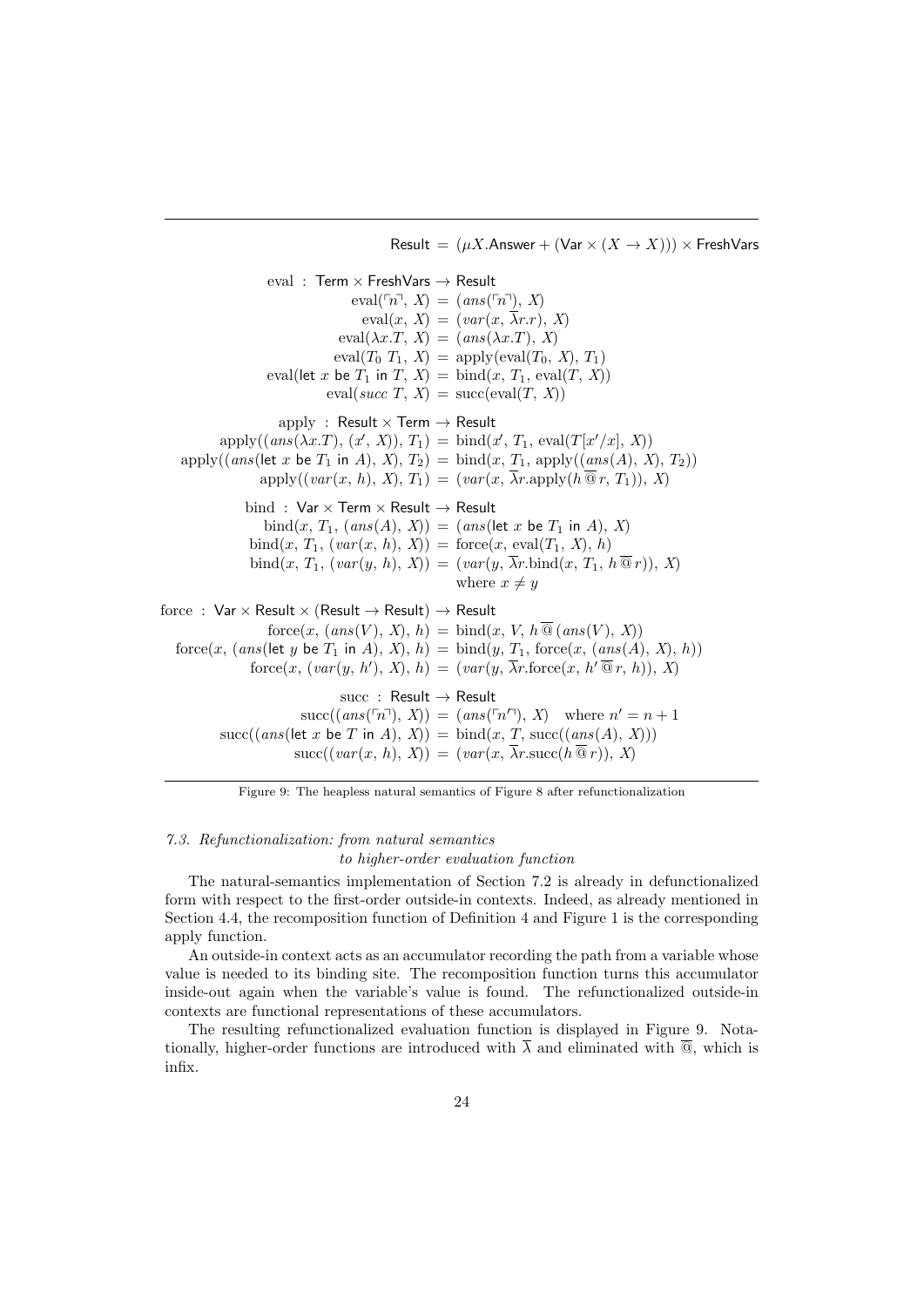Proposition 24 (full correctness).

 $T^{-X} \downarrow_{\text{eval}}^{X'} \text{ ans}(A) \Leftrightarrow \text{eval}(T, X) = (ans(A), X').$ 

 $\Box$ 

Proof. Corollary of the correctness of defunctionalization.

This higher-order evaluation function exhibits a computational pattern that we find striking because it also occurs in Cartwright and Felleisen's work on extensible denotational language specifications [29]: each valuation function yields either a (left-injected with "ans") value or a (right-injected with "var") variable together with a higher-order function. For each call, this higher-order function may yield another right-injected higherorder function that, when applied, restores this current call. As illustrated in Appendix B, this computational pattern is typical of control: the left inject stands for an expected result, while the right inject acts as an exceptional return that incrementally captures the current continuation. This observation also points at a structural commonality in Ariola and Felleisen's small-step semantics [1], which uses delimited control, and in Cartwright and Felleisen's big-step semantics [29], which uses undelimited control. At any rate, for undelimited control, this computational pattern was subsequently re-invented by Fünfrocken to implement process migration [30–32], and then put to use to implement first-class continuations [33, 34]. In the present case, this pattern embodies two distinct computational aspects—one intensional and the other extensional:

- How: The computational pattern is one of delimited control, from the point of use of a let-declared variable to its point of declaration.
- What: The computational effect is one of a write-once state since once the delimited context is captured, it is restored with the value of the let-declared variable.

These two aspects were instrumental in Cartwright and Felleisen's design of extensible denotational semantics for (undelimited) Control Scheme and for State Scheme [29]. For let insertion in partial evaluation, these control and state aspects were re-discovered and put to use by Sumii and Kobayashi [35], and for let insertion in type-directed partial evaluation, by Grobauer and Yang [36]. For normalization by evaluation, this control aspect was also re-discovered and put to use by Balat et al. [37], who abstract delimited control from the use site of a lambda-declared variable to its definition site. For call by need, this control aspect was recently identified and put to new use by Garcia, Lumsdaine and Sabry [4], and this store aspect was originally envisioned by Vuillemin [38], Wadsworth [39], and initially Landin [40].

These observations put us in position to write the evaluation function of Figure 9 in direct style, either with delimited control operators (one control delimiter for each let declaration, and one control abstraction for each occurrence of a let-declared variable whose value is needed), or with a state monad, as illustrated in Appendix B with a simpler example.

#### 8. Deterministic abstract machines define functions

Up to Section 6, we scrupulously described small-step computation with relations, before shifting to functions for describing big-step computation. However, for deterministic programming languages, functions are sufficient to describe small-step computation,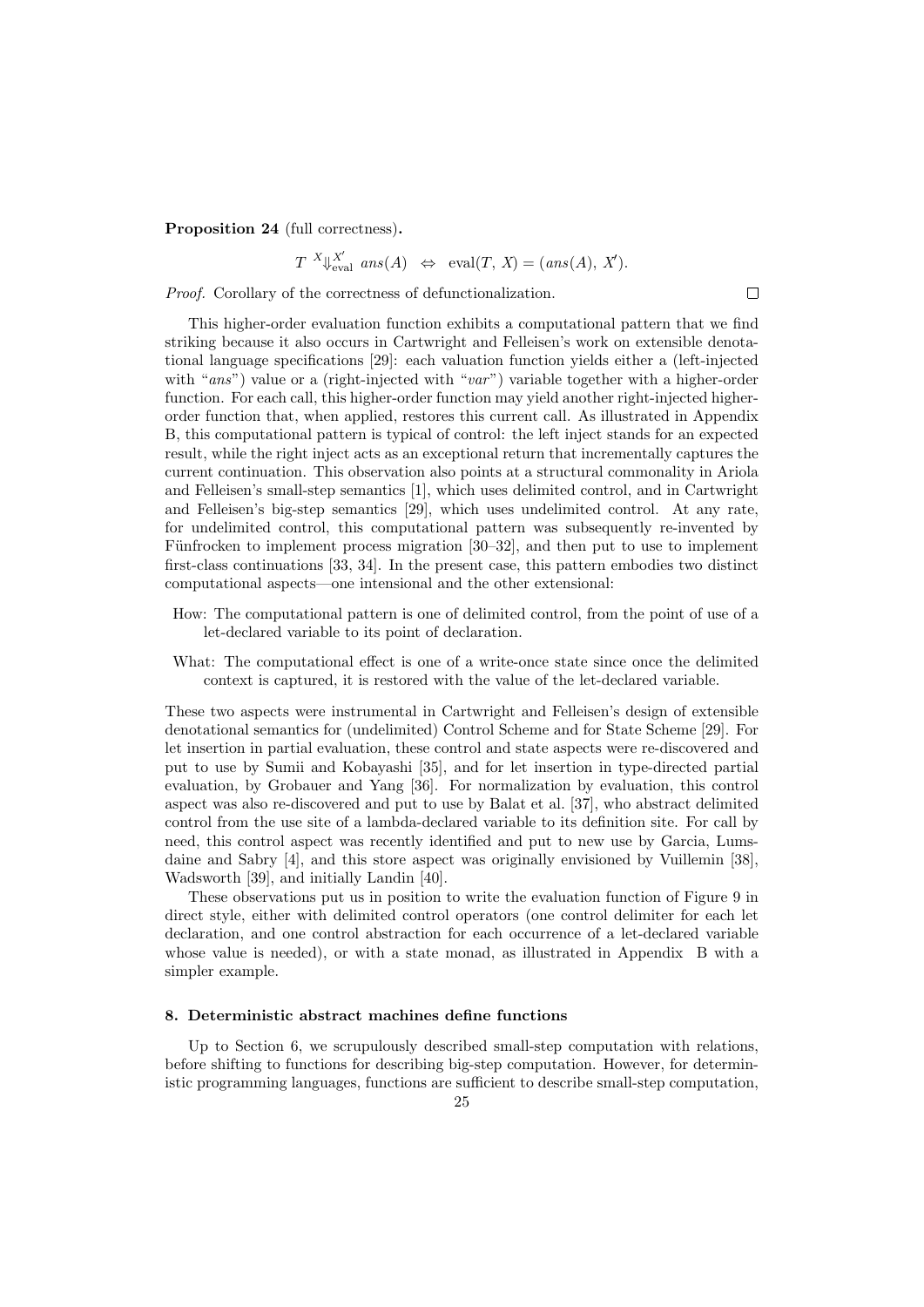as done throughout the first author's lecture notes at AFP 2008 [15]. For example, in the present work, the decomposition and recomposition functions of Section 4, together with the data type of contexts, are in defunctionalized form. They can therefore easily be refunctionalized, as illustrated in Appendix A. This representational flexibility indicates a large and friendly degree of expressive freedom for implementing reduction semantics and one-step reduction functions in a functional programming language, not just for the call-by-need  $\lambda$ -calculus, but in general.

## 9. Conclusion

Semantics should be call by need. – Rod Burstall

Over the years, the two key features of lazy evaluation – demand-driven computation and memoization of intermediate results – have elicited a fascinating variety of semantic artifacts, each with its own originality and elegance. It is our overarching thesis that spelling out the methodical search for the next potential redex that is implicit in a reduction semantics paves the way towards other semantic artifacts that not only are uniformly inter-derivable and sound by construction but also match what a programminglanguage semanticist crafts by hand. Elsewhere, we have already shown that refocusing, etc. do not merely apply to purely syntactic theories such as, e.g., Felleisen and Hieb's syntactic theories of sequential control and state [41, 42]: the methodology also applies to call by need with a global heap of memo-thunks [6, 20, 43] and to combinatory graph reduction, connecting term graph rewriting systems à la Barendregt et al. and graphreduction machines à la Turner [44, 45]. Here, we have shown that the methodology also applies to Ariola et al.'s purely syntactic account of call by need.

Acknowledgments:. Thanks are due to the anonymous reviewers. We are also grateful to Zena Ariola, Kenichi Asai, Ronald Garcia, Oleg Kiselyov, Kristoffer Rose, Ilya Sergey and Chung-chieh Shan for discussions and comments.

The first author heard Rod Burstall's quote in Section 9 from Neil Jones in the late 1980s, but was unable to locate it in writing. In May 2009, he asked Rod Burstall about it: Rod Burstall made that statement at Edinburgh at the occasion of a seminar by Christopher Wadsworth in the course of the 1970s.

#### Appendix A. On refunctionalizing and going back to direct style

The goal of this appendix is to illustrate refunctionalization and the direct-style transformation. Our running example is an evaluator for a simple language of arithmetic expressions.

Appendix A.1. Abstract machine for evaluating arithmetic expressions

Our language of arithmetic expressions reads as follows:

$$
\begin{array}{c} \text{Term } \ni T::=\ulcorner n \urcorner \mid T+T \mid T\times T \\ \text{Value } \ni V::=\ulcorner n \urcorner \\ \text{Evaluation Context } \ni E::=\left[ \right] \mid E+T \mid V+E \mid E\times T \mid V\times E \\ 26 \end{array}
$$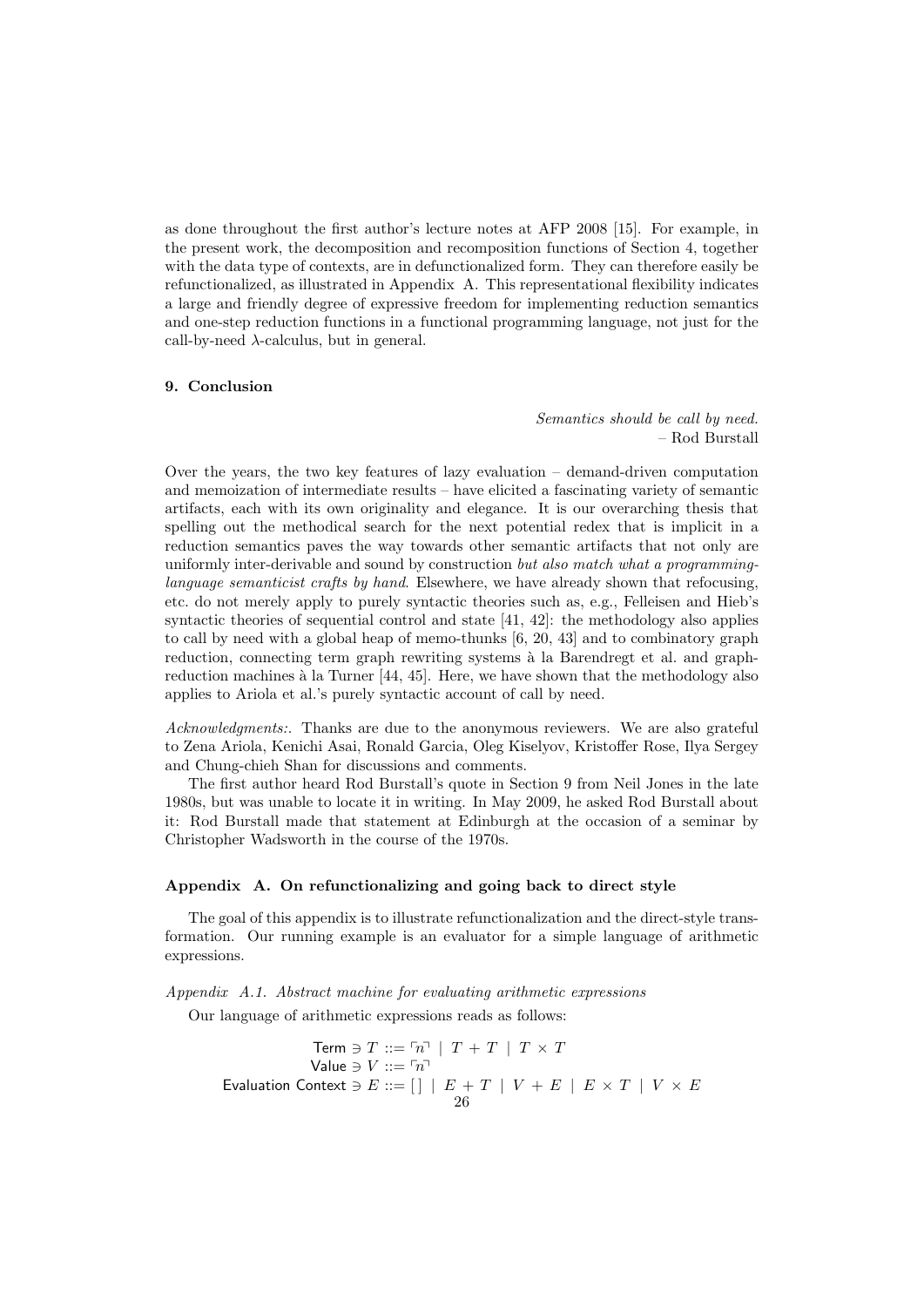In words: terms are integers, additions, and multiplications; values are integers; and evaluation contexts specify a left-most inner-most reduction order.

Here is an abstract machine for this language:

```
\langle \lceil n \rceil, E \rangle_{term} \rightarrow_{step} \langle E, \lceil n \rceil \rangle_{context}\langle T_1 + T_2, E \rangle_{term} \rightarrow_{step} \langle T_1, E + T_2 \rangle_{term}\langle T_1 \times T_2, E \rangle_{term} \rightarrow_{step} \langle T_1, E \times T_2 \rangle_{term}\langle [\ ] , \lceil n \rceil \rangle_{context} \rightarrow_{step} \langle \lceil n \rceil \rangle_{value}\langle E + T_2, \lceil n_1 \rceil \rangle_{context} \rightarrow_{step} \langle T_2, \lceil n_1 \rceil + E \rangle_{term}\langle \nabla n_1 \rangle + E, \langle n_2 \rangle<sub>context</sub> \rightarrow<sub>step</sub> \langle E, \nabla n \rangle<sub>context</sub>
                                                                          where n = n_1 + n_2\langle E \times T_2, \lceil n_1 \rceil \rangle_{context} \rightarrow_{step} \langle T_2, \lceil n_1 \rceil \times E \rangle_{term}\langle \lceil n_1 \rceil \times E, \lceil n_2 \rceil \rangle_{context} \rightarrow_{step} \langle E, \lceil n \rceil \rangle_{context}where n = n_1 \times n_2
```
This abstract machine consists of three states: the first defines the relation on terms, the second defines the relation on evaluation contexts, and the third is the terminal state of values. A term T evaluates to a value V iff  $\langle T, [ ] \rangle_{term} \rightarrow_{step}^{*} \langle V \rangle_{value}$ .

Appendix A.2. Small-step implementation of the abstract machine

The abstract machine of Section Appendix A.1 can be regarded as a small-step abstract machine defining a relation between any non-final state and its successive state. Let us implement it in Haskell.

Terms, values and evaluation contexts read as follows:

```
data Term = Num Int | Add Term Term | Mul Term Term
type Val = Int
data Cont = Empty
          | EAddL Cont Term | EAddR Val Cont
          | EMulL Cont Term | EMulR Val Cont
```
States are represented with a data type:

data State = TERM Term Cont | CONT Cont Val | VAL Val

The TERM constructor is used to represent term states, CONT to represent *context* states, and VAL to represent the final state.

Transitions are implemented with a function associating each non-final state to its successive state:

```
step :: State \rightarrow State
step (TERM (Num n) e) = CONT e n
step (TERM (Add t1 t2) e) = TERM t1 (EAddL e t2)<br>step (TERM (Mul t1 t2) e) = TERM t1 (EMulL e t2)
                               e) = TERN t1 (EMu1L e t2)<br>
n) = VAL n
step (CONT Empty
step ( CONT ( EAddL e t2 ) n1 ) = TERM t2 ( EAddR n1 e)
step ( CONT ( EAddR n1 e) n2 ) = CONT e (n1 + n2)step ( CONT ( EMulL e t2 ) n1 ) = TERM t2 ( EMulR n1 e)
step (CONT (EMulR n1 e) n2) = CONT e (n1 * n2)
```
Evaluating a term is done by starting in the initial term state with the term and the empty context and iterating the transition sequence towards a final state: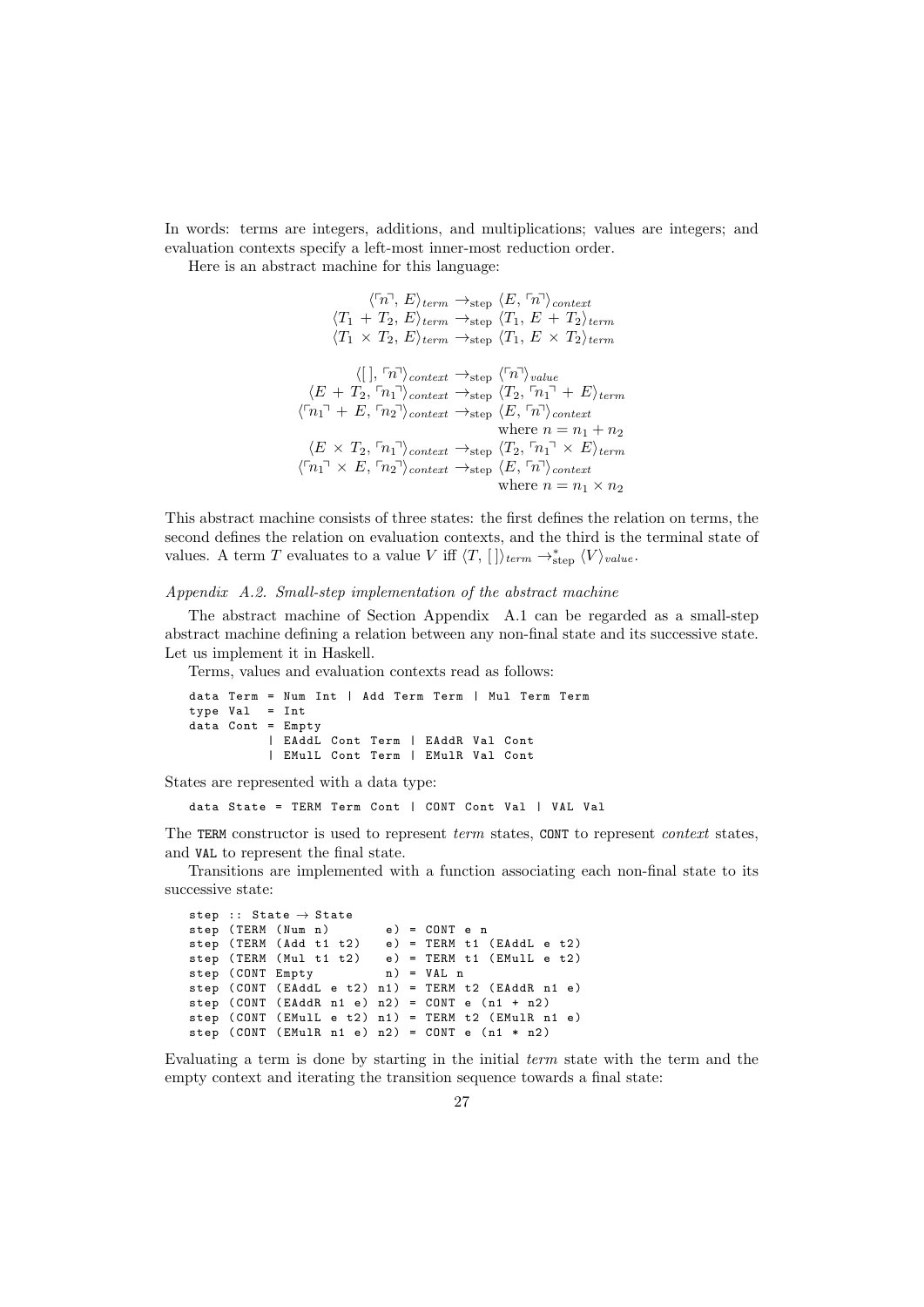```
iterate :: State \rightarrow Val
iterate (VAL n) = niterate state = iterate (step state)
\mathtt{main0}\ \ \mathrel{::}\ \ \mathtt{Term}\ \rightarrow\ \mathtt{Val}main0 t = iterate (TERM t Empty)
```
Appendix A.3. Big-step implementation of the abstract machine

The abstract machine of Section Appendix A.1 can be equally regarded as a big-step abstract machine defining a function from terms to values [24]. Let us implement it in Haskell.

Terms, values and evaluation contexts read as in Section Appendix A.2. Transitions are implemented with a set of mutually tail-recursive functions:

```
term :: Term \rightarrow Cont \rightarrow Val<br>term (Num n) e = cont
term ( Num n) e = cont e n
term (Add t1 t2) e = term t1 (EAddL e t2)
term (Mul t1 t2) e = term t1 (EMulL e t2)
cont :: Cont \rightarrow Val \rightarrow Val
cont Empty n = n
cont (EAddL e t2) n1 = term t2 (EAddR n1 e)
cont (EAddR n1 e) n2 = cont e (n1 + n2)
cont (EMulL e t2) n1 = term t2 (EMulR n1 e)
cont (EMu1R n1 e) n2 = cont e (n1 * n2)
main1 :: Term \rightarrow Val
main1 t = term t Empty
```
The term function represents transitions from term states; the cont function represents transitions from context states; and the final return value represents the final value states. Evaluating a term is done by invoking the term-transition with the term and the empty context.

This implementation is in defunctionalized form with respect to the data type of evaluation contexts, Cont, and the function, cont, dispatching on that data type: each data constructor of Cont is consumed by cont which implements how to continue evaluation. Refunctionalization replaces each call to a data constructor of Cont by the introduction of a function that implements how to continue evaluation, and each call to cont by the elimination of this function, i.e., its application. For example, cont maps the data constructor Empty to the identity function; Empty is thus refunctionalized as the identity function. The function implementing how to continue evaluation is of course the continuation of an evaluator.

#### Appendix A.4. Continuation-passing evaluator

Refunctionalizating the abstract machine of Section Appendix A.3 yields the following evaluator, which is in continuation-passing style (CPS):

```
evalc :: Term \rightarrow (Val \rightarrow a) \rightarrow a<br>evalc (Num n) k = k n
evalc (Num n)
evalc (Add t1 t2) k = evalc t1 (\lambdan1 \rightarrow evalc t2 (\lambdan2 \rightarrow k (n1 + n2)))
evalc (Mul t1 t2) k = evalc t1 (\lambdan1 \rightarrow evalc t2 (\lambdan2 \rightarrow k (n1 * n2)))
main2 :: Term \rightarrow Val
main2 t = evalc t (\lambda n \rightarrow n)
```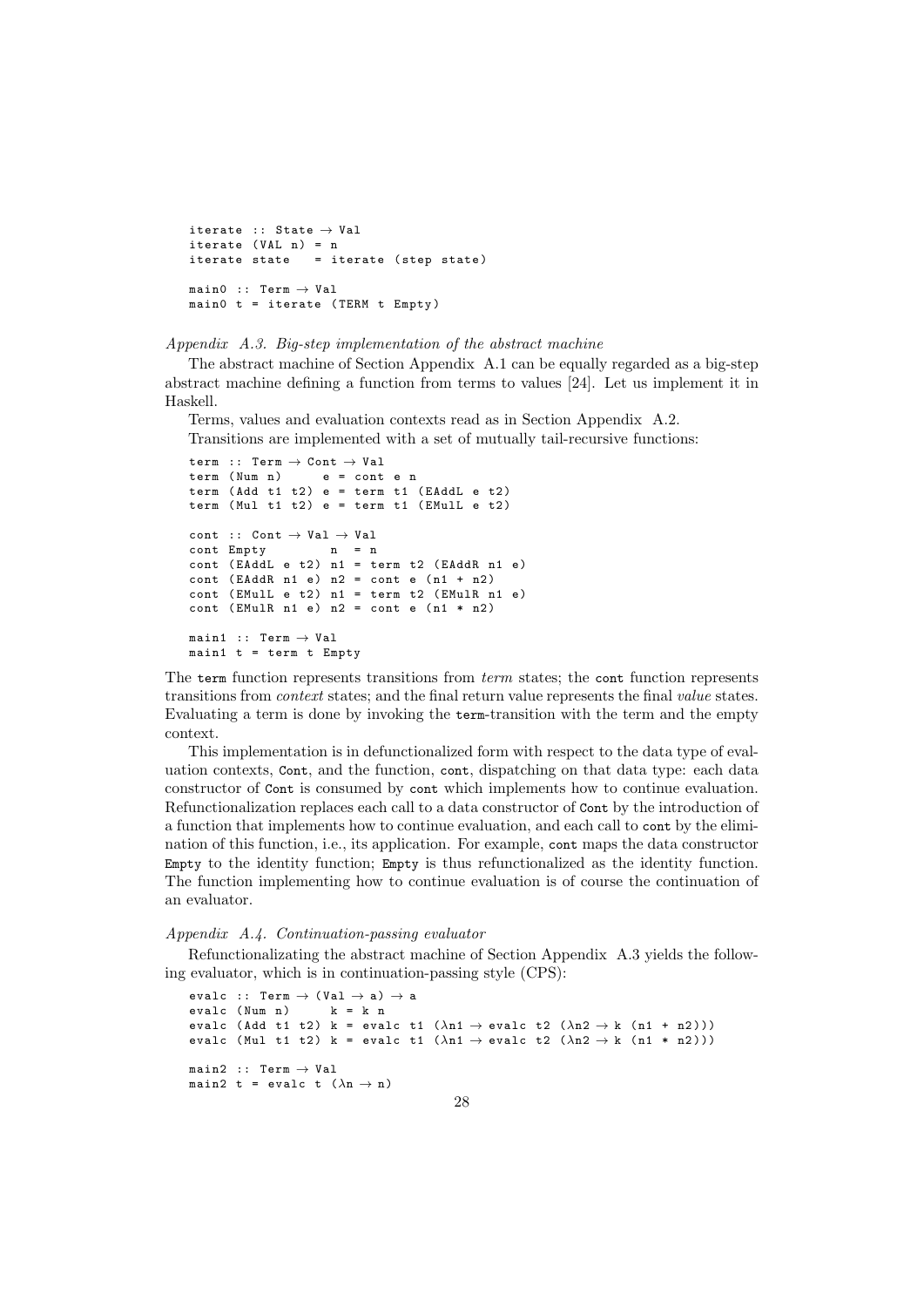This evaluator is in CPS since all calls are tail calls and the second parameter is a continuation.

## Appendix A.5. Direct-style evaluator

Applying the direct-style transformation, i.e., the left inverse of the CPS transformation [27], to the continuation-passing evaluator of Section Appendix A.4, we obtain the following evaluator, which is in direct style:

```
eval :: Term \rightarrow Val
eval (Num n) = n
eval (Add t1 t2) = eval t1 + eval t2
eval (Mul t1 t2) = eval t1 * eval t2
main3 :: Term \rightarrow Val
main3 t = eva1 t
```
CPS-transforming this direct-style evaluator yields the continuation-passing evaluator of Section Appendix A.4. Defunctionalizing this continuation-passing evaluator yields the abstract machine of Section Appendix A.3. This sequence of program transformations was introduced in Reynolds's work on definitional interpreters 4 decades ago [26]. It was put in the limelight, together with the converse sequence, in the past decade [11, 46].

#### Appendix A.6. Natural semantics

The direct-style interpreter of Section Appendix A.5 implements the following (bigstep) natural semantics:

$$
\frac{T_1 \downarrow_{\text{eval}} \ulcorner n_1 \urcorner \quad T_2 \downarrow_{\text{eval}} \ulcorner n_2 \urcorner}{T_1 + T_2 \downarrow_{\text{eval}} \ulcorner n_1 \urcorner} \text{ where } n = n_1 + n_2
$$
\n
$$
\frac{\ulcorner n \urcorner \downarrow_{\text{eval}} \ulcorner n_1 \urcorner \quad T_2 \downarrow_{\text{eval}} \ulcorner n_2 \urcorner}{T_1 \times T_2 \downarrow_{\text{eval}} \ulcorner n_2 \urcorner} \text{ where } n = n_1 \times n_2
$$

A term T evaluates to a value V iff T  $\downarrow$ <sub>eval</sub> V.

The present natural semantics and the abstract machine of Section Appendix A.1 are thus uniformly inter-derivable, and they match what a programming-language semanticist would craft by hand (see Footnote 4, page 16 for a non-trivial recent example).

#### Appendix B. On the control pattern underlying call by need

The goal of this appendix is to illustrate the control pattern of Figure 9. Our running example counts the number of occurrences of each bound variable in a  $\lambda$ -term. More precisely, we define a function mapping a closed  $\lambda$ -term of type Term1 into a new  $\lambda$ term of type Term2 where each binder  $\lambda x$ . T has been tagged with the number of free occurrences of  $x$  in  $T$ .

```
data Term1 = Var1 String
           | Lam1 String Term1
           | App1 Term1 Term1
data Term2 = Var2 String
           | Lam2 String Int Term2
           | App2 Term2 Term2
```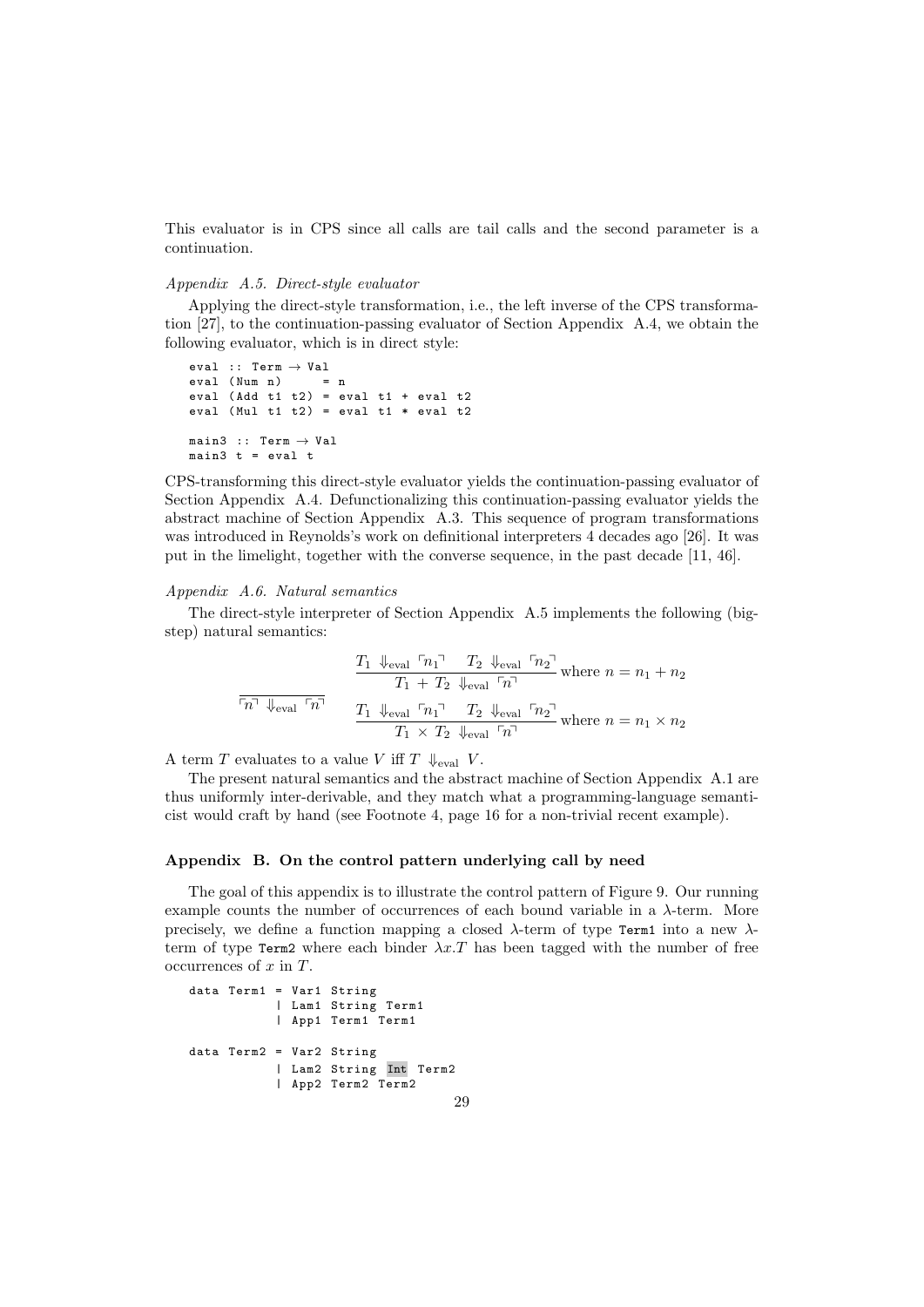We present three definitions: one with the control pattern of Figure 9 (Appendix Appendix B.1), one with its direct-style counterpart using control operators (Appendix Appendix B.2), and one in state-passing style (Appendix Appendix B.3). All three are implemented in Haskell. We have tested them with the Glasgow Haskell Compiler.

#### Appendix B.1. Function-based encoding

The main function,  $count_1$ , calls an auxiliary function, visit, that returns the characteristic sum type of intermediate results: the current answer, left-injected with "Ans", or a function resuming the computation of the current intermediate answer, right-injected with "Var" and tagged with the variable under consideration:

```
data Intermediate
   = Ans Term2
   | Var String (() \rightarrow Intermediate)count<sub>1</sub> t = case visit t of
      Ans t' \rightarrow t'Var x h \rightarrow error "open term"
   where
      visit :: Term1 \rightarrow Intermediate
      visit (Var1 x) = var x
      visit (Lam1 \times t) = lam \times 0 (visit t)
      visit (App1 t0 t1) = app (visit t0) (visit t1)
      var x = Var x (\lambda() \rightarrow \text{Ans } (\text{Var2 x}))lam x n (Ans t) = Ans (Lam2 x n t)\begin{array}{rcl}\n\texttt{lam} & x & n \ (\texttt{Var} & y & h) \\
\mid & x & == y & =\n\end{array}\begin{cases} x == y == \text{lam } x (n + 1) (h ()) \\ \text{otherwise} == \text{Var } y (lam x n o h) \end{cases}= Var y (lam x n \circ h)
      app (Ans t0) (Ans t1) = Ans (App2 t0 t1)
      app (Var x h) r = Var x ((\lambda s \rightarrow app s r) \circ h)
      app r (Var x h) = Var x ((\lambda s \rightarrow app \ r \ s) \circ h)
```
Each time a variable is visited, its continuation is captured from its point of use to its point of definition, its count is incremented, and the captured continuation is restored. The capture is realized by bubbling up with Var, as it were, from a point of use to its lexical point of definition while accumulating a delimited continuation by function composition. The restoration is realized by applying this delimited continuation.

#### Appendix B.2. Continuation-based encoding

The main function, count<sub>2</sub>, calls an auxiliary function, visit, that delimits control for each variable definition, and abstracts control for each variable use, using Dybvig, Peyton-Jones and Sabry's monadic framework for subcontinuations [47]:

```
import Control . Monad . CC
count<sub>2</sub> t = runCC (visit t [])
```

```
where
  visit :: MonadDelimitedCont p s m \Rightarrow\texttt{Term1} \rightarrow [\texttt{(String, Term2} \rightarrow \texttt{m Term2})] \rightarrow \texttt{m Term2}visit (Var1 x) ms =(maxk x ms) (Var2 x)
```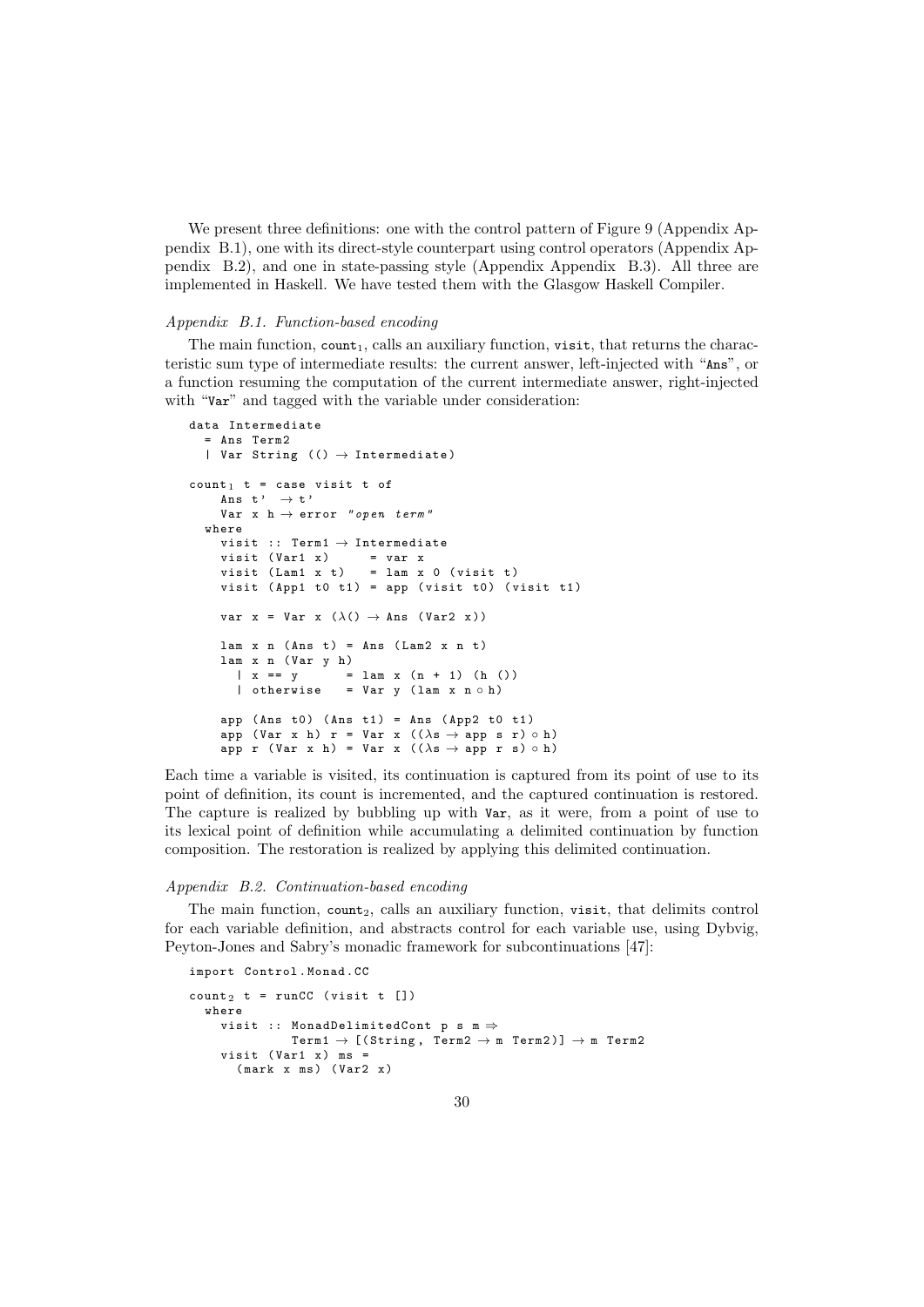```
visit (Lam1 x t) ms = do
  h \leftarrow \mathtt{reset} \ \ (\lambda \mathtt{p} \rightarrow \mathtt{do}let k t = shift p (\lambda \mathbf{k} \to \mathbf{d}\mathbf{o})h \leftarrow k (return t)
                         return (\lambda n \rightarrow h (n + 1)))t' \leftarrow \text{visit } t \ (x, k) : msshift p (\lambda k \rightarrow return (\lambda n \rightarrow Lam2 x n t')))
   return (h 0)
visit (App1 t1 t2) ms = do
  t1' \leftarrow \text{visit} t1 \text{ ms}t2' \leftarrow visit t2 ms
   return (App2 t1' t2')mark x ms =case lookup x ms of
      Just p \rightarrow pNothing \rightarrow error "open term"
```
This implementation reflects the control pattern in Appendix B.1 in that the computation incrementing the counter is defined at the point of variable definition. However, since the control abstraction is a closed term here, we can unfold it at the point of variable usage:

```
count<sub>3</sub> t = runCC (visit t [])
   where
      visit :: MonadDelimitedCont p s m \Rightarrow\texttt{Term1} \rightarrow [\texttt{(String, p (Int \rightarrow \texttt{Term2})})] \rightarrow \texttt{m Term2}visit (Var1 x) ms =
         shift (mark x ms) (\lambda k \rightarrow d\sigma)h \leftarrow k (return (Var2 x))
            return (\lambda n \rightarrow h (n + 1)))visit (Lam1 x t) ms = do
         h \leftarrow reset (\lambda p \rightarrow d\sigma)t' \leftarrow \text{visit } t \quad ((x, p) : ms)shift p (\lambda \kappa \to \texttt{return} (\lambda \nho \to \texttt{Lam2} \nrho \nho \nho \cdot \nho))return (h 0)
      visit (App1 t0 t1) ms = dot0' \leftarrow vist t0 ms
         t1' \leftarrow visit t1 ms
         return (\text{App2 }t0' t1')
      mark x ms =case lookup x ms of
            Just p \rightarrow pNothing \rightarrow error "open term"
```
Each time a variable is visited, its continuation is captured from its point of use to its point of definition, its count is incremented, and the captured continuation is restored. The capture is realized by using the control operator shift, which abstracts control into a delimited continuation. The restoration is realized by applying this delimited continuation.

#### Appendix B.3. State-based encoding

The main function,  $count_4$ , calls an auxiliary function, visit, that threads an association list of declared variables and numbers of their occurrences by use of a state monad: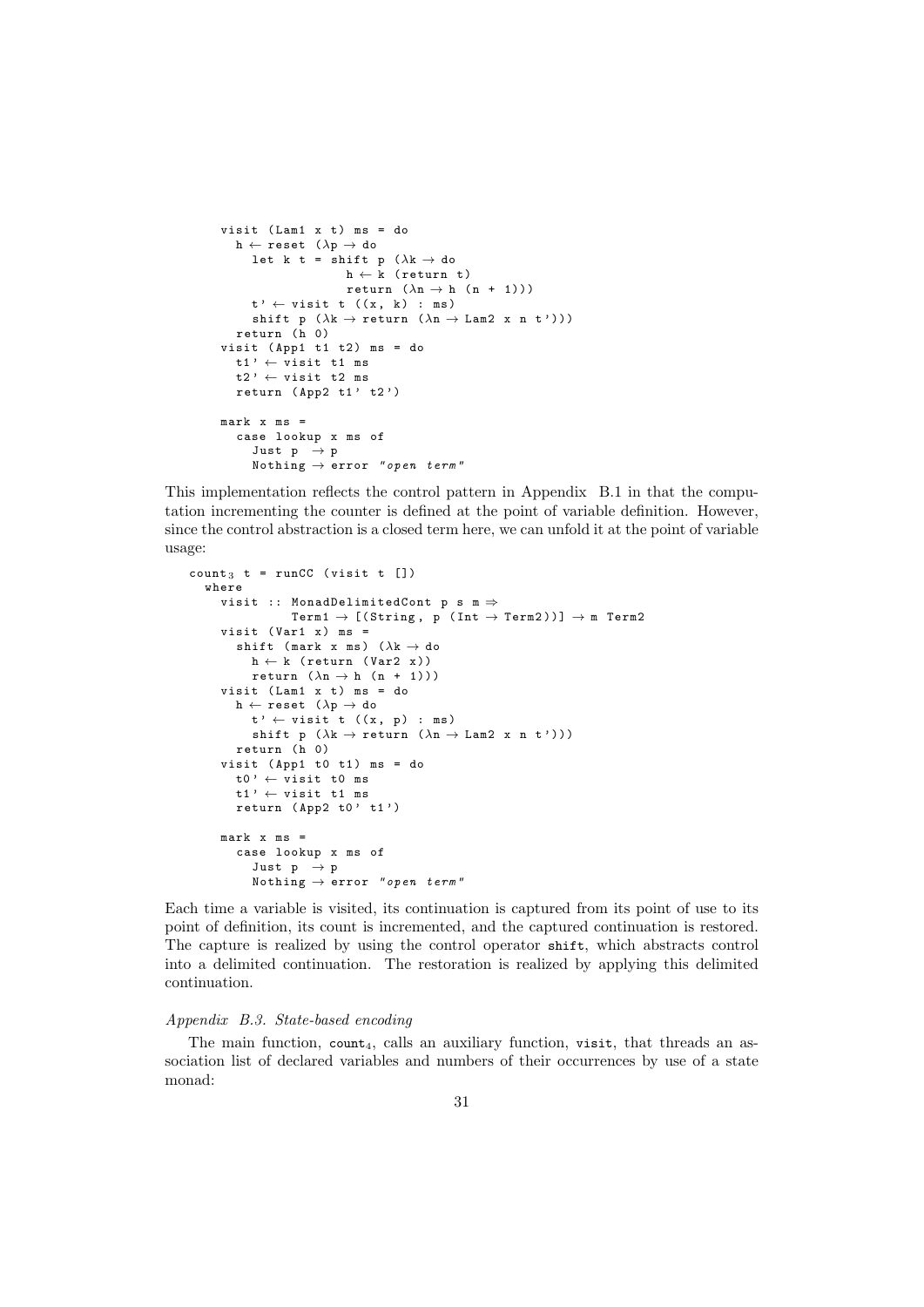```
import Control . Monad . State
count_A t = evalState (visit t) []
  where
     visit :: Term1 \rightarrow State [(String, Int)] Term2
     visit (Var1 x) = domodify ( incr x )
       return (Var2 x)
     visit (Lam1 x t) = do
       modify ((x, 0):)t' \leftarrow \text{visit } tn \leftarrow gets (snd \circ head)
       modify tail
       return (Lam2 x n t')
     visit (App1 t0 t1) = dot0' \leftarrow vist t0
       t1' \leftarrow vist t1
       return (App2 t0' t1')
     incr x [] = error " open term "
     incr x ((y, n) : ys)<br>
|x == y = (y,
                      =(y, n + 1) : ys<br>= (y, n) : incr x ys
       | otherwise = (y, n)
```
Each time a variable is visited, its association is accessed in the current state, the count in this association is incremented, which yields a new state, and the computation is resumed in this new state.

## References

- [1] Z. M. Ariola, M. Felleisen, The call-by-need lambda calculus, Journal of Functional Programming 7 (3) (1997) 265–301.
- [2] J. Maraist, M. Odersky, P. Wadler, The call-by-need lambda calculus, Journal of Functional Programming 8 (3) (1998) 275–317.
- [3] D. P. Friedman, A. Ghuloum, J. G. Siek, L. Winebarger, Improving the lazy Krivine machine, Higher-Order and Symbolic Computation 20 (3) (2007) 271–293.
- [4] R. Garcia, A. Lumsdaine, A. Sabry, Lazy evaluation and delimited control, Logical Methods in Computer Science 6 (3:1) (2010) 1–39, a preliminary version was presented at the Thirty-Sixth Annual ACM Symposium on Principles of Programming Languages (POPL 2009).
- [5] P. Sestoft, Deriving a lazy abstract machine, Journal of Functional Programming 7 (3) (1997) 231–264.
- [6] M. S. Ager, O. Danvy, J. Midtgaard, A functional correspondence between call-by-need evaluators and lazy abstract machines, Information Processing Letters 90 (5) (2004) 223–232, extended version available as the research report BRICS RS-04-3.
- [7] J. Launchbury, A natural semantics for lazy evaluation, in: S. L. Graham (Ed.), Proceedings of the Twentieth Annual ACM Symposium on Principles of Programming Languages, ACM Press, Charleston, South Carolina, 1993, pp. 144–154.
- [8] P. Henderson, J. H. Morris Jr., A lazy evaluator, in: S. L. Graham (Ed.), Proceedings of the Third Annual ACM Symposium on Principles of Programming Languages, ACM Press, 1976, pp. 95–103.
- [9] M. B. Josephs, The semantics of lazy functional languages, Theoretical Computer Science 68 (1989) 105–111.
- [10] H. Barendregt, The Lambda Calculus: Its Syntax and Semantics, revised Edition, Vol. 103 of Studies in Logic and the Foundation of Mathematics, North-Holland, 1984.
- [11] O. Danvy, Defunctionalized interpreters for programming languages, in: J. Hook, P. Thiemann (Eds.), Proceedings of the 2008 ACM SIGPLAN International Conference on Functional Programming (ICFP'08), SIGPLAN Notices, Vol. 43, No. 9, ACM Press, Victoria, British Columbia, 2008, pp. 131–142, invited talk.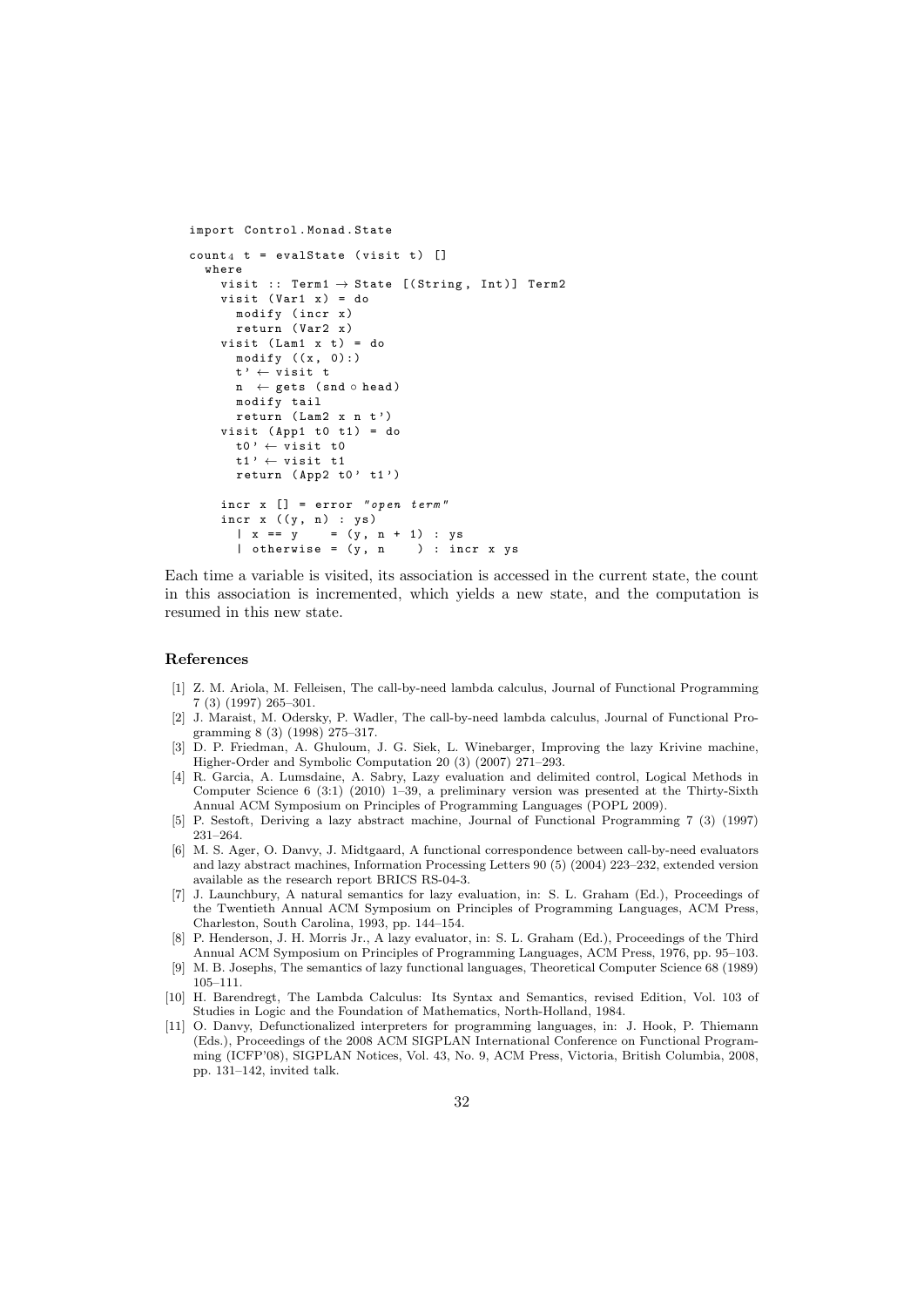- [12] O. Danvy, L. R. Nielsen, Refocusing in reduction semantics, Research Report BRICS RS-04-26, Department of Computer Science, Aarhus University, Aarhus, Denmark, a preliminary version appeared in the informal proceedings of the Second International Workshop on Rule-Based Programming (RULE 2001), Electronic Notes in Theoretical Computer Science, Vol. 59.4 (Nov. 2004).
- [13] O. Danvy, K. Millikin, Refunctionalization at work, Science of Computer Programming 74 (8) (2009) 534–549, extended version available as the research report BRICS RS-08-04.
- [14] O. Danvy, L. R. Nielsen, Defunctionalization at work, in: H. Søndergaard (Ed.), Proceedings of the Third International ACM SIGPLAN Conference on Principles and Practice of Declarative Programming (PPDP'01), ACM Press, Firenze, Italy, 2001, pp. 162–174, extended version available as the research report BRICS RS-01-23; most influential paper at PPDP 2001.
- [15] O. Danvy, From reduction-based to reduction-free normalization, in: P. Koopman, R. Plasmeijer, D. Swierstra (Eds.), Advanced Functional Programming, Sixth International School, no. 5382 in Lecture Notes in Computer Science, Springer, Nijmegen, The Netherlands, 2008, pp. 66–164, lecture notes including 70+ exercises.
- [16] A. Bondorf, O. Danvy, Automatic autoprojection of recursive equations with global variables and abstract data types, Science of Computer Programming 16 (1991) 151–195.
- [17] Z. M. Ariola, M. Felleisen, J. Maraist, M. Odersky, P. Wadler, A call-by-need lambda calculus, in: P. Lee (Ed.), Proceedings of the Twenty-Second Annual ACM Symposium on Principles of Programming Languages, ACM Press, San Francisco, California, 1995, pp. 233–246.
- [18] R. Bloo, K. H. Rose, Preservation of strong normalisation in named lambda calculi with explicit substitution and garbage collection, in: CSN-95: Computer Science in the Netherlands, 1995, pp. 62–72.
- [19] G. Huet, The zipper, Journal of Functional Programming 7 (5) (1997) 549–554.
- [20] M. Pirog, D. Biernacki, A systematic derivation of the STG machine verified in Coq, in: J. Gibbons (Ed.), Haskell '10: Proceedings of the 2010 ACM SIGPLAN Haskell Symposium, ACM Press, Baltimore, Maryland, 2010, pp. 25–36.
- [21] S. L. Peyton Jones, Implementing lazy functional languages on stock hardware: The spineless tagless G-machine, Journal of Functional Programming 2 (2) (1992) 127–202.
- [22] M. Felleisen, M. Flatt, Programming languages and lambda calculi, unpublished lecture notes available at <http://www.ccs.neu.edu/home/matthias/3810-w02/readings.html> and last accessed in April 2008 (1989-2001).
- [23] F. Sieczkowski, M. Biernacka, D. Biernacki, Automating derivations of abstract machines from reduction semantics: A generic formalization of refocusing in Coq, in: 22nd Symposium on Implementation and Application of Functional Languages, (IFL'10), Lecture Notes in Computer Science, Springer, Alphen aan den Rijn, The Netherlands, 2010, to appear.
- [24] O. Danvy, K. Millikin, On the equivalence between small-step and big-step abstract machines: a simple application of lightweight fusion, Information Processing Letters 106 (3) (2008) 100–109.
- [25] A. Ohori, I. Sasano, Lightweight fusion by fixed point promotion, in: M. Felleisen (Ed.), Proceedings of the Thirty-Fourth Annual ACM Symposium on Principles of Programming Languages, SIGPLAN Notices, Vol. 42, No. 1, ACM Press, Nice, France, 2007, pp. 143–154.
- [26] J. C. Reynolds, Definitional interpreters for higher-order programming languages, in: Proceedings of 25th ACM National Conference, Boston, Massachusetts, 1972, pp. 717–740, reprinted in Higher-Order and Symbolic Computation 11(4):363-397, 1998, with a foreword [48].
- [27] O. Danvy, Back to direct style, Science of Computer Programming 22 (3) (1994) 183–195, a preliminary version was presented at the Fourth European Symposium on Programming (ESOP 1992).
- [28] O. Danvy, J. L. Lawall, Back to direct style II: First-class continuations, in: W. Clinger (Ed.), Proceedings of the 1992 ACM Conference on Lisp and Functional Programming, LISP Pointers, Vol. V, No. 1, ACM Press, San Francisco, California, 1992, pp. 299–310.
- [29] R. Cartwright, M. Felleisen, Extensible denotational language specifications, in: M. Hagiya, J. C. Mitchell (Eds.), Proceedings of the 1994 International Symposium on Theoretical Aspects of Computer Software, no. 789 in Lecture Notes in Computer Science, Springer-Verlag, Sendai, Japan, 1994, pp. 244–272.
- [30] S. Fünfrocken, Transparent migration of Java-based mobile agents, in: K. Rothermel, F. Hohl (Eds.), Mobile Agents, Second International Workshop, MA'98, Proceedings, Vol. 1477 of Lecture Notes in Computer Science, Springer, Stuttgart, Germany, 1998, pp. 26–37.
- [31] T. Sekiguchi, H. Masuhara, A. Yonezawa, A simple extension of Java language for controllable transparent migration and its portable implementation, in: P. Ciancarini, A. L. Wolf (Eds.), Coordination Languages and Models, Third International Conference, COORDINATION '99, Proceedings, Vol. 1594 of Lecture Notes in Computer Science, Springer, Amsterdam, The Netherlands,